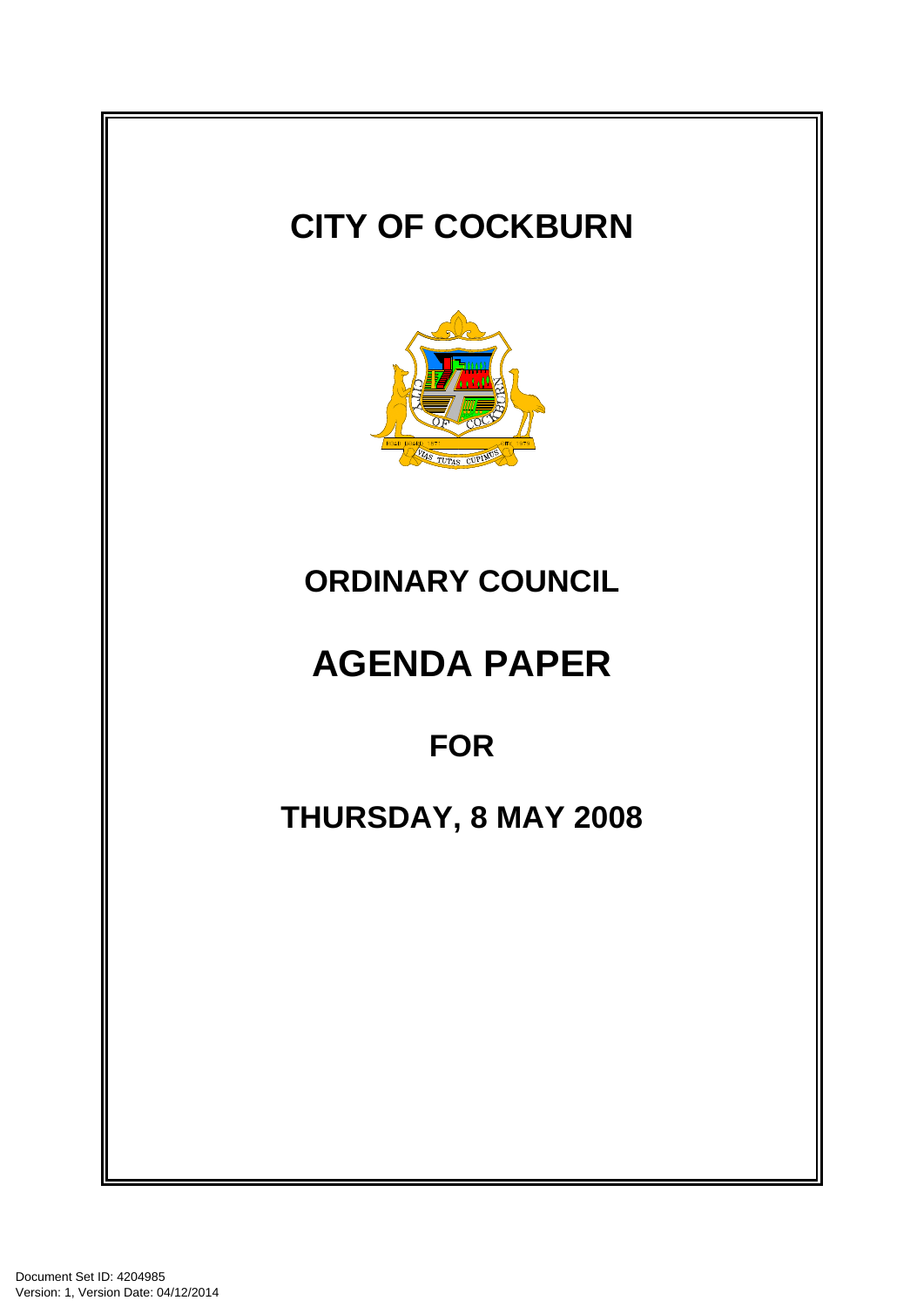# **CITY OF COCKBURN**

### **SUMMARY OF AGENDA TO BE PRESENTED TO THE ORDINARY COUNCIL MEETING TO BE HELD ON THURSDAY, 8 MAY 2008 AT 7:00 PM**

# **Page**

 $\sim$   $\sim$ 

| 1.               |                                                                                                                     |                                                                                                                                                                                                                                                                                                                                |  |  |  |  |
|------------------|---------------------------------------------------------------------------------------------------------------------|--------------------------------------------------------------------------------------------------------------------------------------------------------------------------------------------------------------------------------------------------------------------------------------------------------------------------------|--|--|--|--|
| 2.               |                                                                                                                     | APPOINTMENT OF PRESIDING MEMBER (IF REQUIRED)1                                                                                                                                                                                                                                                                                 |  |  |  |  |
| 3.               | DISCLAIMER (TO BE READ ALOUD BY PRESIDING MEMBER) 1                                                                 |                                                                                                                                                                                                                                                                                                                                |  |  |  |  |
| $\overline{4}$ . | ACKNOWLEDGEMENT OF RECEIPT OF WRITTEN DECLARATIONS OF<br>FINANCIAL INTERESTS AND CONFLICT OF INTEREST (BY PRESIDING |                                                                                                                                                                                                                                                                                                                                |  |  |  |  |
| 5                | (OCM 08/5/2008) - APOLOGIES AND LEAVE OF ABSENCE1                                                                   |                                                                                                                                                                                                                                                                                                                                |  |  |  |  |
| 6.               |                                                                                                                     | ACTION TAKEN ON PREVIOUS PUBLIC QUESTIONS TAKEN ON                                                                                                                                                                                                                                                                             |  |  |  |  |
| 7.               |                                                                                                                     |                                                                                                                                                                                                                                                                                                                                |  |  |  |  |
| 8.               |                                                                                                                     |                                                                                                                                                                                                                                                                                                                                |  |  |  |  |
|                  | 8.1                                                                                                                 | (OCM 08/5/2008) - ORDINARY COUNCIL MEETING - 10/04/20082                                                                                                                                                                                                                                                                       |  |  |  |  |
| 9.               |                                                                                                                     |                                                                                                                                                                                                                                                                                                                                |  |  |  |  |
| 10.              |                                                                                                                     |                                                                                                                                                                                                                                                                                                                                |  |  |  |  |
| 11.              | BUSINESS LEFT OVER FROM THE PREVIOUS MEETING (IF                                                                    |                                                                                                                                                                                                                                                                                                                                |  |  |  |  |
| 12.              |                                                                                                                     | DECLARATION OF COUNCILLORS WHO HAVE NOT GIVEN DUE<br>CONSIDERATION TO MATTERS IN THE BUSINESS PAPER2                                                                                                                                                                                                                           |  |  |  |  |
| 13.              |                                                                                                                     |                                                                                                                                                                                                                                                                                                                                |  |  |  |  |
|                  | 13.1                                                                                                                | (OCM 08/5/2008) - MINUTES OF THE GRANTS AND DONATIONS<br>COMMITTEE MEETING HELD ON 22 APRIL 2008 (5930) (R                                                                                                                                                                                                                     |  |  |  |  |
| 14.              |                                                                                                                     |                                                                                                                                                                                                                                                                                                                                |  |  |  |  |
|                  | 14.1                                                                                                                | (OCM 08/5/2008) - PROPOSED SCHEME AMENDMENT NO. 63 TO<br>TOWN PLANNING SCHEME NO. 3 - REZONING OF LOT 503<br>PHOENIX ROAD, BIBRA LAKE FROM SPECIAL USE 12 (SU12) TO<br>INDUSTRY, MIXED BUSINESS, LIGHT AND SERVICE INDUSTRY<br>AND PARKS AND RECREATION - OWNER: PRIMEWEST -<br>APPLICANT: GREG ROWE AND ASSOCIATES (93063) (M |  |  |  |  |
|                  | 14.2                                                                                                                | (OCM 08/5/2008) - FINAL ADOPTION OF SCHEME AMENDMENT<br>NO. 64 - INSERTION OF VALUATION CRITERIA FOR<br>DEVELOPMENT CONTRIBUTION AREAS - APPLICANT: CITY OF                                                                                                                                                                    |  |  |  |  |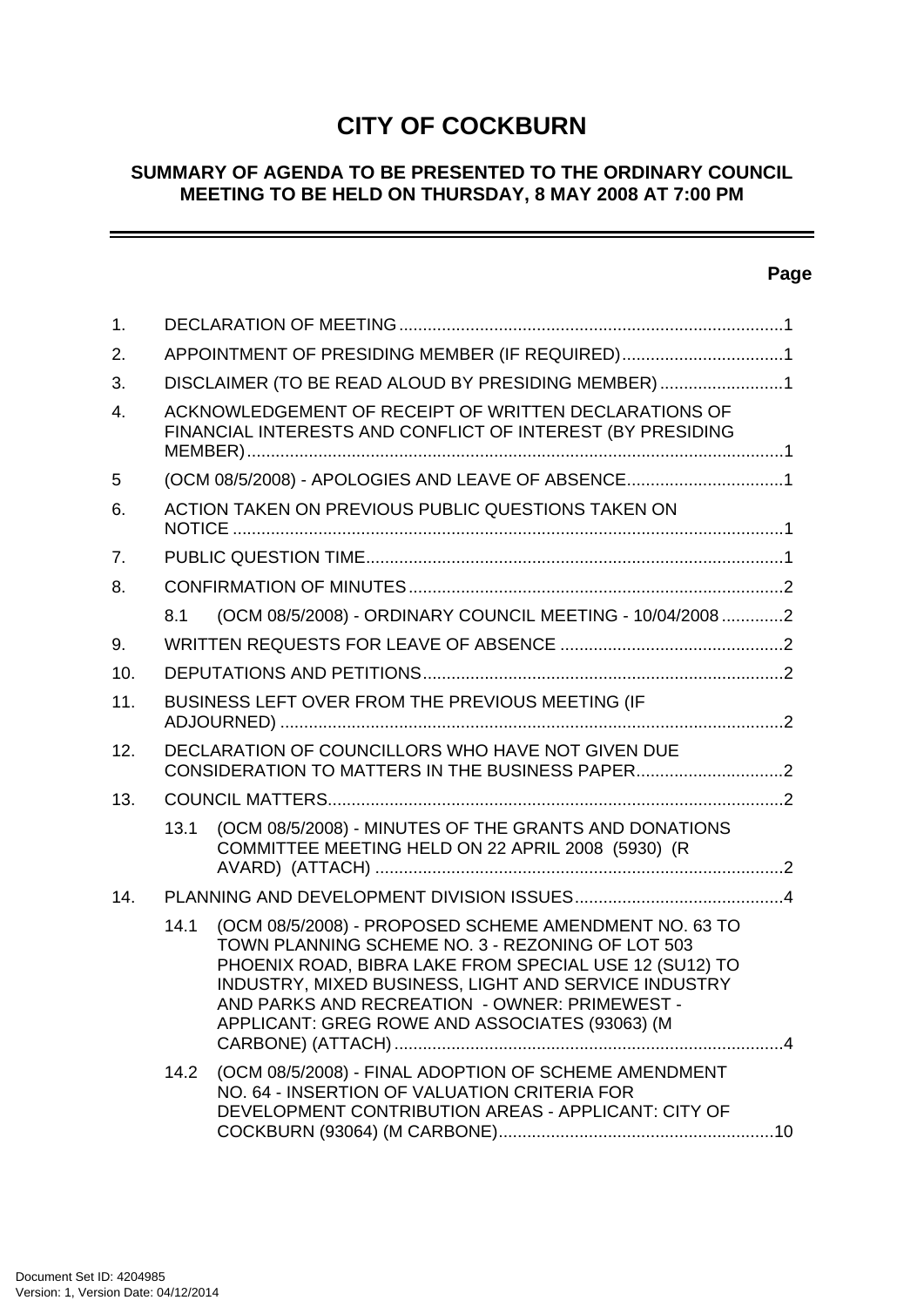|     | 14.3                                                         | (OCM 08/5/2008) - DETAILED AREA PLAN FOR STAGE 11Z PORT<br>COOGEE, NORTH COOGEE - PREPARED BY: TAYLOR BURRELL<br>BARNETT - PROPONENT: AUSTRALAND (129005) (T WATSON) |    |  |  |
|-----|--------------------------------------------------------------|----------------------------------------------------------------------------------------------------------------------------------------------------------------------|----|--|--|
|     | 14.4                                                         | (OCM 08/5/2008) - RETROSPECTIVE APPLICATION FOR<br>PARKING OF A COMMERCIAL VEHICLE - LOCATION: LOT 368 (5)<br>DANE PLACE, SPEARWOOD - OWNER / APPLICANT: A & G       |    |  |  |
|     | 14.5                                                         | (OCM 08/5/2008) - APPOINTMENT OF REAL ESTATE COMPANY<br>TO SELL BY PRIVATE TREATY LOTS NOT SOLD BY PUBLIC<br>AUCTION STAGE 1 RESIDENTIAL SUBDIVISION BARTRAM ROAD    |    |  |  |
| 15. |                                                              | FINANCE AND CORPORATE SERVICES DIVISION ISSUES24                                                                                                                     |    |  |  |
|     | 15.1                                                         | (OCM 08/5/2008) - LIST OF CREDITORS PAID - MARCH 2008                                                                                                                |    |  |  |
|     | 15.2                                                         | (OCM 08/5/2008) - STATEMENT OF FINANCIAL ACTIVITY -                                                                                                                  |    |  |  |
| 16. |                                                              |                                                                                                                                                                      |    |  |  |
|     | 16.1                                                         | (OCM 08/5/2008) - TEMPORARY CLOSURE OF SLEEPER<br>AVENUE IN COCKBURN CENTRAL TO THE PASSAGE OF                                                                       |    |  |  |
| 17. |                                                              |                                                                                                                                                                      |    |  |  |
|     | 17.1                                                         | (OCM 08/5/2008) - COCKBURN YOUTH CENTRE LEASE WITH<br>TRE COLORI FAMILY TRUST (8648) (G BOWMAN) (ATTACH)30                                                           |    |  |  |
|     | 17.2                                                         | (OCM 08/5/2008) - COCKBURN YOUTH CENTRE MEMORANDUM<br>OF UNDERSTANDING WITH CHALLENGER TAFE (8648) (G                                                                |    |  |  |
|     | 17.3                                                         | (OCM 08/5/2008) - HAMMOND ROAD RECREATION AND<br>COMMUNITY FACILITIES (4621) (S HARRIS) (ATTACH)37                                                                   |    |  |  |
| 18. |                                                              | <b>EXECUTIVE DIVISION ISSUES</b>                                                                                                                                     | 44 |  |  |
|     | 18.1                                                         | (OCM 08/5/2008) - SOUTH WEST GROUP MEMORANDUM OF                                                                                                                     |    |  |  |
| 19. |                                                              | MOTIONS OF WHICH PREVIOUS NOTICE HAS BEEN GIVEN 51                                                                                                                   |    |  |  |
| 20. |                                                              | NOTICES OF MOTION GIVEN AT THE MEETING FOR CONSIDERATION                                                                                                             |    |  |  |
| 21. |                                                              | NEW BUSINESS OF AN URGENT NATURE INTRODUCED BY                                                                                                                       |    |  |  |
| 22. |                                                              | MATTERS TO BE NOTED FOR INVESTIGATION, WITHOUT DEBATE51                                                                                                              |    |  |  |
| 23. |                                                              |                                                                                                                                                                      |    |  |  |
| 24  | (OCM 08/5/2008) - RESOLUTION OF COMPLIANCE (SECTION 3.18(3), |                                                                                                                                                                      |    |  |  |
| 25. |                                                              |                                                                                                                                                                      |    |  |  |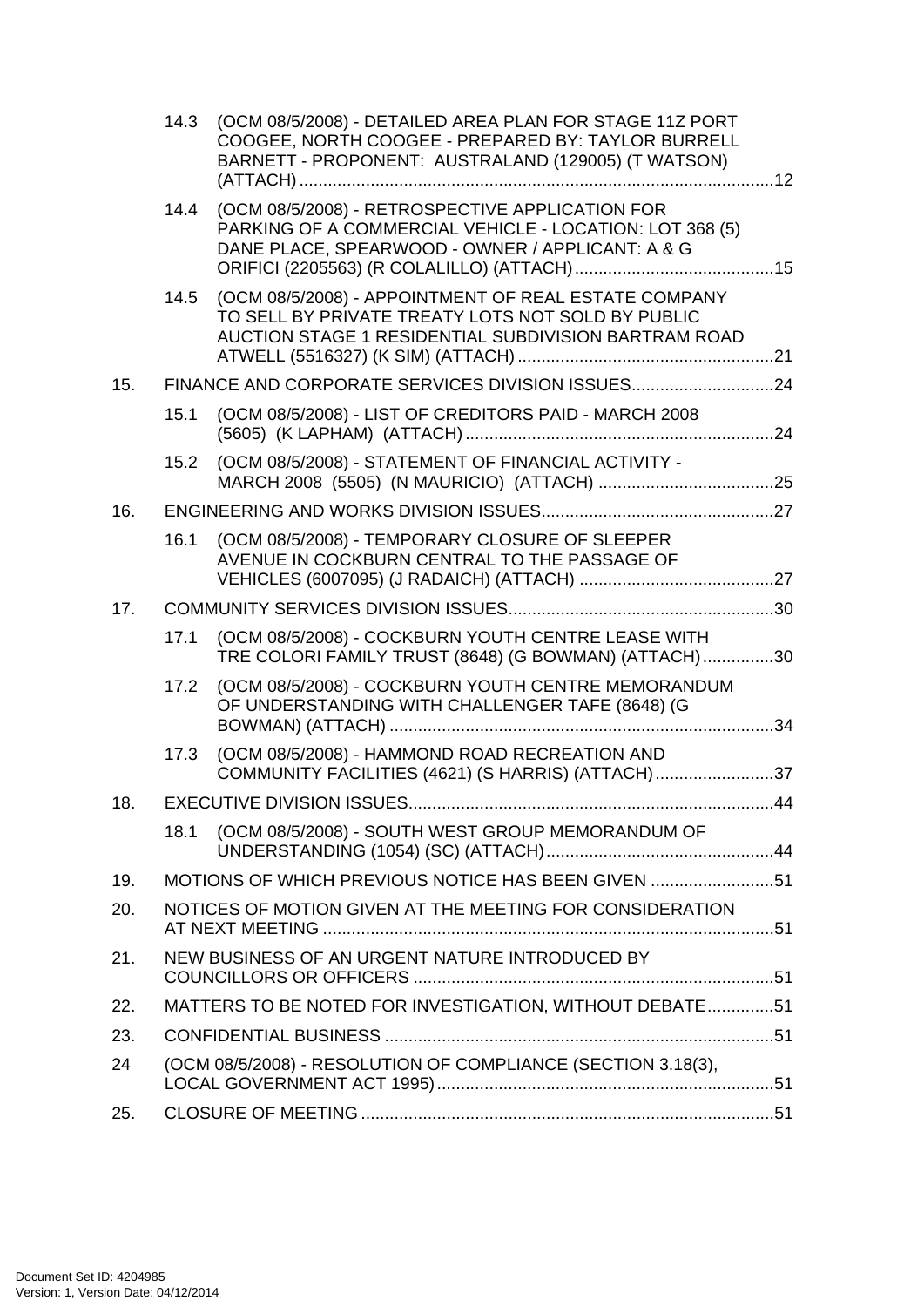Document Set ID: 4204985<br>Version: 1, Version Date: 04/12/2014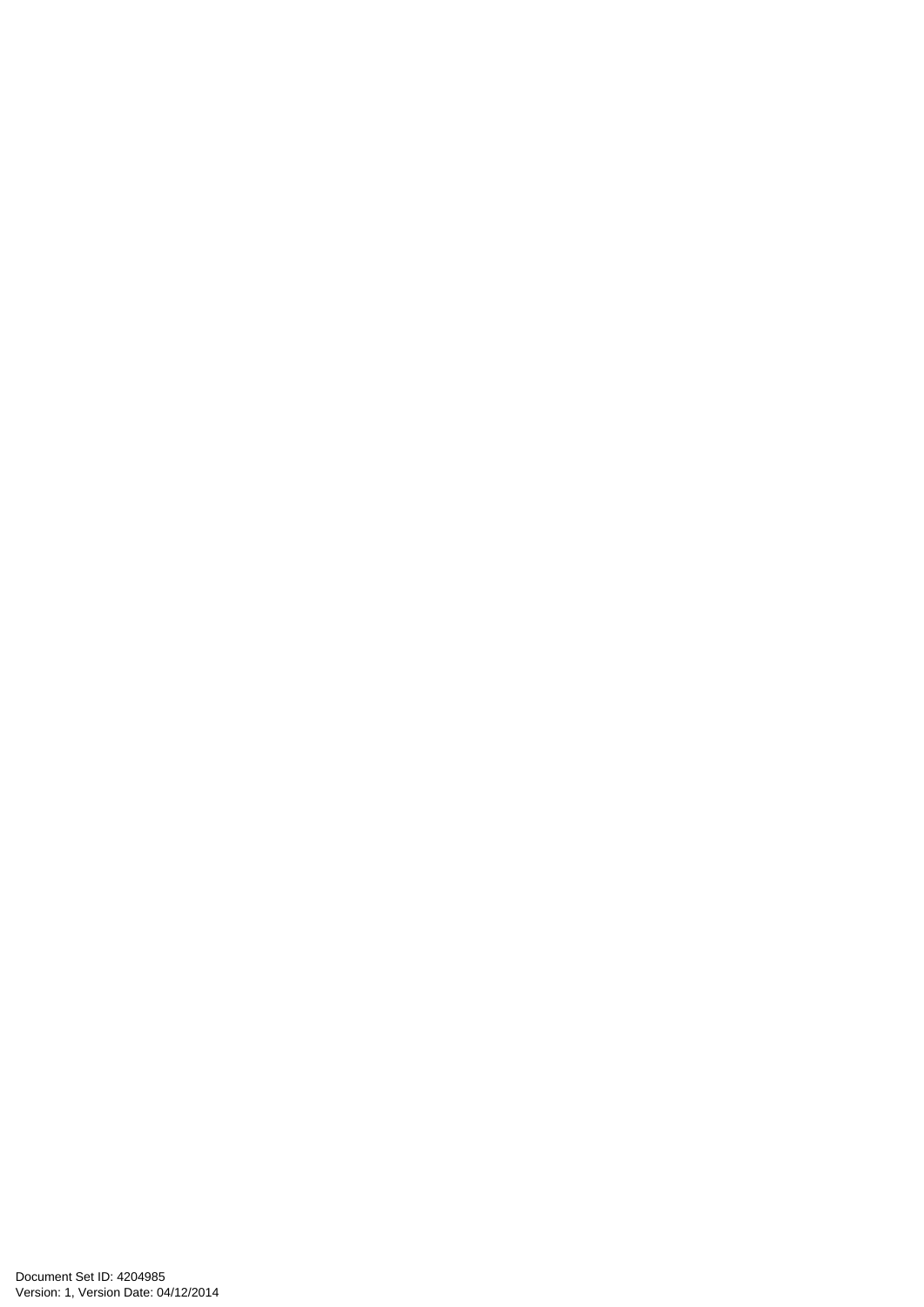# **CITY OF COCKBURN**

# <span id="page-4-0"></span>**AGENDA TO BE PRESENTED TO THE ORDINARY COUNCIL MEETING TO BE HELD ON THURSDAY, 8 MAY 2008 AT 7:00 PM**

### **1. DECLARATION OF MEETING**

### **2. APPOINTMENT OF PRESIDING MEMBER (If required)**

### **3. DISCLAIMER (To be read aloud by Presiding Member)**

Members of the public, who attend Council Meetings, should not act immediately on anything they hear at the Meetings, without first seeking clarification of Council's position. Persons are advised to wait for written advice from the Council prior to taking action on any matter that they may have before Council.

### **4. ACKNOWLEDGEMENT OF RECEIPT OF WRITTEN DECLARATIONS OF FINANCIAL INTERESTS AND CONFLICT OF INTEREST (by Presiding Member)**

### **5 (OCM 08/5/2008) - APOLOGIES AND LEAVE OF ABSENCE**

| Deputy Mayor Kevin Allen |                          | Apology |
|--------------------------|--------------------------|---------|
| Clr Sue Limbert          | $\overline{\phantom{0}}$ | Apology |
| Clr Tony Romano          | $\overline{\phantom{0}}$ | Apology |

### **6. ACTION TAKEN ON PREVIOUS PUBLIC QUESTIONS TAKEN ON NOTICE**

### **7. PUBLIC QUESTION TIME**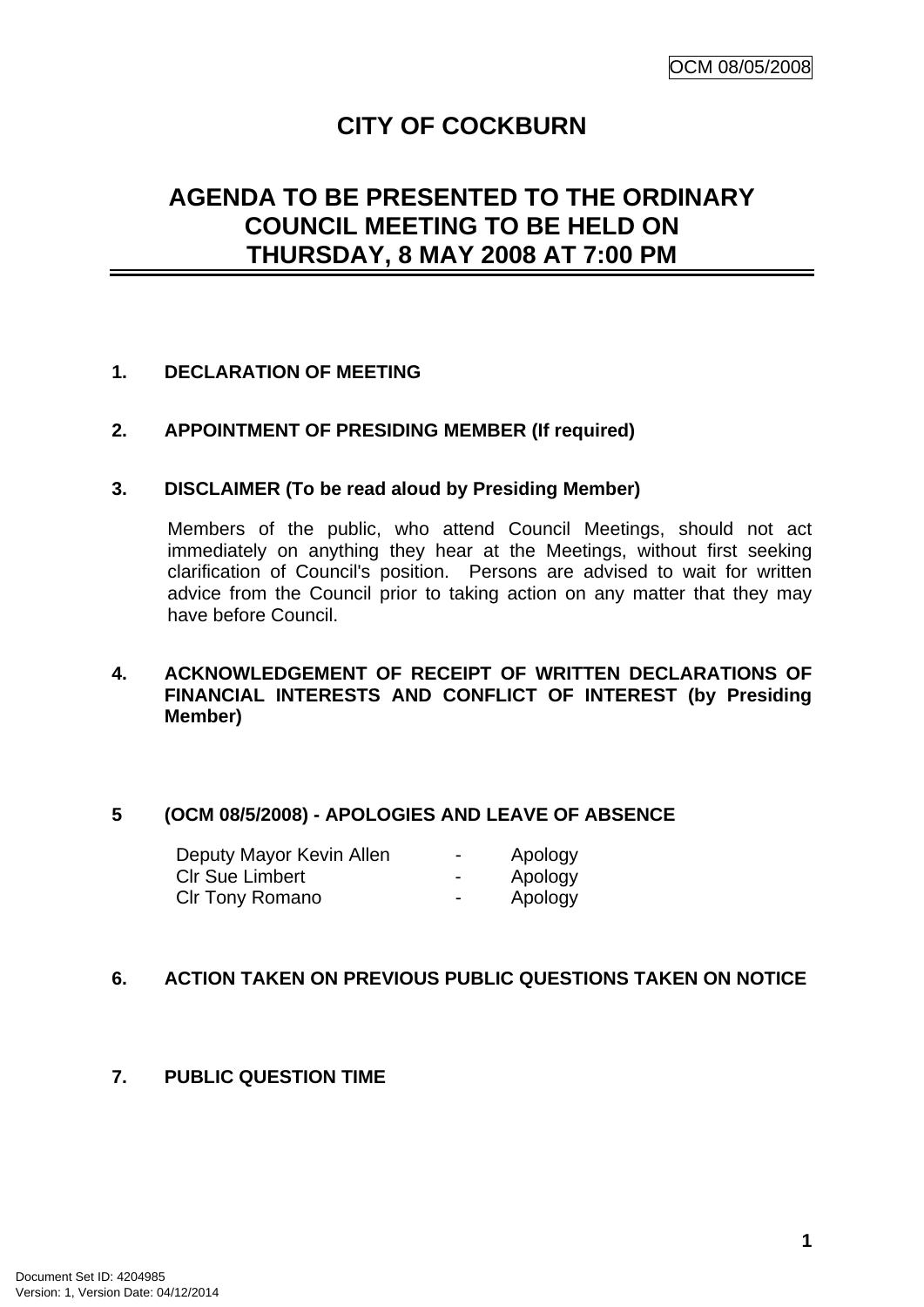### <span id="page-5-0"></span>**8. CONFIRMATION OF MINUTES**

### **8.1 (OCM 08/5/2008) - ORDINARY COUNCIL MEETING - 10/04/2008**

### **RECOMMENDATION**

That the Minutes of the Ordinary Council Meeting held on Thursday, 10 April 2008, be adopted as a true and accurate record.

### **COUNCIL DECISION**

## **9. WRITTEN REQUESTS FOR LEAVE OF ABSENCE**

### **10. DEPUTATIONS AND PETITIONS**

**11. BUSINESS LEFT OVER FROM THE PREVIOUS MEETING (If adjourned)** 

# **12. DECLARATION OF COUNCILLORS WHO HAVE NOT GIVEN DUE CONSIDERATION TO MATTERS IN THE BUSINESS PAPER**

Nil

### **13. COUNCIL MATTERS**

**13.1 (OCM 08/5/2008) - MINUTES OF THE GRANTS AND DONATIONS COMMITTEE MEETING HELD ON 22 APRIL 2008 (5930) (R AVARD) (ATTACH) Item\_13\_1.pdf**

### **RECOMMENDATION**

That Council receive the Minutes of the Grants and Donations Committee Meeting held on 22 April 2008 and adopt the recommendations contained therein.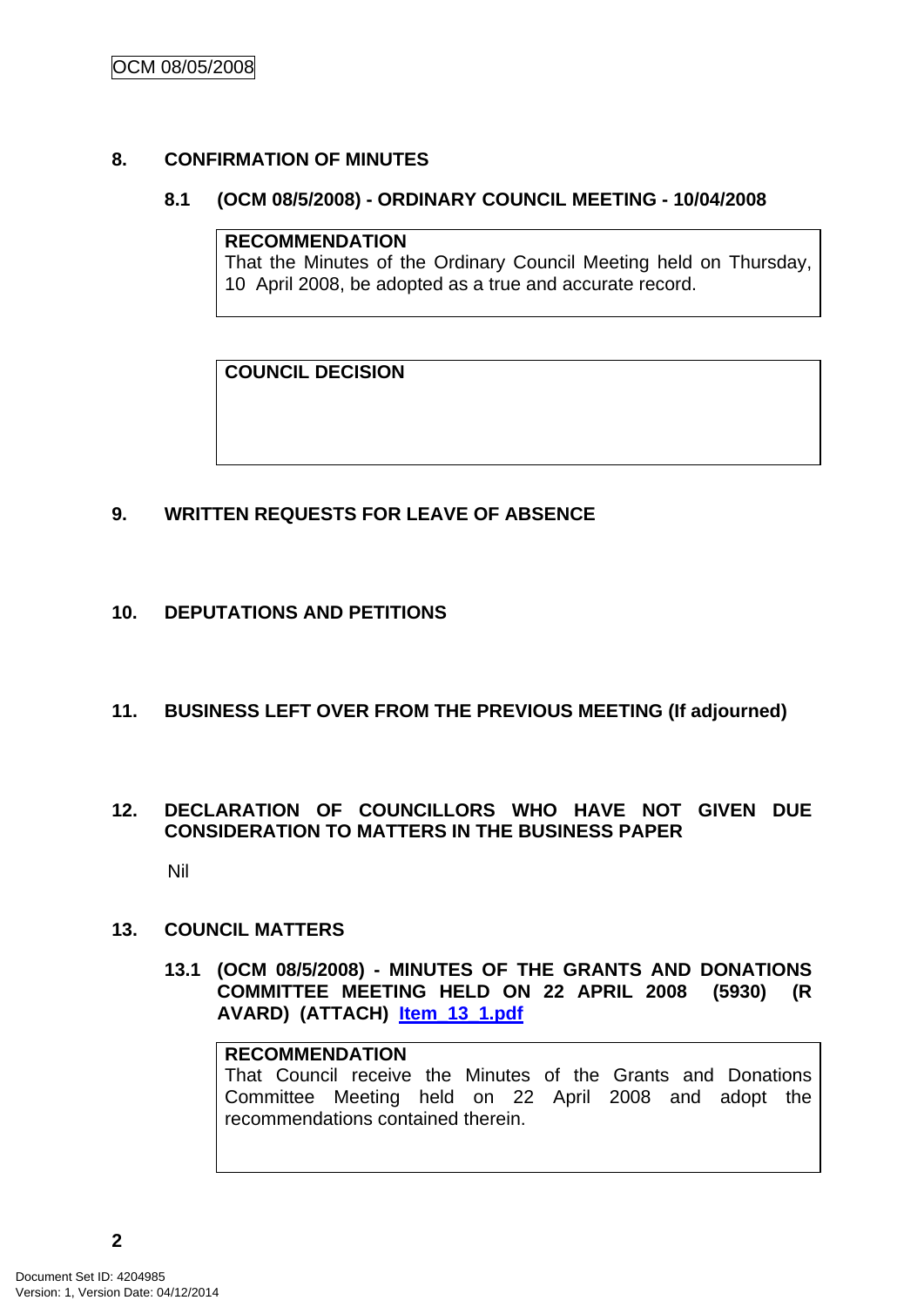## **COUNCIL DECISION**

### **Background**

The Council of the City of Cockburn established the Grants and Donations Committee to recommend on the level and nature of Grants and Donations provided to external organisations.

### **Submission**

To receive the Minutes of the Grants and Donations Committee and adopt the recommendations of the Committee.

#### **Report**

The Committee considered a number of applications for donations from external organisations and made recommendations as per the Minutes attached to the Agenda.

#### **Strategic Plan/Policy Implications**

### **Governance Excellence**

• To conduct Council business in open public forums and to manage Council affairs by employing publicly accountable practices.

### **Budget/Financial Implications**

In accordance with Policy SC35 Council has allocated 2% of its rates income for distribution as grants and donations.

### **Legal Implications**

N/A

### **Community Consultation**

The availability of donations to organisations were widely advertised in the local media and Council publications.

### **Attachment(s)**

Minutes of the Grants and Donations Committee Meeting - 22 April 2008.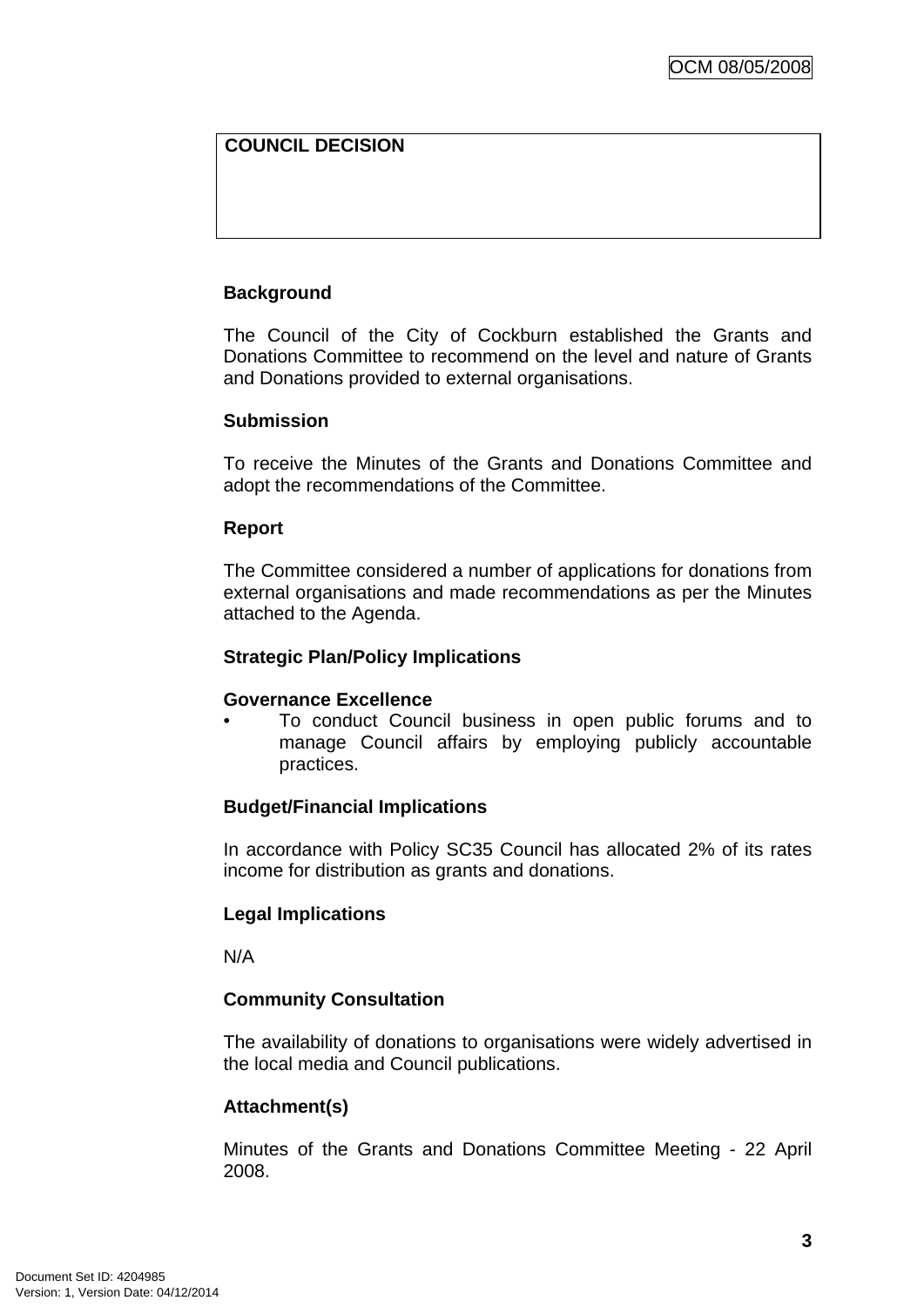### <span id="page-7-0"></span>**Advice to Proponent(s)/Submissioners**

N/A

**Implications of Section 3.18(3) Local Government Act, 1995**

Nil

### **14. PLANNING AND DEVELOPMENT DIVISION ISSUES**

**14.1 (OCM 08/5/2008) - PROPOSED SCHEME AMENDMENT NO. 63 TO TOWN PLANNING SCHEME NO. 3 - REZONING OF LOT 503 PHOENIX ROAD, BIBRA LAKE FROM SPECIAL USE 12 (SU12) TO INDUSTRY, MIXED BUSINESS, LIGHT AND SERVICE INDUSTRY AND PARKS AND RECREATION - OWNER: PRIMEWEST - APPLICANT: GREG ROWE AND ASSOCIATES (93063) (M CARBONE) (ATTACH) Item\_14\_1.pdf**

# **RECOMMENDATION**

That Council:

- (1) require the owners to enter into an agreement with the City to provide the area shown as parks and recreation on the scheme amendment map free of cost at the time of subdividing the land and for the existing vegetation on that area being retained;
- (2) subject to (1) above, resolve to amend Town Planning Scheme No. 3 as follows:

PLANNING AND DEVELOPMENT ACT 2005

RESOLUTION DECIDING TO AMEND CITY OF COCKBURN TOWN PLANNING SCHEME NO. 3.

AMENDMENT NO. 63

Resolved that Council, in pursuance of Section 75 of the Planning and Development Act 2005, amend the above Town Planning Scheme by:

- 1. Amending Schedule 4 by removing "Special Use 12 Paper Mill" and deleting associated special provisions on Lot 503 Phoenix Road, Bibra Lake.
- 2. Rezoning Lot 503 Phoenix Road, Bibra Lake from "Special Use 12 – Paper Mill" to "Industry", "Mixed Business", "Light and Service Industry" and Parks and Recreation".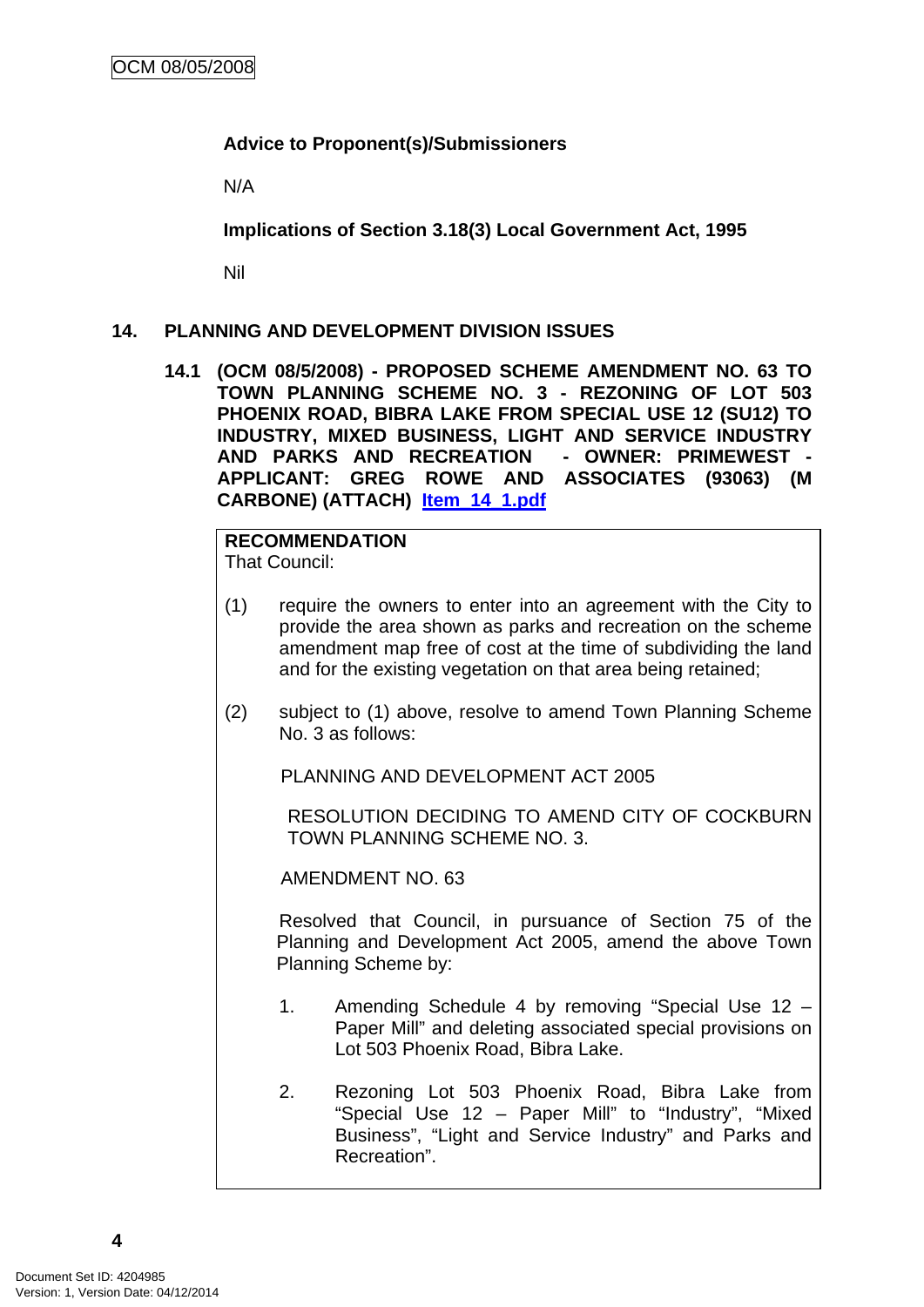- 3. Amending the scheme map accordingly.
- (3) adopt Amendment No. 63 as outlined in (1) above;
- (4) sign the amending documents, and advise the WAPC of Council's decision;
- (5) forward a copy of the signed documents to the Environmental Protection Authority in accordance with Section 81 of the Planning and Development Act;
- (6) following the receipt of formal advice from the Environmental Protection Authority that the scheme amendment should not be assessed under Section 48A of the Environmental Protection Act, advertise the Amendment under Town Planning Regulation 25 without reference to the Western Australian Planning Commission;
- (7) notwithstanding (5) above, the Director of Planning and Development may refer a scheme or a scheme amendment to the Council for its consideration following formal advice from the Environmental Protection Authority that the scheme amendment should be assessed under Section 48A of the Environmental Protection Act, as to whether the Council should proceed or not proceed with the Amendment;
- (8) should formal advice be received from the Environmental Protection Authority that the Scheme Amendment should be assessed or is incapable of being environmentally acceptable under Section 48(A) of the Environmental Protection Act, the Amendment be referred to the Council for its determination as to whether to proceed or not proceed with the amendment;
- (9) advise the applicant that it is prepared to allow stormwater drainage from the existing box plant site to drain into the proposed Council drainage sump provided that the quality of stormwater is maintained to an acceptable level. In this regard, a legal agreement will need to be prepared to cover the following:
	- 1. the owner of the box plant site will fund the cost of constructing the sump including silt and gross pollutant traps and nutrient stripping;
	- 2. the owner of the box plant site will be responsible for the clean up costs associated with any pollution event that occurs on the land and enters the drainage system;
	- 3. only roof and car park stormwater shall be disposed of in the sump. Under no circumstances is effluent or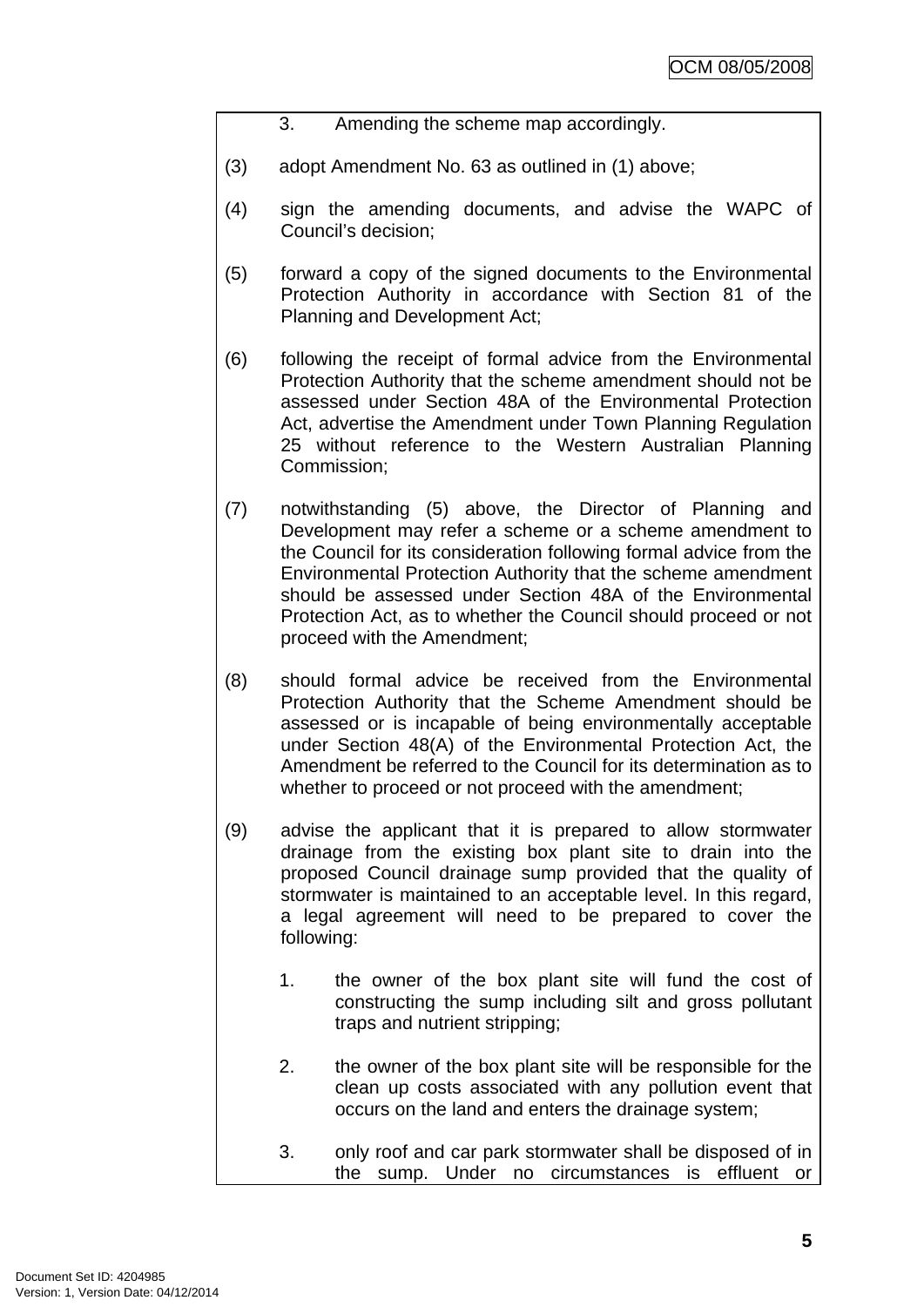discharge from the plant to be discharged into the drainage system; and

- 4. only water from the box plant will be accepted into the sump. All other lots shall contain stormwater on their site.
- (10) prior to the City finally resolving to adopt the scheme amendment the applicant shall prepare design guidelines for the estate to the satisfaction of the City; and
- (11) advise the applicant accordingly.

## **COUNCIL DECISION**

### **Background**

The subject site currently occupies the Amcor box plant and recycling paper mill plant. The paper mill was established in circa 1966 and ceased operating recently. The box plant was established in 1993 and continues to operate from the site. The applicant wishes to rezone and subdivide the site whilst retaining the centrally located Box Plant facility.

The application was presented to Council on 14 February 2008 and Council resolved to defer the application to allow further discussion between the applicant and Council, with regard to the landscape buffer and the interface of the site with the adjoining residential land (opposite Phoenix Road).

The applicant has since met with Council staff to discuss these concerns and have amended the application to incorporate a 15m wide "Parks and Recreation Reserve" along the Phoenix Road frontage.

### **Submission**

Greg Rowe and Associates on behalf of Primewest have requested the land be rezoned to industry, mixed business, light and service industry and parks and recreation reserve in keeping with the surrounding industrial land within Bibra Lake. This will ensure that commercial/industrial development can be constructed on the future subdivided lots.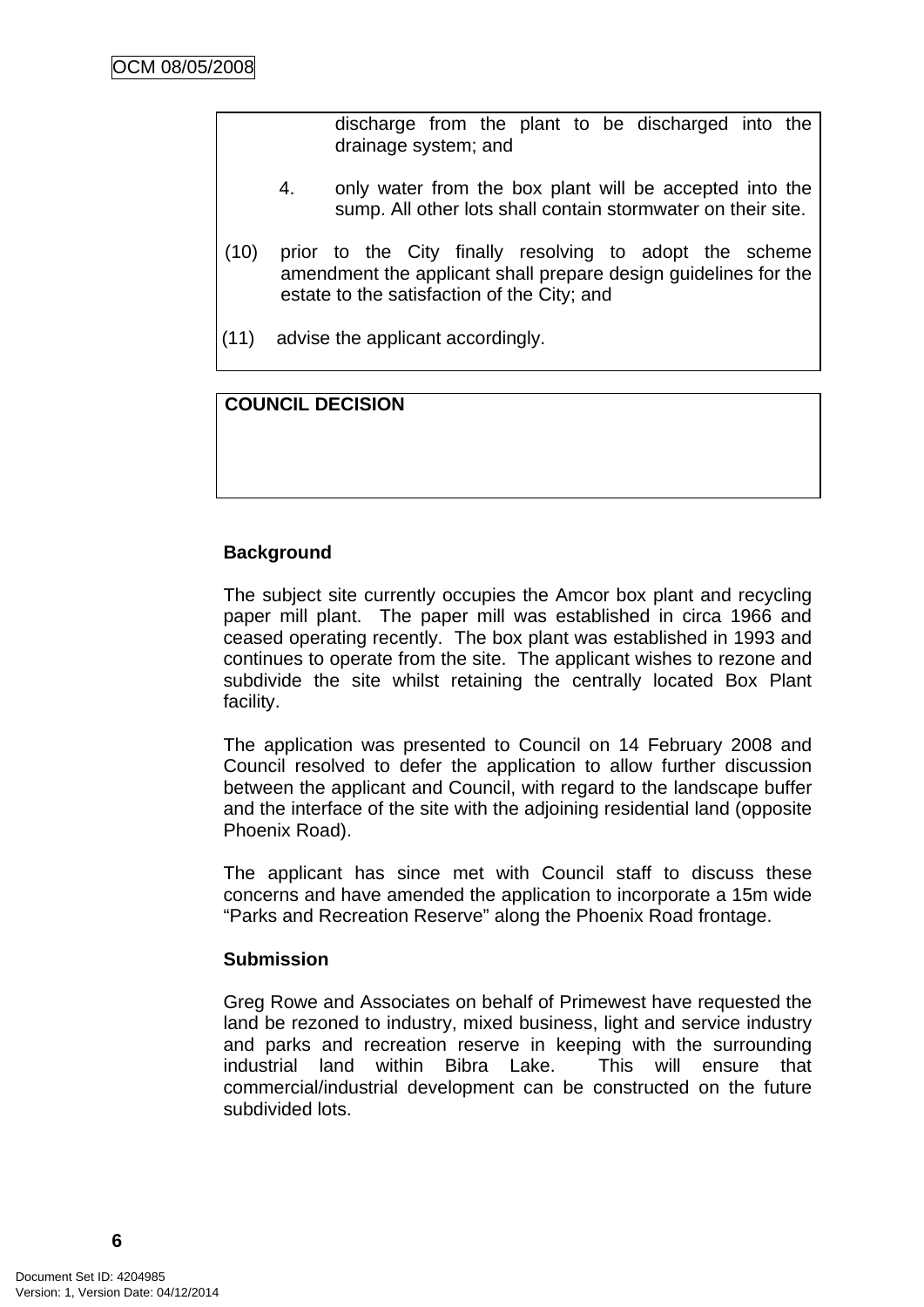### **Report**

The subject site is currently zoned Special Use 12 (SU12) which allows the site to be used for paper manufacturing and associated uses only. The existing zoning of the land was specifically established to protect the paper mill operations and to provide a mechanism within which there is flexibility for the paper mill to operate. The site has been used for the very specific purpose of a paper mill for over 40 years.

The paper mill ceased operating recently and only one component of the paper mill operation (the box plant) will continue to operate. Accordingly, it is appropriate for the land to be rezoned so that it will allow the use of the land in a manner which is consistent with the "Industrial Zoning" under the provisions of the Metropolitan Region Scheme, and which recognises the predominate existing land use pattern within the locality.

The proposal is to rezone the land to 'industry, mixed business, light and service industry and parks and recreation' (refer attachment 2). A 15m parks and recreation reserve is proposed along the Phoenix Road frontage which allows existing vegetation to be retained and provides a buffer to the residential properties located on the opposite side of Phoenix Road. A mixed business zone is proposed to the south of the parks and recreation reserve which acts as a further transition to the industrial land to the south. The remainder of the site is proposed to be light and service industry and is located approximately 240m from the nearest residential land. This proposed separation between Industrial and residential is an improvement to the situation which currently exists along Phoenix Road and assists in addressing the setback distances contained within the EPA Policy on Separation Distances between Industrial and Sensitive Land Uses.

It is noted that a subdivision application has been lodged on the site and the City has requested that the application be deferred until the scheme amendment has been resolved.

### Road network

A concept plan has been submitted which demonstrates how the site can be developed. The proposed plan shows two road intersections to Phoenix Road with one of these being the upgrading of the existing driveway access to the site and has been justified through a traffic report. The parks and recreation reserve along the Phoenix Road frontage will prohibit lots having direct vehicle access to Phoenix Road, improving traffic flow and safety. The City's engineering department are satisfied with the road network.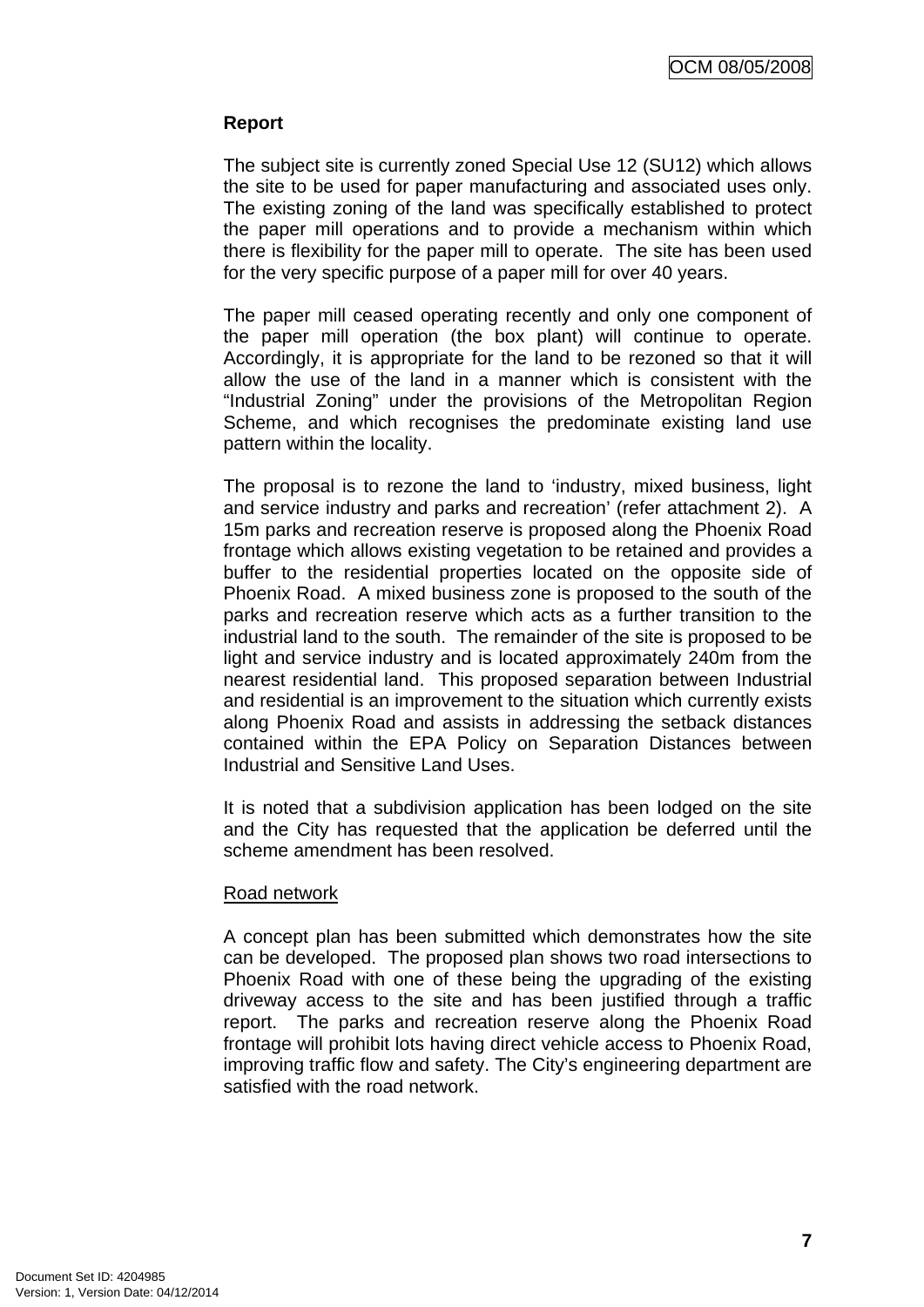### Drainage

A Drainage and Nutrient Management Report has been submitted which demonstrates that all stormwater runoff from the road network can be contained within the proposed drainage sump (Council drain). Stormwater runoff from the existing box plant facility is also proposed to drain into the proposed Council drainage sump. This is acceptable in this instance as the stormwater drainage from the Amcor site currently drains into the sump in the location of the proposed enlarged Council drain. A legal agreement will need to be prepared ensuring that the quality of the stormwater from the Box Plant is maintained to the satisfaction of Council and address any water quality issue. The legal agreement is required at the subdivision stage.

#### Design

New commercial/industrial estates within the City are typically accompanied by design guidelines to ensure that appropriate levels of development and amenity are achieved. The applicant at the request of the City has agreed to prepare design guidelines which will be approved prior to the final adoption of the scheme amendment by the City.

### Retention of vegetation

The northern section of the site and Phoenix Road street verge are heavily vegetated and contribute to a unique streetscape. Following the deferral of this application, the applicant prepared a comprehensive arboriculture report which assessed 631 trees within the northern 25m of the lot and the Phoenix Road street verge. The significance of the trees was gauged based on the approximate height of the tree, the approximate age of the tree, the truck diameter and any health or structural concerns. The report concluded that the street verge and first 5m contains the most significant trees, the next 10m contains less significant trees and the last 10m contains the least significant trees.

The proposed scheme amendment therefore proposes the northern 15m of the lot to be a parks and recreation reserve which allows the best quality trees to be retained. This area is considered sufficient to provide a suitable buffer to the residential development located across Phoenix Road and is the same width as the parks and recreation reserve located on the opposite site of Phoenix Road. Whilst there is generally no provision for Public Open Space (POS) within industrial/commercial subdivisions, Clause 3.6.2 of WAPC Policy DC 4.1 "Industrial Subdivision" may allow land to be given up as POS in order to provide for buffer strips and/or suitable planted areas between industrial uses and any adjacent non industrial areas. The proposed parks and recreation reserve (Public Open Space) has been provided to present a suitable interface to the residential development across Phoenix Road and allow existing vegetation to be retained.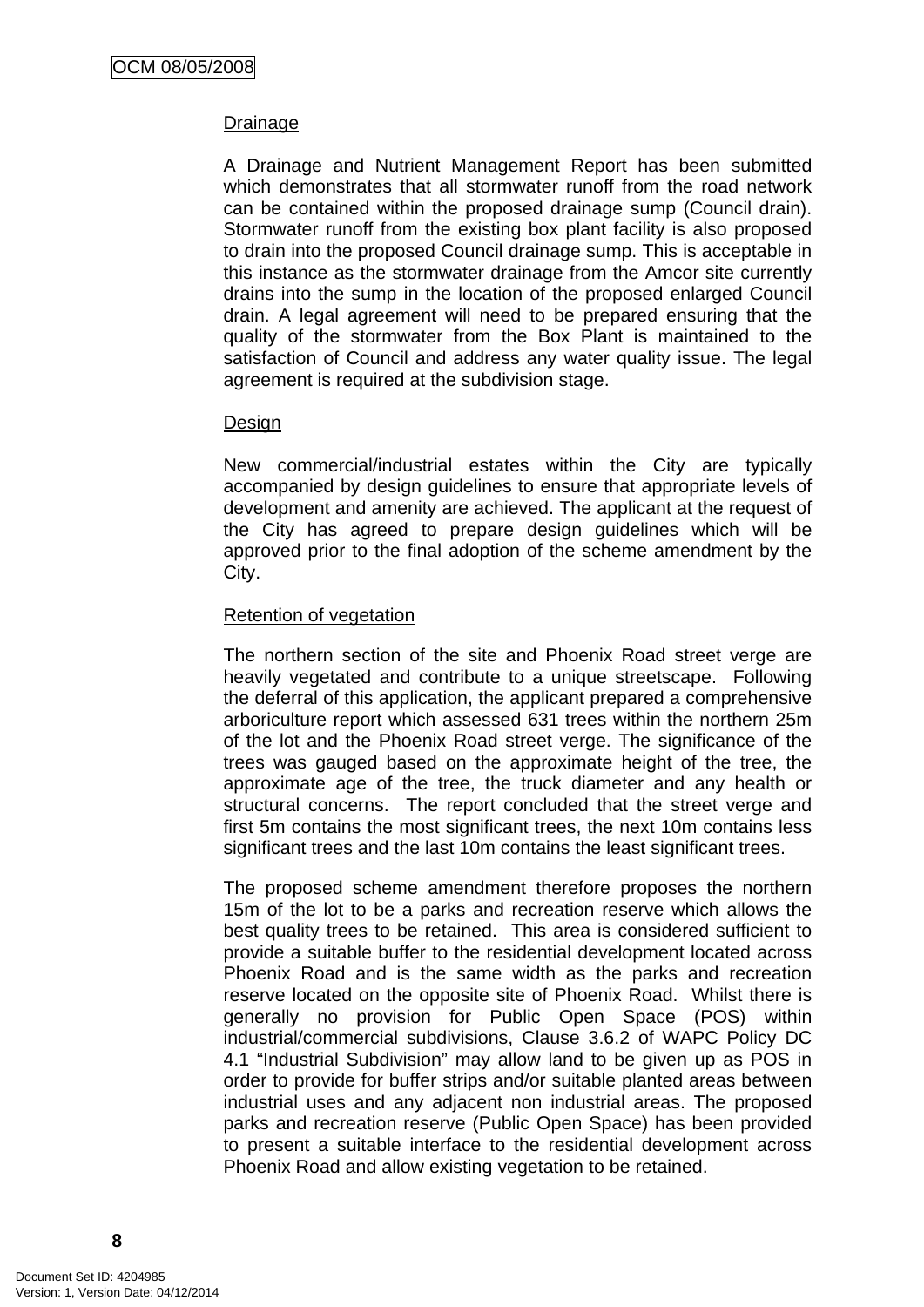### Existing Box Plant facility

The existing box plant facility is proposed to be retained. A recent development approval allowed for an extension to the facility within the proposed lot boundaries and satisfies the provisions of the scheme. The box plant facility will comply with the industrial zoning proposed under this amendment.

#### **Conclusion**

The proposed scheme amendment is necessary as the paper mill has ceased operating and the restricted nature of the existing zoning does not allow other uses to operate from the site. The proposed scheme amendment is consistent with the "Industrial Zoning" under the provisions of the Metropolitan Region Scheme and is consistent with the existing local town planning scheme zoning within the Bibra Lake industrial area. The 15m wide Parks and Recreation Reserve (landscape buffer) together with the restricted nature of the mixed business zone provides a suitable transition and interface to the residential development located on the opposite side of Phoenix Road.

It is therefore recommended that Council proceed to initiate the scheme amendment.

### **Strategic Plan/Policy Implications**

### **Employment and Economic Development**

• To plan and promote economic development that encourages business opportunities within the City.

### **Natural Environmental Management**

To ensure development of the district is undertaken in such a way that the balance between the natural and human environment is maintained.

The planning policy which applies to this item is Policy APD2 Industrial Subdivision Policy.

### **Budget/Financial Implications**

N/A

### **Legal Implications**

Planning and Development Act 2005 Town Planning Scheme No. 2 Town Planning Regulations 1967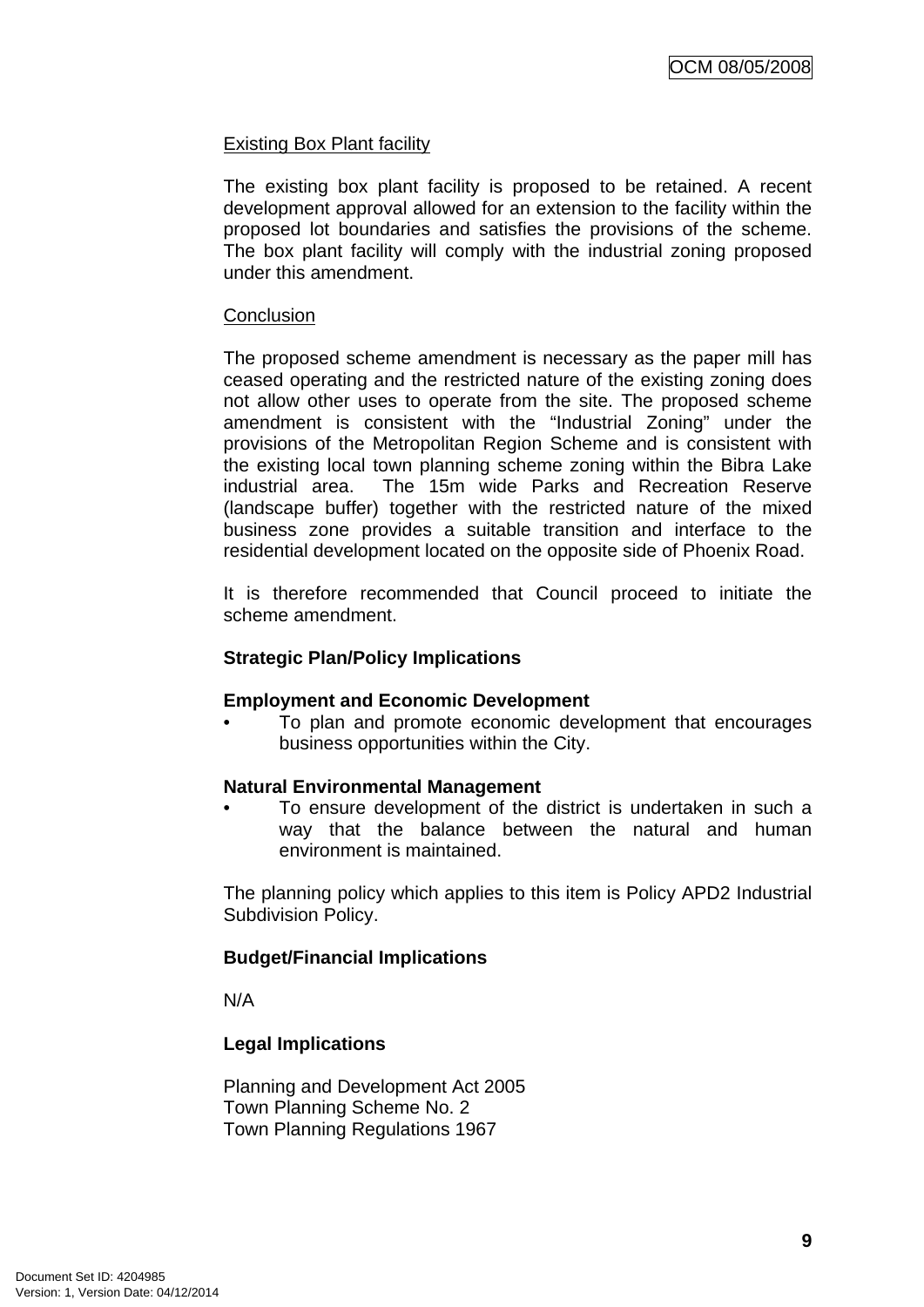### <span id="page-13-0"></span>**Community Consultation**

The proposed Scheme Amendment will be advertised for a period of 42 days with notices in the local paper and letters sent to relevant government agencies, affected landowners and surrounding community upon initiation of the amendment.

### **Attachment(s)**

- 1. Location Plan.
- 2. Proposed Zoning Plan.
- 3. Concept Plan

#### **Advice to Proponent(s)/Submissioners**

The Proponent(s) and those who lodged a submission on the proposal have been advised that this matter is to be considered at the 8 May 2008 Council Meeting.

#### **Implications of Section 3.18(3) Local Government Act, 1995**

Nil.

#### **14.2 (OCM 08/5/2008) - FINAL ADOPTION OF SCHEME AMENDMENT NO. 64 - INSERTION OF VALUATION CRITERIA FOR DEVELOPMENT CONTRIBUTION AREAS - APPLICANT: CITY OF COCKBURN (93064) (M CARBONE)**

### **RECOMMENDATION**

That Council Adopt the amendment without modifications and in anticipation of the Hon. Minister's advice that final approval will be granted, the documents be signed, sealed and forwarded to the Western Australian Planning Commission.

**COUNCIL DECISION**

### **Background**

Council at its meeting held on 11 October 2007 resolved to initiate Amendment 64 to Town Planning Scheme No.3 for the purpose of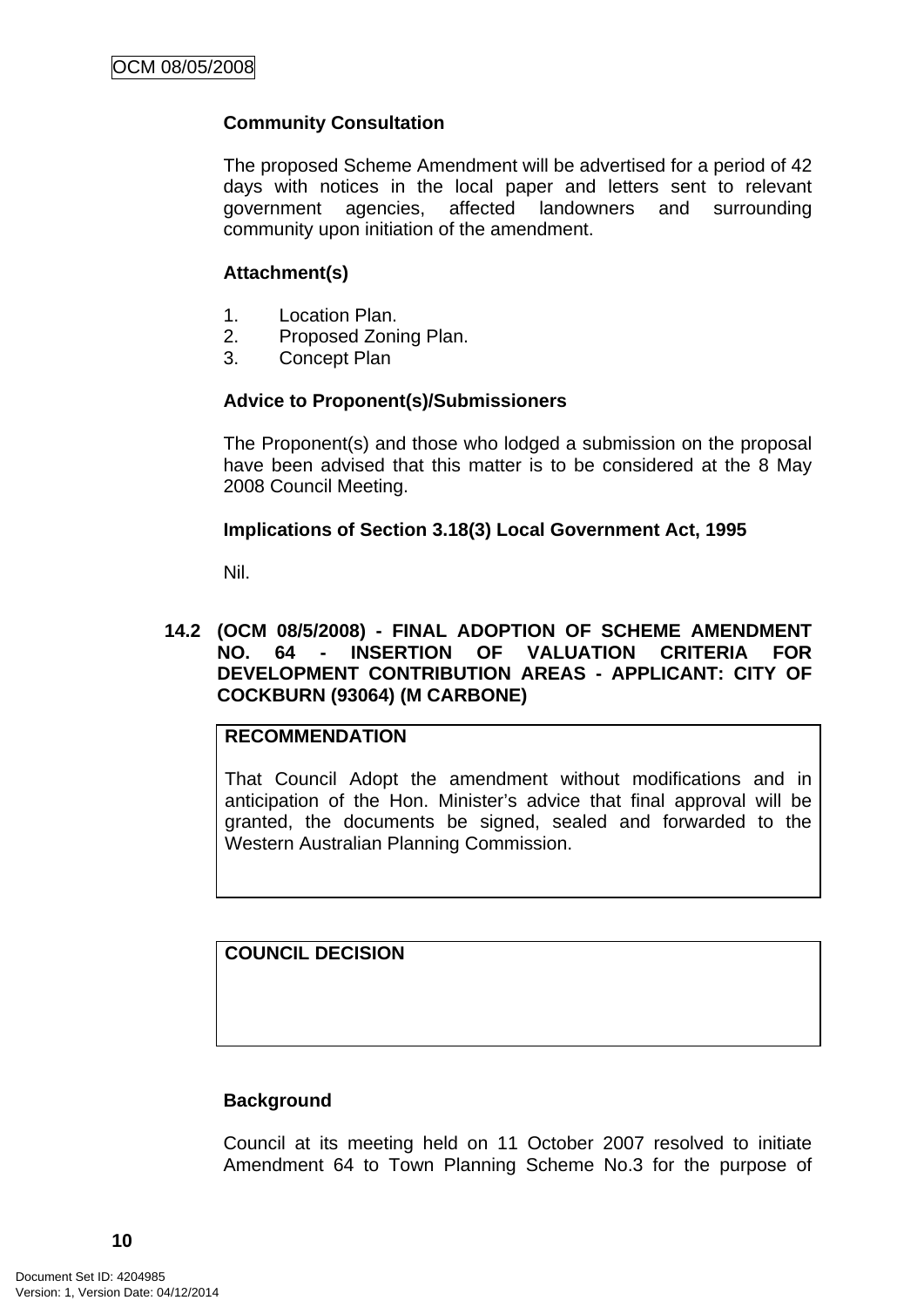advertising. The amendment was to amend Clause 6.3.9 (a)(ii) of the Scheme to include an additional sub-paragraph (dd) to cover payment for injurious affection, severance, cost of acquisition and solatium as appropriate

### **Submission**

N/A

### **Report**

The Scheme Amendment was referred to the Environmental Protection Authority ("EPA") in accordance with Section 7A(1) of the Act.

The EPA advised that the overall environmental impact of the amendment would not be severe enough to warrant formal assessment under the Environmental Protection Act. The amendment was subsequently advertised seeking public comment in accordance with the Regulations for not less than 42 days. No submissions were received.

The purpose of this amendment is to amend Clause 6.3.9 (a)(ii) of the scheme which relates to the valuation of land for Development Contribution Areas (DCA). The proposed amendment introduces a new sub-paragraph which covers payment for injurious affection, severance, cost of acquisition and solatium as appropriate. The provision will formalize the City's current practice on valuation methodology which is in line with the state government practice when dealing with reserved land under the provisions of the Land Administration Act.

### **Conclusion**

It is recommended that Amendment 64 be adopted by the Council and forwarded to the WA Planning Commission for final approval.

### **Strategic Plan/Policy Implications**

### **Demographic Planning**

• To ensure the planning of the City is based on an approach that has the potential to achieve high levels of convenience and prosperity for its citizens.

### **Lifestyle and Aspiration Achievement**

• To deliver our services and to manage resources in a way that is cost effective without compromising quality.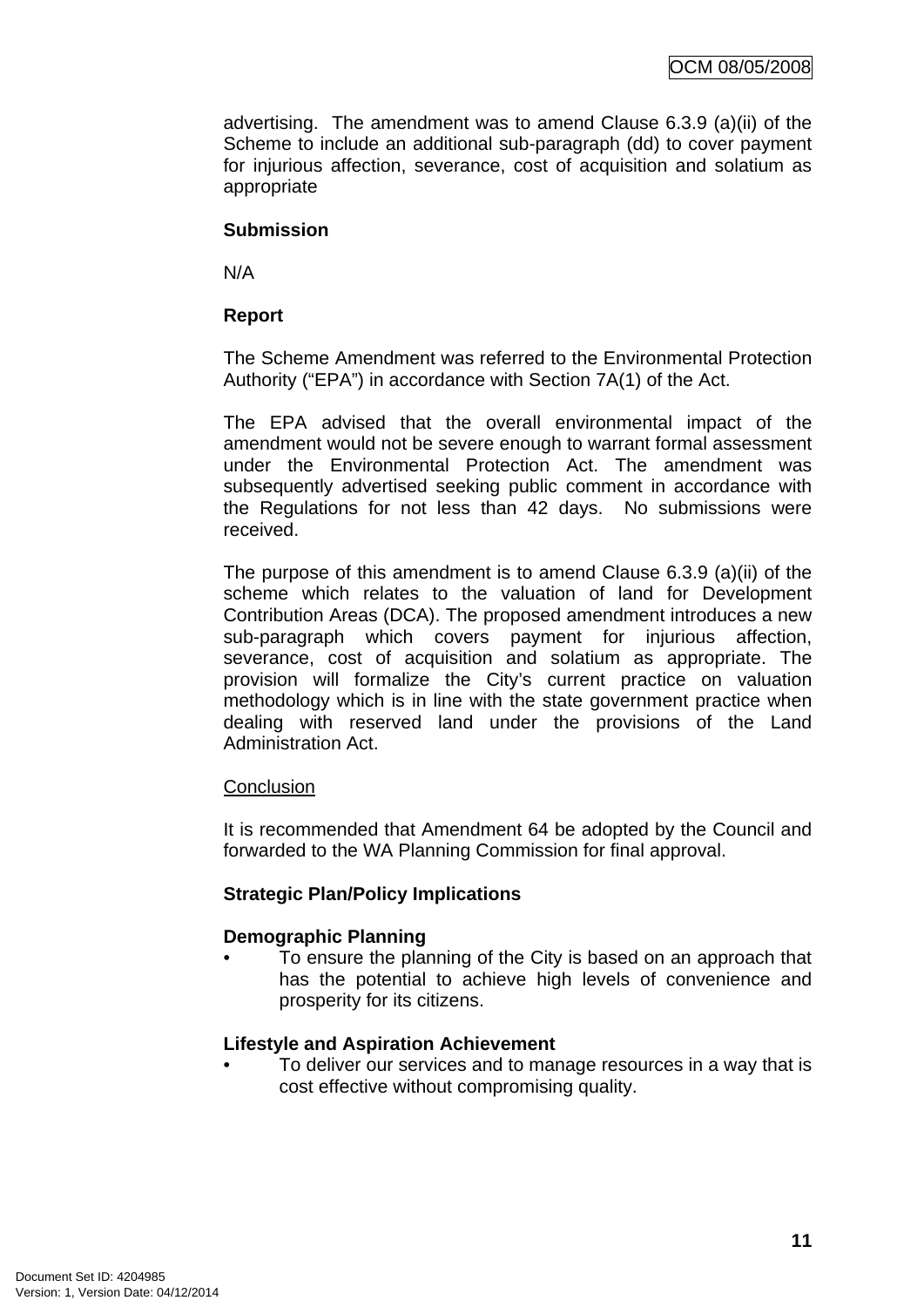### <span id="page-15-0"></span>**Governance Excellence**

To provide effective monitoring and regulatory services that administers relevant legislation and local laws in a fair and impartial way.

### **Budget/Financial Implications**

N/A

### **Legal Implications**

Planning and Development Act 2005 Town Planning Scheme No. 3 Town Planning Regulations 1967

### **Community Consultation**

Following receipt of advice from the EPA, the amendment was advertised for a 42 day period. The 42 day public consultation period for Amendment 64 concluded on 11 March 2008. No Submissions were received

### **Attachment(s)**

N/A

**Advice to Proponent(s)/Submissioners**  N/A

**Implications of Section 3.18(3) Local Government Act, 1995**

Nil

**14.3 (OCM 08/5/2008) - DETAILED AREA PLAN FOR STAGE 11Z PORT COOGEE, NORTH COOGEE - PREPARED BY: TAYLOR BURRELL BARNETT - PROPONENT: AUSTRALAND (129005) (T WATSON) (ATTACH) Item\_14\_3.pdf**

# **RECOMMENDATION**

That Council:

(1) approve the Detailed Area Plan presented for Stage 11Z Port Coogee, North Coogee, prepared by Taylor Burrell Barnett for Australand, pursuant to the provisions contained under Clause 6.2.15 of the City of Cockburn Town Planning Scheme No. 3, subject to the location of vehicular access and on-site parking for Lots 977, 978 and 986 being reviewed to the satisfaction of the Manager Statutory Planning;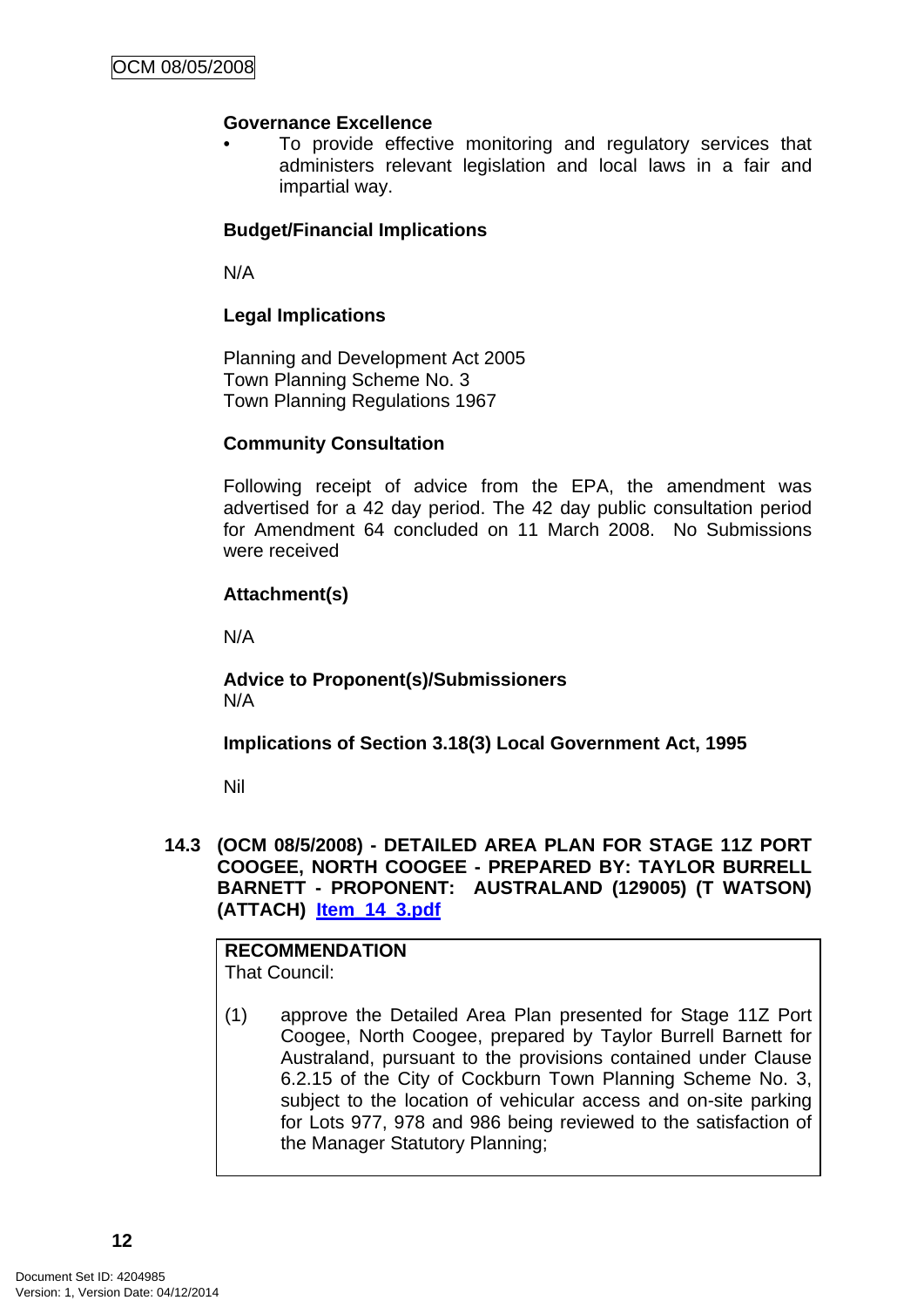- (2) through the Chief Executive Officer consider and review the location of vehicular access and on-site parking for Lots 977, 978 and 986; and
- (3) advise the applicant accordingly.

# **COUNCIL DECISION**

### **Background**

The land covered by the subject Detailed Area Plan (DAP) is within the Port Coogee development area. Under the Structure Plan, the affected land is identified for medium to high density residential development (R50-80), within the southern part of the 'Dry Land Residential' precinct. The DAP provides development direction for 25 single residential lots within Stage 11Z and multiple dwelling development on Lot 752 (zoned R80).

### **Submission**

The attached DAP addresses amongst matters:

- 1. Key elements to be considered in the design of dwellings.
- 2. Dwelling setback requirements, including the extent to which parapet walls can be erected on side boundaries.
- 3. Dwelling height.
- 4. Access and garage requirements.

Where the DAP does not refer to an alternate standard, the applicable standard/s are those prescribed in the Residential Planning Codes (R-Codes) and Town Planning Scheme No. 3 where the R-Codes do not apply.

### **Report**

The Stage 11Z DAP provides a site-specific layer of planning information, to be considered in the design and development of the lots in question. The information is to be considered within the framework of the Structure Plan adopted by Council for Port Coogee, as well as the R-Codes and the City's Planning Scheme.

Presentation of the DAP to the City was by the planning consultant for Port Coogee. Subsequent to an initial assessment, several changes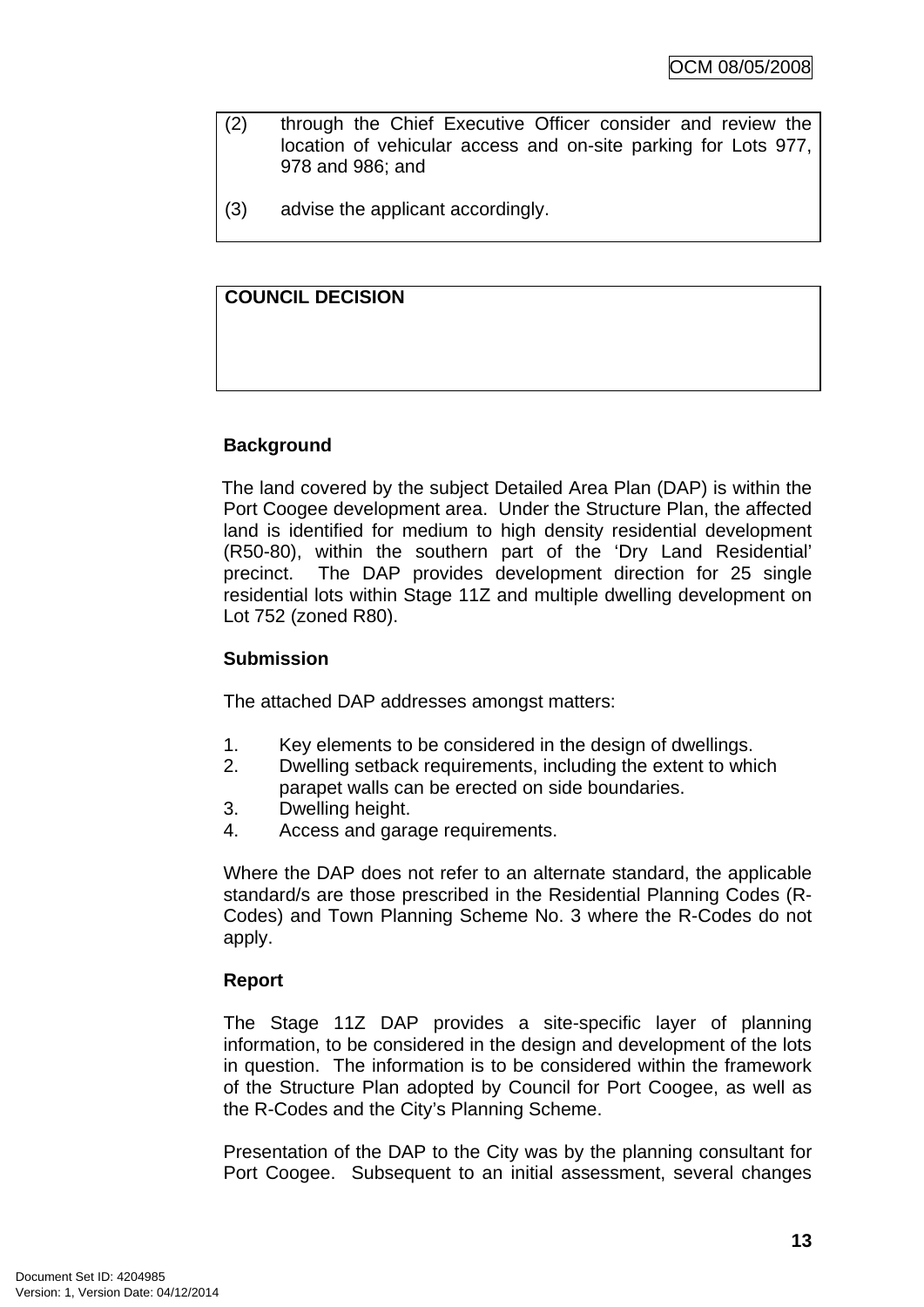have been made to the documents in consultation with the consultant for the benefit of all stakeholders. These include future purchasers and the City (when application is made for assessment and determination).

The two matters however, that have not been resolved are, vehicular access and parking locations on several lots (Lots 977, 978 and 986). It was agreed that access to these lots take place from Orsino Boulevard given their minimal street address to the side streets extending west from the Boulevard. This is unlikely to occur though given a disparity in levels between Orsino Boulevard itself and the lots in question. These matters, therefore, require further consideration and resolution.

### **Conclusion**

The amended DAP provides detailed controls for small lot development and a larger multiple dwelling site identified in the Structure Plan for the land in question. It is, therefore, recommended that the DAP be adopted by Council.

The approval of the DAP is in accordance with the provisions of 6.2.15 of the Scheme. The provisions identify planning considerations to be included in a DAP and the process for adopting such. Where a DAP may affect landowners other than the owner of the land subject of the plan, the City may undertake consultation.

As Australand owns the majority of surrounding land, this has not occurred. Additionally, whilst adjacent lots (to the east) were sold as part of Stage One and are now in private ownership, the proposed DAP sits within the requirements of the Structure Plan (and future development should occur as anticipated, precluding the need for further consultation).

Clause 6.2.15.8 provides scope for a DAP to be amended.

### **Strategic Plan/Policy Implications**

#### **Demographic Planning**

- To ensure the planning of the City is based on an approach that has the potential to achieve high levels of convenience and prosperity for its citizens.
- To ensure development will enhance the levels of amenity currently enjoyed by the community.

### **Lifestyle and Aspiration Achievement**

• To foster a sense of community spirit within the district generally and neighbourhoods in particular.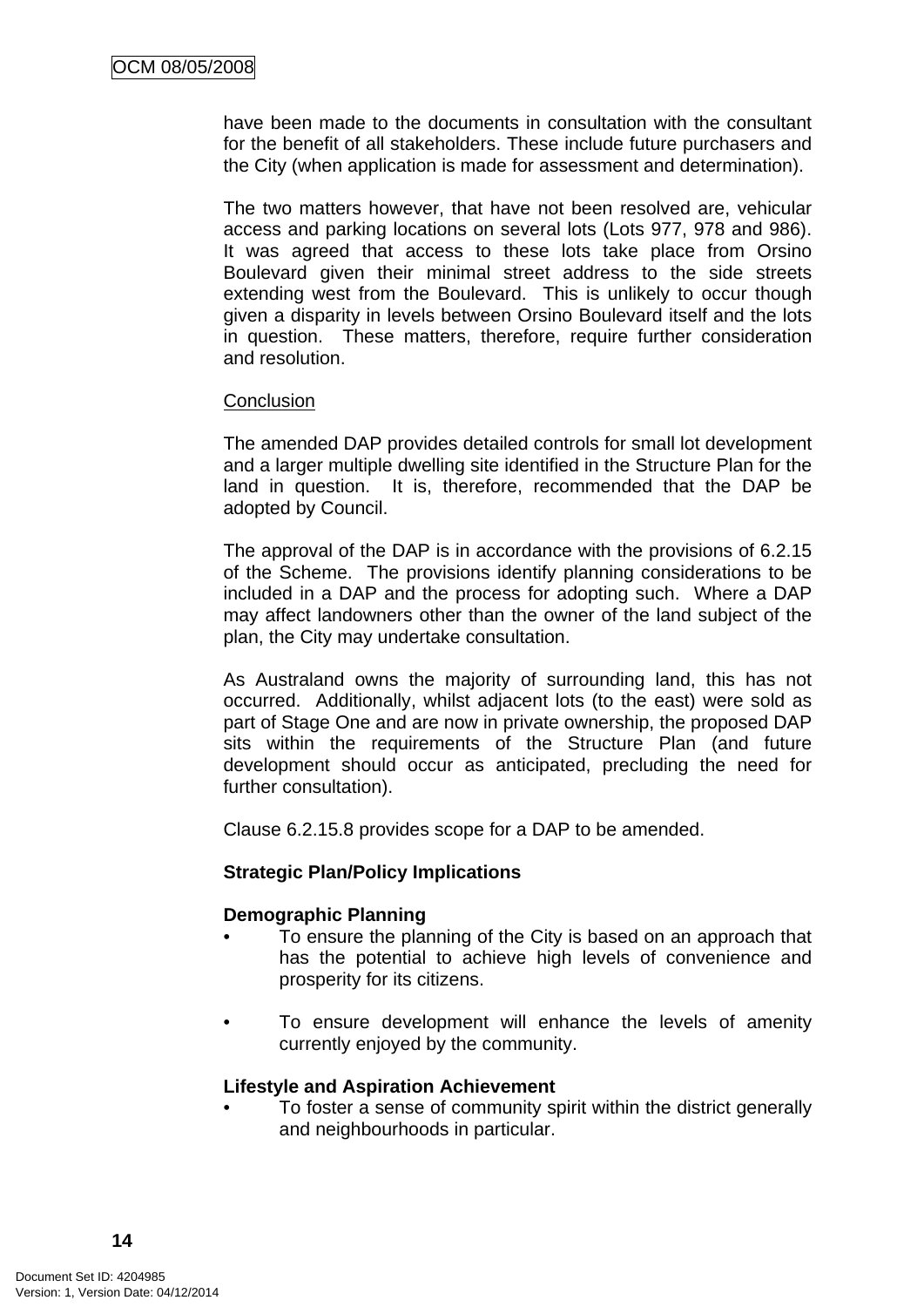### <span id="page-18-0"></span>**Governance Excellence**

• To conduct Council business in open public forums and to manage Council affairs by employing publicly accountable practices.

Council Policy that applies is Policy APD 31 Detailed Area Plans.

### **Budget/Financial Implications**

N/A

### **Legal Implications**

Town Planning Scheme No. 3 Planning and Development Act 2005

### **Community Consultation**

The DAP has not been the subject of consultation. The DAP sits within the framework of the Port Coogee Structure Plan which has been through a comprehensive public consultation program, including workshops.

### **Attachment(s)**

- (1) Location/Structure Plan
- (2) Detailed Area Plan

## **Advice to Proponent(s)/Submissioners**

The Proponent(s) and those who lodged a submission on the proposal have been advised that this matter is to be considered at the 8 May 2008 Council Meeting.

### **Implications of Section 3.18(3) Local Government Act, 1995**

Nil.

#### **14.4 (OCM 08/5/2008) - RETROSPECTIVE APPLICATION FOR PARKING OF A COMMERCIAL VEHICLE - LOCATION: LOT 368 (5) DANE PLACE, SPEARWOOD - OWNER / APPLICANT: A & G ORIFICI (2205563) (R COLALILLO) (ATTACH) Item\_14\_4.pdf**

# **RECOMMENDATION**

That Council:

(1) grant its approval for the parking of a commercial vehicle on Lot 368 (5) Dane Place, Spearwood, in accordance with the approved plan subject to the following conditions and advice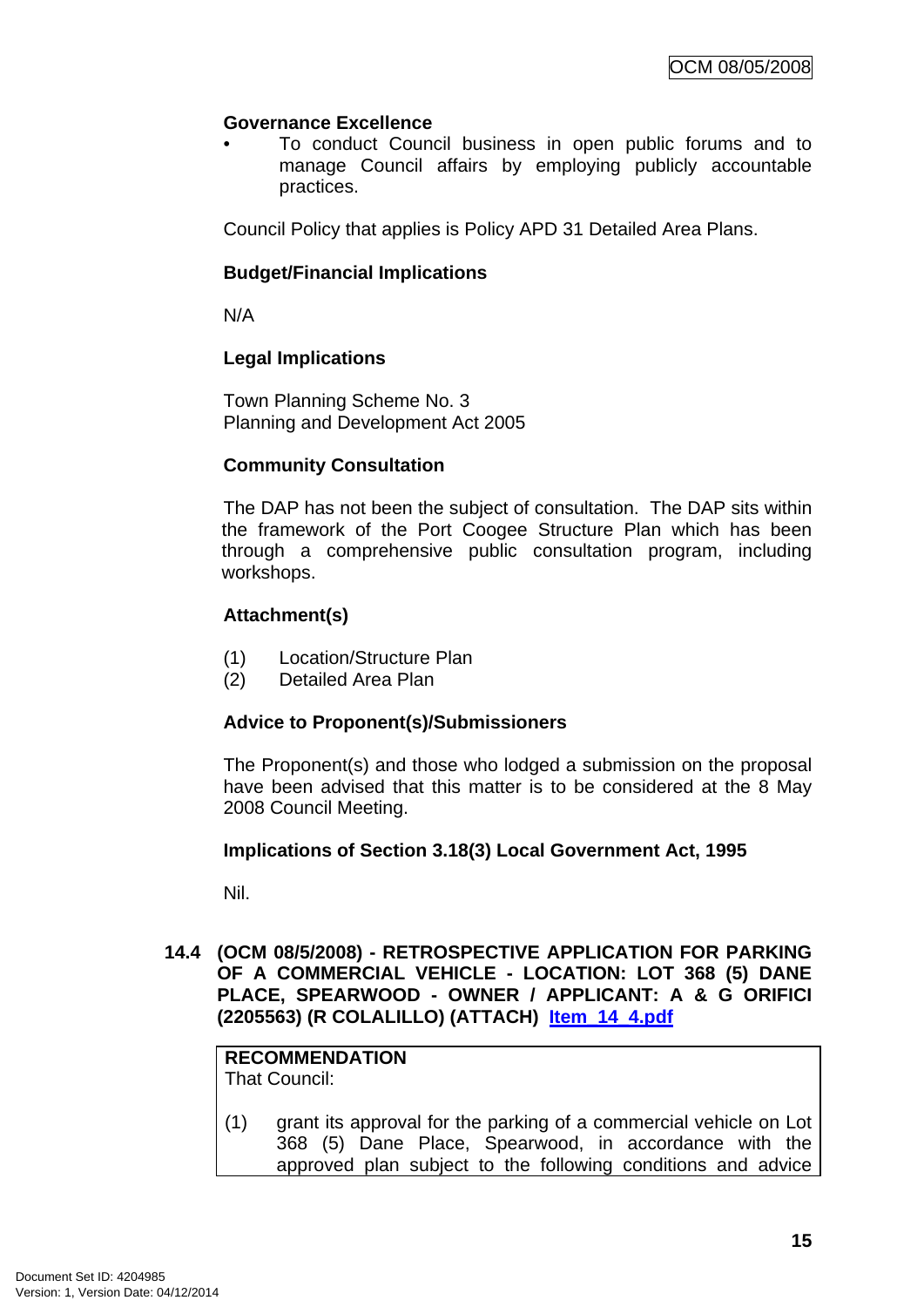#### notes:-

- 1. Development may be carried out only in accordance with the terms of the application as approved herein and any approved plan.
- 2. Nothing in the approval or these conditions shall excuse compliance with all relevant written laws in the commencement and carrying out of the development.
- 3. Compliance with the Commercial Vehicle Parking provisions of the City of Cockburn Town Planning Scheme No. 3 is required as part of this development approval.
- 4. Only one commercial vehicle is to be parked on the property.
- 5. No major repairs are to be carried out at any time on the site, the verge or the road. Minor servicing, including small mechanical repairs and adjustments and cleaning (except degreasing) that generates easily contained liquid waste may be carried out on-site.
- 6. The commercial vehicle is to be screened from view from the street to the satisfaction of the City. The details of which shall be provided to the satisfaction of the City prior to the recommencement of parking of the commercial vehicle on site.
- 7. All liquid waste (that includes washing from the vehicle) must be disposed of on-site, or disposed of properly, so as not to create a nuisance or pollution. All liquid waste must be disposed of in the following ways:
	- discharge to sewer
	- discharge to on-site effluent disposal
	- collection and disposal at an approved liquid waste disposal site.
- 8. Washdown wastes are not permitted to enter the public street or a stormwater system.
- 9. The commercial vehicle must not be started up on-site, on the verge or on the road between the hours of 10:00pm and 6:30 am the following day.
- 10. No parking of the Commercial Vehicle on the verge.
- 11. Where a noise complaint is substantiated in accordance with the relevant Regulations made pursuant to the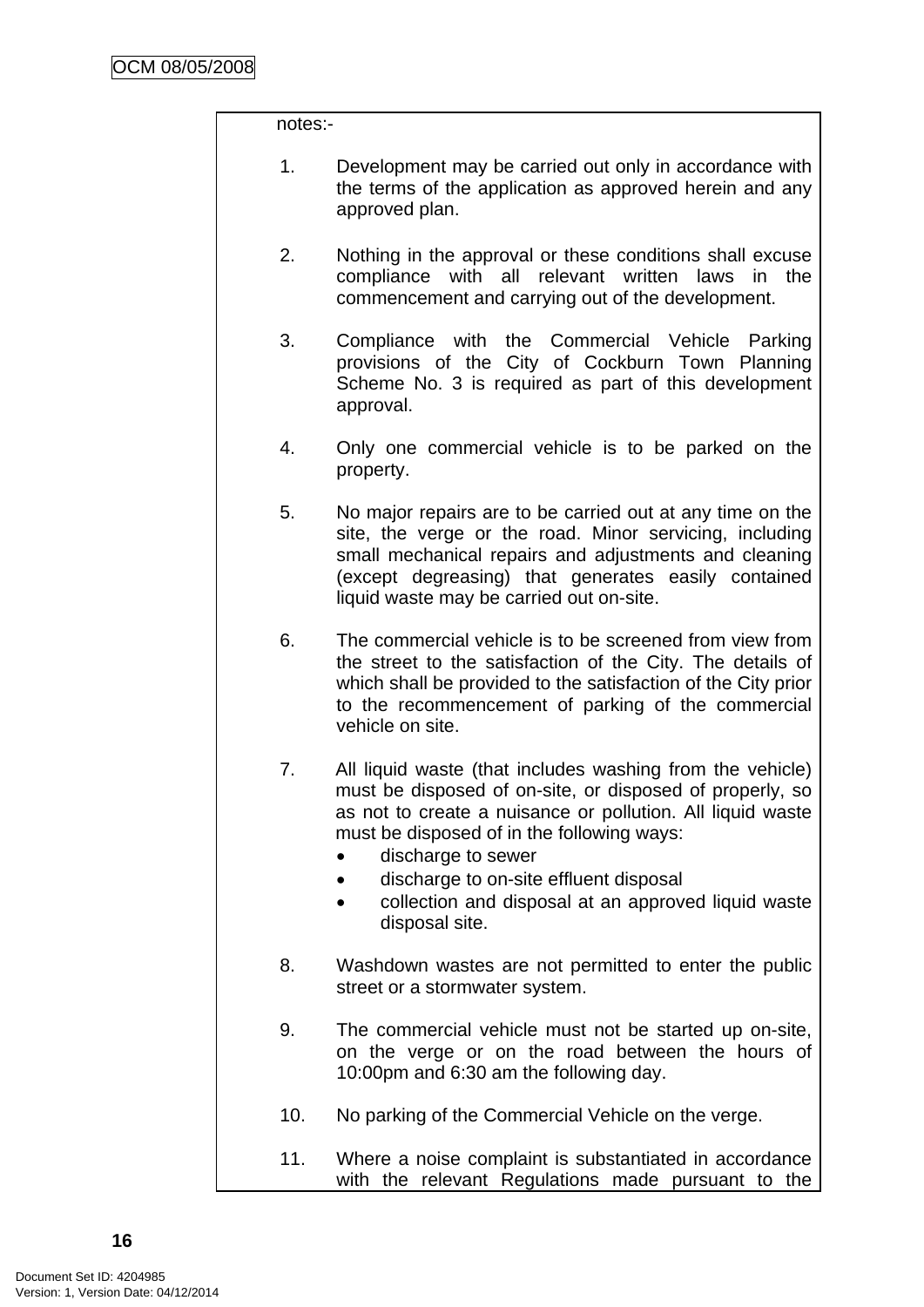Environmental Protection Act 1986, the City may restrict the hours of operation of the Commercial Vehicle or revoke its approval to park a Commercial Vehicle on the property.

- 12. Any restrictions imposed on the hours of operation of a commercial vehicle shall not limit further application of the relevant Regulations made pursuant to the Environmental Protection Act 1986.
- 13. This approval is personal to the applicant only and is not transferable to another person.

### **FOOTNOTES**

- 1. With regards to Condition No. 6, an application for a Building Licence may be required to be submitted to the City's Building Service depending on the type of screen fencing proposed. Further information can be obtained from the City's Building Service on 9411 3608.
- 2. With regards to Condition No. 4, Commercial Vehicle Parking is defined under the City of Cockburn Town Planning Scheme No. 3 as follows:-
	- *"Notwithstanding any other provision of this Scheme, no commercial vehicle is permitted to remain on privately owned land within a Residential Zone for a longer period than is necessary for loading and unloading unless the City has issued a Metropolitan Region Scheme Form 2 Notice of Approval permitting the parking of such a vehicle.*
	- *A commercial vehicle may be permitted to be parked within a Residential Zone, provided that:* 
		- *a) the vehicle is parked on a lot containing only a single house;*
		- *b) the vehicle forms an essential part of the occupation of an occupant of the dwelling;*
		- *c) vehicles exceeding 8.0 metres in length are parked parallel to the side boundary in the case of Residential properties;*
		- *d) no major repairs are undertaken on the lot, and any minor repair is carried out in an area which is fully screened from the street;*
		- *e) in the opinion of the City, it is not likely to adversely affect the amenity of the surrounding land;*
		- *f) the City may apply any conditions to the*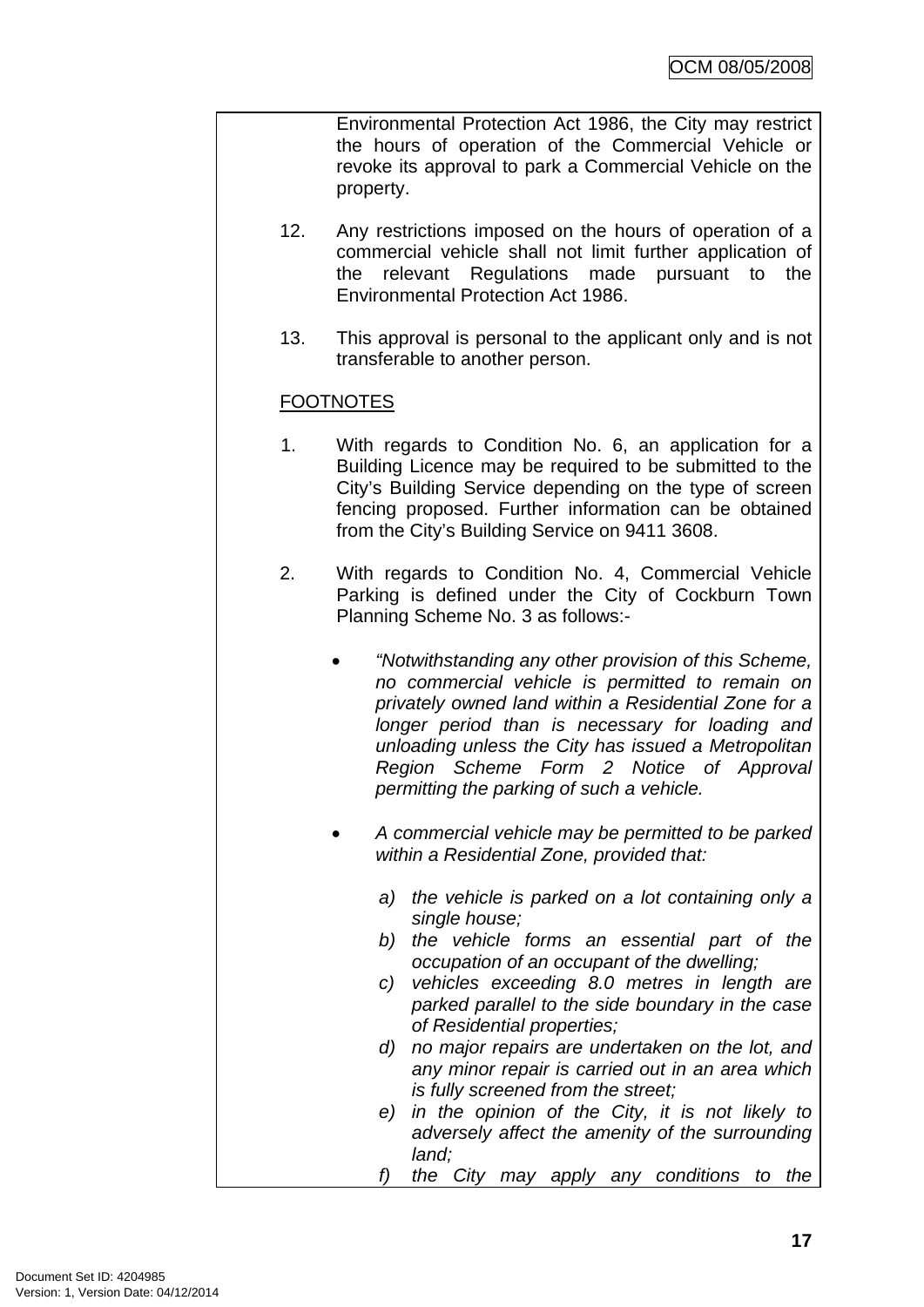*approval it sees fit;* 

- *g) the Council has the ability to withdraw its approval at any time for any reason; and*
- *h) not more than one commercial vehicle may be parked on the lot.*
- *An approval granted under the Scheme:* 
	- *a) is granted to the person to whom it was issued;*
	- *b) is not capable of being transferred or assigned to any other person; and*
	- *c) does not run with the land in respect of which it is granted."*

In addition to the above, measures should be undertaken to minimise the duration of reversing warning signals occurring in the late evening or early morning, without compromising safety.

2. issue a Schedule 9 Notice of Determination on Application for Planning Approval – Approval (inclusive of MRS Form 2 Notice of Approval).

**COUNCIL DECISION**

### **Background**

| Zoning:    | MRS:                              | Urban             |  |
|------------|-----------------------------------|-------------------|--|
|            | TPS3                              | Residential 'R20' |  |
| Land Use:  | <b>Commercial Vehicle Parking</b> |                   |  |
| Lot Size:  | 782m <sup>2</sup>                 |                   |  |
| Use Class: | ירו'                              |                   |  |

In November 2007, the City received a complaint from a nearby landowner with regards to the parking of a truck on the subject site. The matter was investigated and the landowner was advised of the requirement to obtain planning approval from the City for the parking of the truck in accordance with the provisions of the City's Town Planning Scheme No. 3 ('Scheme').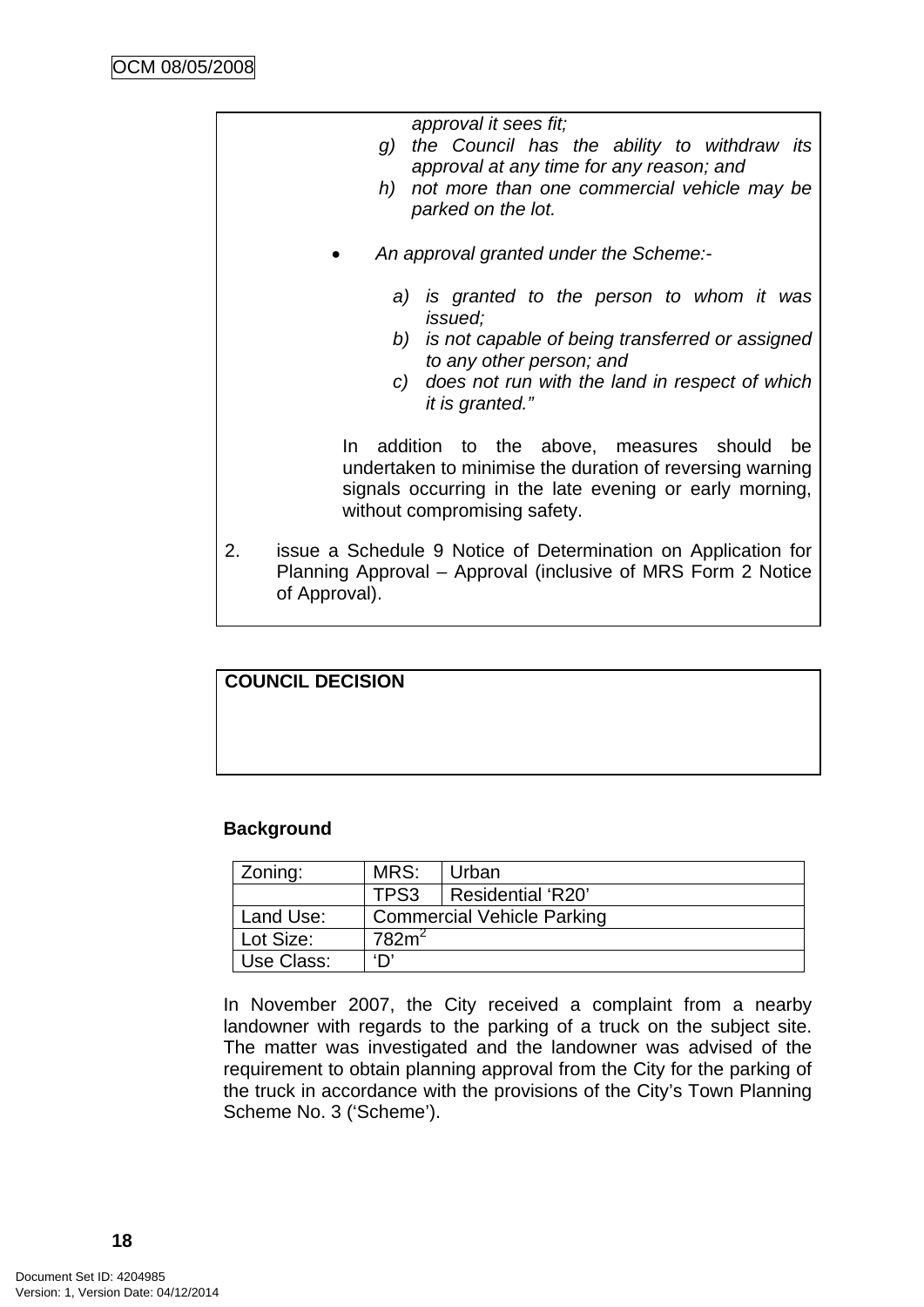### **Submission**

This application seeks planning approval from the City for the parking of a commercial vehicle on the subject site. The City's Scheme defines a commercial vehicle as being:

"*any vehicle used or intended to be used in a business or trade which has a tare weight in excess of 3.5 tonnes, and excludes vehicles directly associated with the conduct of a rural pursuit, business or trade on the lot for which the vehicle or vehicles are used".*

In accordance with the above, the landowner/applicant has submitted an application for retrospective approval for the parking of a truck which meets the criteria of a commercial vehicle as defined above. The application seeks to formalise approval for parking of the truck on the subject site's concrete driveway located on the west side of the dwelling as shown on Attachment 2 (Site Plan) to this report.

The applicant has advised that the truck has been parked within the site for some 35 years. A search of the City's records indicates that the only complaint to have been received was the one lodged in 2007. Despite the lack of any prior complaints, the landowners are required under the Scheme to obtain approval for the parking of the truck on their property.

### **Report**

The subject land is zoned Residential 'R20' under the City of Cockburn Town Planning Scheme No 3. Council has the discretion to either approve (with or without conditions) or to refuse the application.

The Scheme provides the following with regards to the parking of commercial vehicles within the Residential Zone.

### *"5.8.4 Parking of Commercial Vehicles*

- *(a) Despite any other provision of this Scheme, no commercial vehicle is permitted to remain on privately owned land within the Residential Zone for a period longer than is necessary for loading or unloading unless the local government has issued a planning approval permitting the parking of such a vehicle.*
- *(b) A commercial vehicle may be permitted to be parked within a Residential Zone, provided that:* 
	- *(i) the vehicle is parked on a lot containing only a single house;*
	- *(ii) the vehicle forms an essential part of the occupation of an occupant of the dwelling;*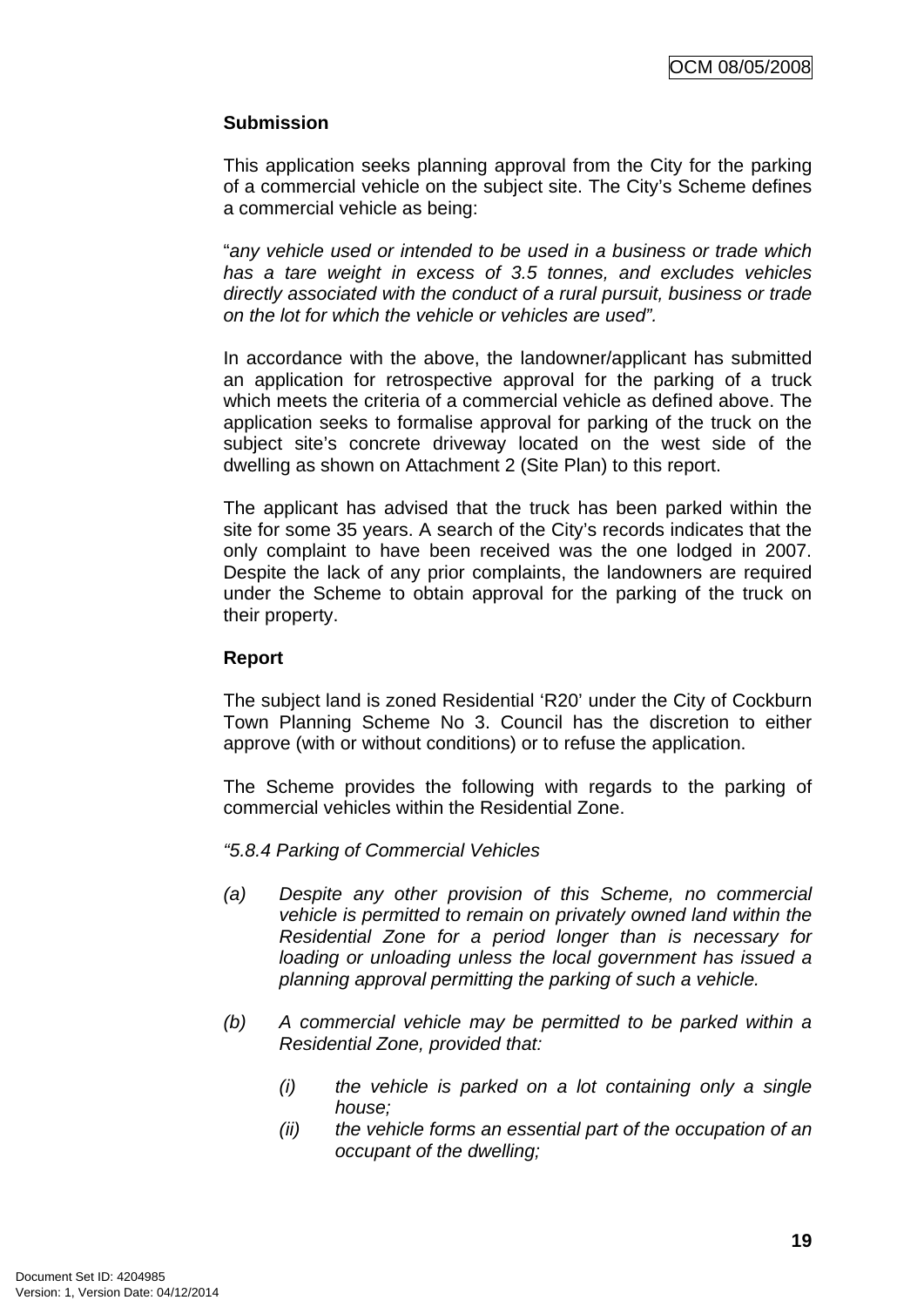- *(iii) vehicles exceeding 8 metres in length are parked parallel to the side boundary of the lot and behind the building line;*
- *(iv) no repairs are to be undertaken on the lot;*
- *(v) in the opinion of the local government, it is not likely to adversely affect the amenity of the surrounding land;*
- *(vi) the local government may apply any conditions to the approval it sees fit; and*
- *(vii) the local government has the ability to withdraw its approval at any time for any reason.."*

It is considered that the commercial vehicle parking complies with the majority of the Scheme's requirements, the exception being item (b)(v) given that the initial complaint and objecting submission were received from a nearby landowner.

Given the potential impacts associated with the truck parking, the application was referred to adjoining landowners for comment. Of the three (3) submissions received, two (2) raised no objections to the application and one (1) raised an objection (refer to Attachment 3 for submission particulars). The objecting submission raised concerns with regards to the noise and odours created by the accessing and egressing of the truck from the subject site as their property was located directly opposite.

While City Officers acknowledge the grounds of the objection, it is considered that the imposition of a condition relating to the suitable screening of the commercial vehicle will reduce the extent to which it is visible in the streetscape, in addition to addressing in part the noise and odour impacts emanating from the site.

### **Strategic Plan/Policy Implications**

#### **Demographic Planning**

- To ensure the planning of the City is based on an approach that has the potential to achieve high levels of convenience and prosperity for its citizens.
- To ensure development will enhance the levels of amenity currently enjoyed by the community.

### **Budget/Financial Implications**

N/A

#### **Legal Implications**

Town Planning Scheme No. 3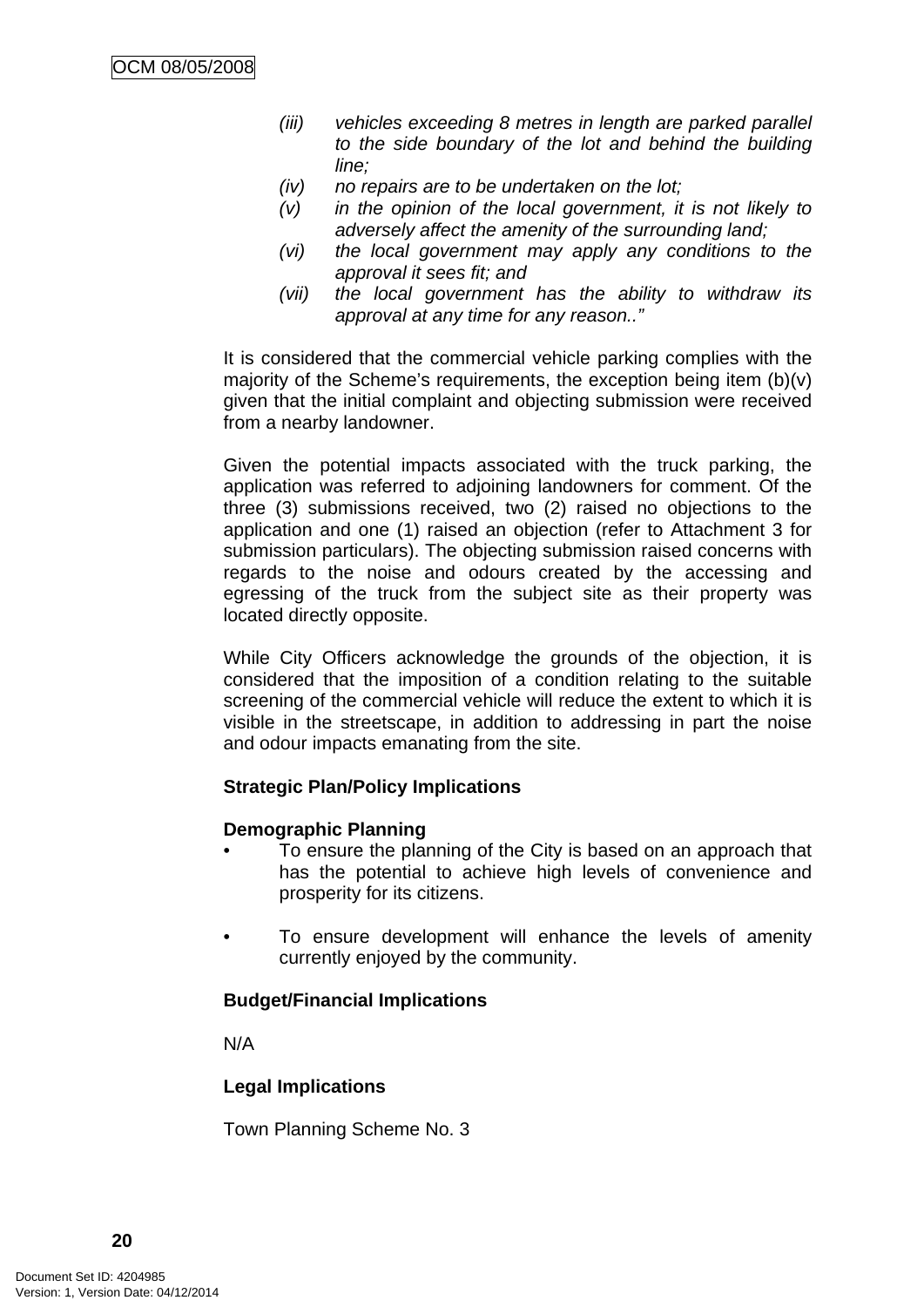## <span id="page-24-0"></span>**Community Consultation**

Three (3) surrounding owners were consulted regarding the proposal. Two (2) submissions were received in support of the proposal while one (1) submission was received objecting to the proposal.

### **Attachment(s)**

- 1. Location Plan
- 2. Site Plan
- 3. Schedule of Submission

### **Advice to Proponent(s)/Submissioners**

The Proponents and those who lodged a submission on the proposal have been advised that this matter is to be considered at the 8 May 2008 Council Meeting.

### **Implications of Section 3.18(3) Local Government Act, 1995**

Nil

### **14.5 (OCM 08/5/2008) - APPOINTMENT OF REAL ESTATE COMPANY TO SELL BY PRIVATE TREATY LOTS NOT SOLD BY PUBLIC AUCTION STAGE 1 RESIDENTIAL SUBDIVISION BARTRAM ROAD ATWELL (5516327) (K SIM) (ATTACH) Item\_14\_5.pdf**

#### **RECOMMENDATION** That Council:

- (1) appoint Raine & Horne, Success to undertake the marketing and sale residential lots contained on Deposited Plan 59312 not sold at public auction held on 26 April 2008, subject to selling prices being not less than the auction reserve prices set by the Chief Executive Officer pursuant to resolution Minute 3658 Ordinary Council Meeting 14 February 2008; and
- (2) make the appointment exclusive for a period of 6 months and to begin immediately after the auction.

**COUNCIL DECISION**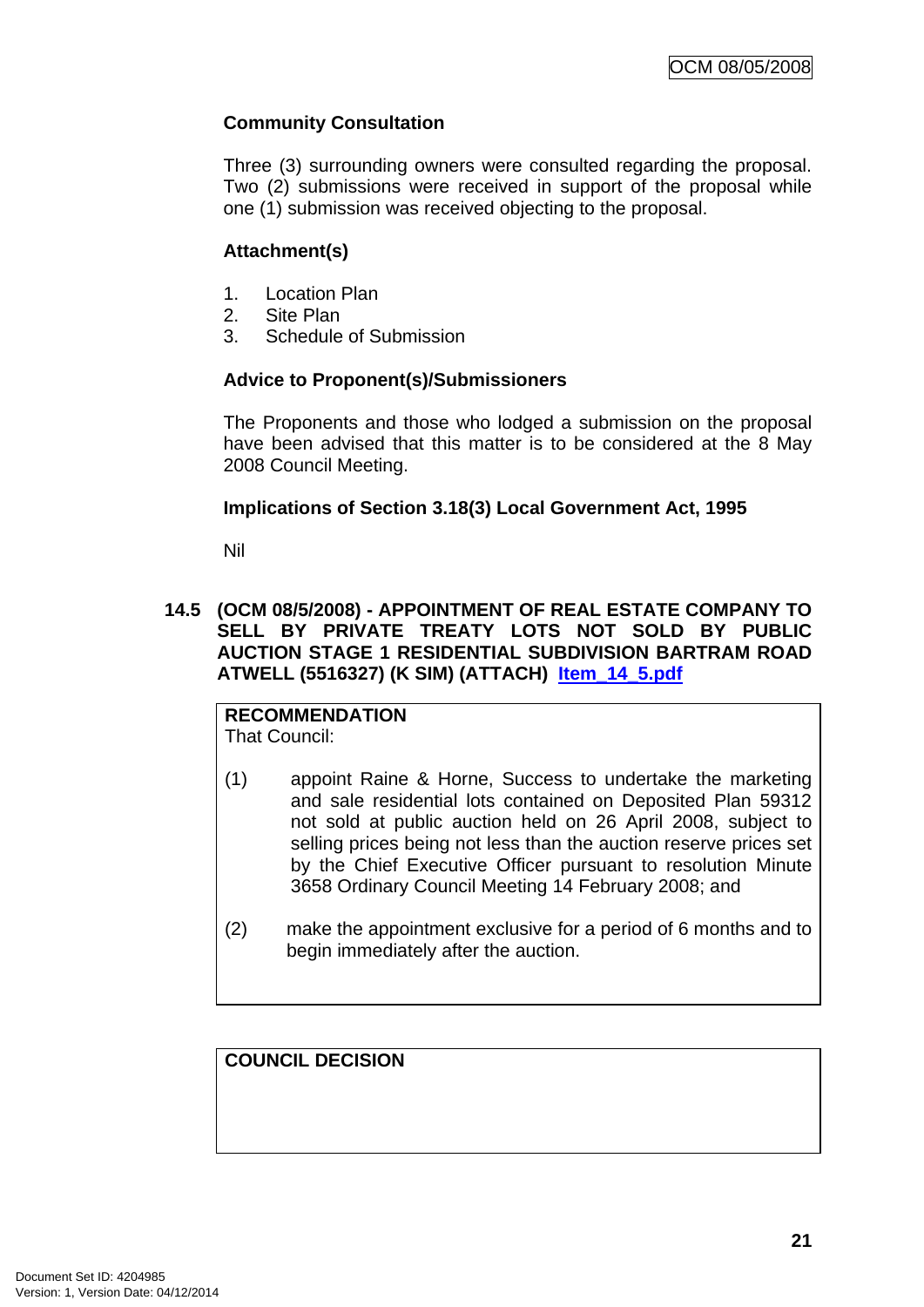### **Background**

Council at its meeting held on 14 February 2008 resolved to:

- (1) appoint Raine and Horne, Success to undertake the marketing and sale by Public Auction of 21 Residential Lots – Lot 5 Bartram Road, Atwell;
- (2) through the Chief Executive Officer set reserve prices for the 21 lots in consultation with the appointed real estate company and Licensed Valuers McGees; and
- (3) advise Raine and Horne and the unsuccessful agents of Council's decision accordingly.

#### **Submission**

N/A

#### **Report**

Following an extensive marketing campaign Raine and Horne conducted the auction of the 21 lots within Stage 1 of the subdivision. The auction was held on 26 April 2008. Approximately 60 people attended the auction. Every assistance was given by Raine and Horne representatives and the auctioneer to make people comfortable with the auction process. None the less there was a general reluctance on behalf of those in attendance to make bids on the lots being offered. One lot was sold on the day while negotiations are continuing with the highest bidders in respect of a further seven lots.

Raine and Horne have agreed to sell any unsold lots for the same fee as agreed in the confidential report considered by Council at its meeting held on 14 February 2008.

Raine and Horne advise that a 6 month selling period is ideal in order to capitalise on the interest generated by the marketing and auction itself.

The Local Government Act allows a local authority 6 months after land has been offered at a Public Auction the ability to sell land by private treaty with out the requirement of state wide advertising.

It is anticipated that there is a 2 weeks of construction period required to complete the installation of services for stage 2 of the subdivision.

This will commence once Western Australian Planning Commission approval has been granted for Stage 2. This is anticipated early to mid May 2008.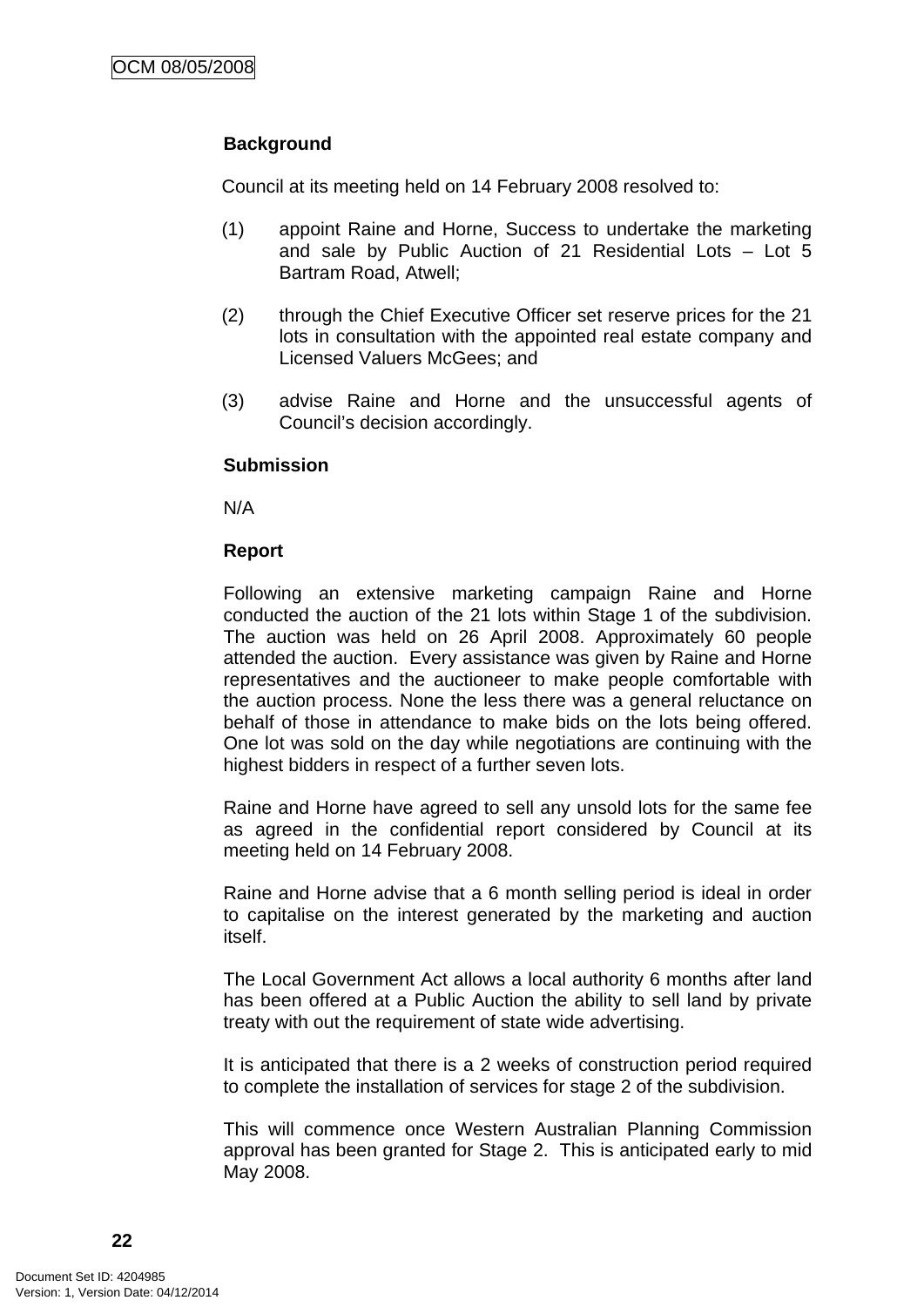The timing of a second auction to sell lots in stage 2 of the subdivision 21 lots plus any unsold lots from stage 1 will be decided at a future Council meeting. It is important that sufficient time is given to adequately market the unsold lots prior to the announcement of the second auction date.

### **Strategic Plan/Policy Implications**

### **Demographic Planning**

- *To ensure the planning of the City is based on an approach that has the potential to achieve high levels of convenience and prosperity for its citizens.*
- *To ensure development will enhance the levels of amenity currently enjoyed by the community.*

### **Budget/Financial Implications**

Marketing costs are allowed for under the overall budget, subject to Account No. CW1516.

### **Legal Implications**

Section 55 of the land Administration Act 1997 refers.

### **Community Consultation**

N/A

## **Attachment(s)**

Copy of Survey Plan 59312

### **Advice to Proponent(s)/Submissioners**

The Proponent(s) and those who lodged a submission on the proposal have been advised that this matter is to be considered at the 9 May 2008 Council Meeting.

### **Implications of Section 3.18(3) Local Government Act, 1995**

Nil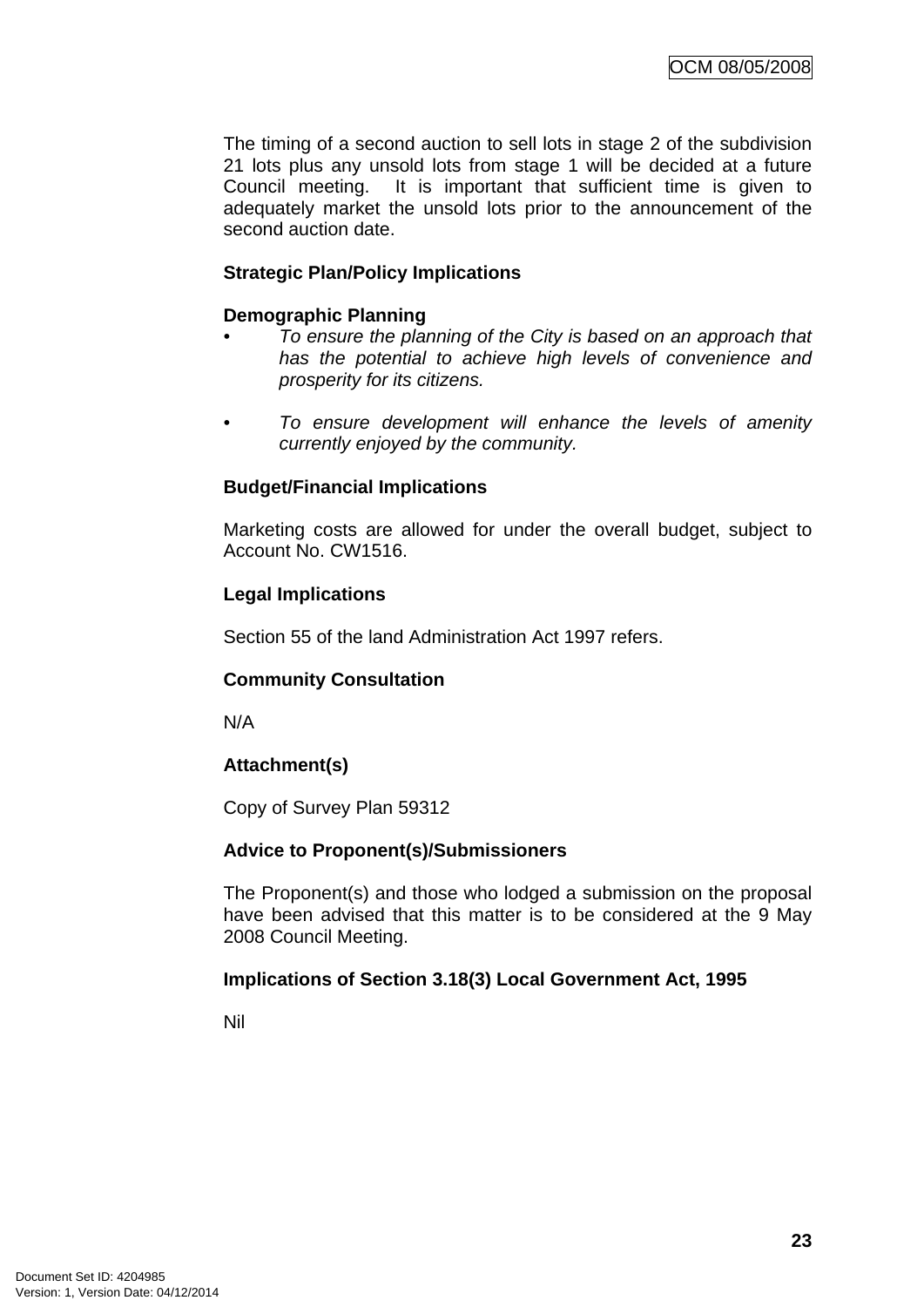### <span id="page-27-0"></span>**15. FINANCE AND CORPORATE SERVICES DIVISION ISSUES**

### **15.1 (OCM 08/5/2008) - LIST OF CREDITORS PAID - MARCH 2008 (5605) (K LAPHAM) (ATTACH) Item\_15\_1.pdf**

#### **RECOMMENDATION**

That Council receive the List of Creditors Paid for March 2008, as attached to the Agenda.

### **COUNCIL DECISION**

#### **Background**

It is a requirement of the Local Government (Financial Management) Regulations 1996, that a List of Creditors be compiled each month and provided to Council.

#### **Submission**

N/A

#### **Report**

The list of accounts for March 2008 is attached to the Agenda for consideration. The list contains details of payments made by the City in relation to goods and services received by the City.

#### **Strategic Plan/Policy Implications**

#### **Governance Excellence**

• To conduct Council business in open public forums and to manage Council affairs by employing publicly accountable practices.

#### **Budget/Financial Implications**

N/A

**Legal Implications** 

N/A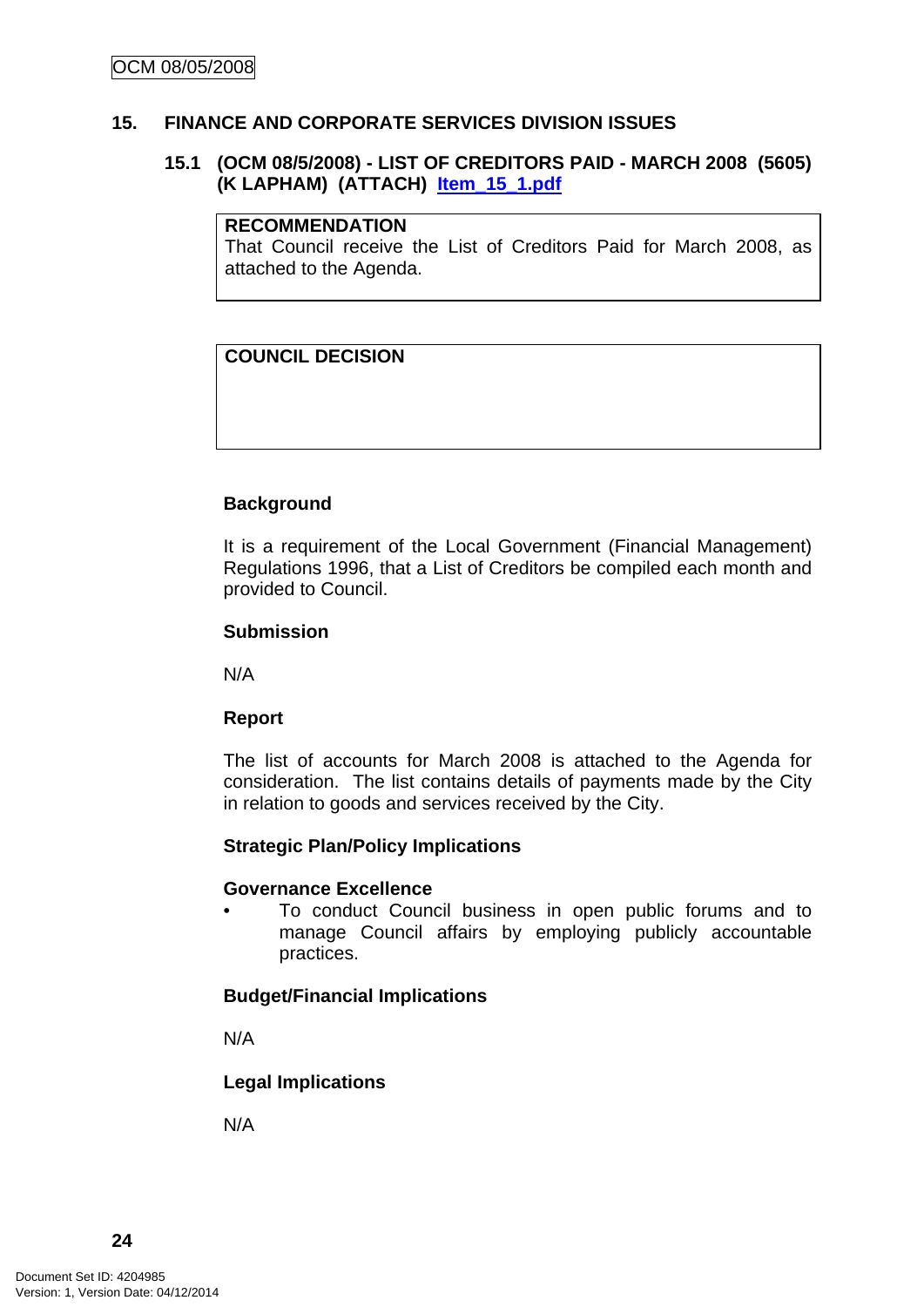## <span id="page-28-0"></span>**Community Consultation**

N/A

## **Attachment(s)**

List of Creditors Paid – March 2008.

## **Advice to Proponent(s)/Submissioners**

N/A

## **Implications of Section 3.18(3) Local Government Act, 1995**

Nil.

## **15.2 (OCM 08/5/2008) - STATEMENT OF FINANCIAL ACTIVITY - MARCH 2008 (5505) (N MAURICIO) (ATTACH) Item\_15\_2.pdf**

### **RECOMMENDATION**

That Council receive the Statement of Financial Activity and associated reports for March 2008, as attached to the Agenda.

# **COUNCIL DECISION**

## **Background**

Regulation 34(1) of the Local Government (Financial Management) Regulations 1996 prescribes that a local government is to prepare each month a Statement of Financial Activity.

Regulation 34(2) requires the Statement of Financial Activity to be accompanied by documents containing:–

- (a) details of the composition of the closing net current assets (less restricted and committed assets),
- (b) explanations for each material variance identified between YTD budgets and actuals; and
- (c) any other supporting information considered relevant by the local government.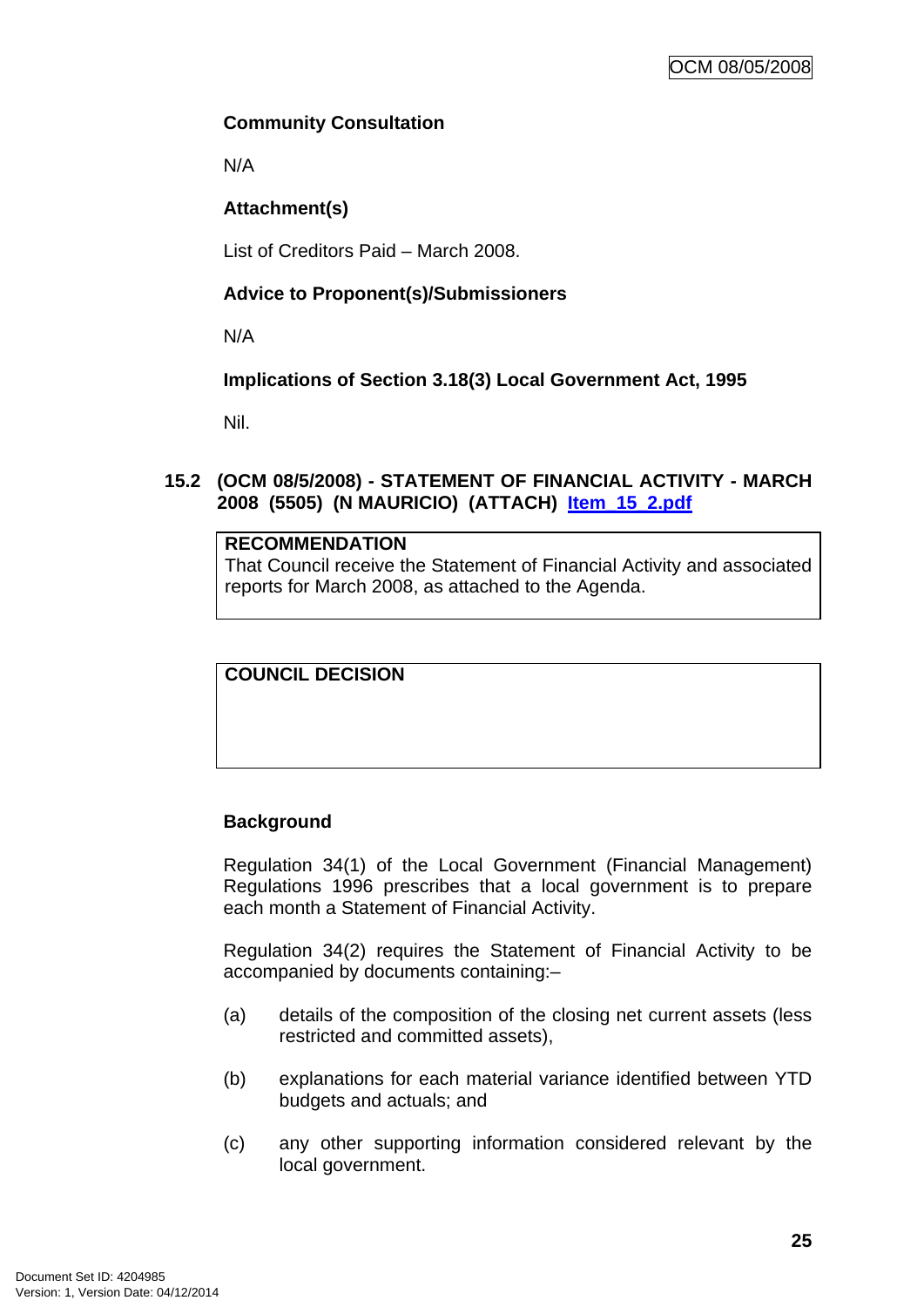Regulation 34(4)(a) prescribes that the Statement of Financial Activity and accompanying documents are to be presented to the Council.

#### **Submission**

N/A

#### **Report**

Attached to the Agenda is the Statement of Financial Activity for March 2008.

Note 1 shows how much capital grants and contributions are contained within the reported operating revenue.

Note 2 provides a reconciliation of Council's net current assets (adjusted for restricted assets and cash backed leave provisions). This provides a financial measure of Council's working capital and an indication of its liquid financial health.

Also provided are Reserve Fund and Restricted Funds Analysis Statements. These assist to substantiate the calculation of Council's net current assets position.

The Reserve Fund Statement reports the budget and actual balances for Council's cash backed reserves, whilst the Restricted Funds Analysis summarises bonds, deposits and infrastructure contributions

held by Council. The funds reported in these statements are deemed restricted in accordance with Australian Accounting Standard AAS27.

### Material Variance Threshold

For the purpose of identifying material variances in Statements of Financial Activity, Financial Management Regulation 34(5) requires Council to adopt each financial year, a percentage or value calculated in accordance with Australian Accounting Standard AAS5 - Materiality. This standard defines materiality in financial reporting and states that materiality is a matter for professional judgement. Information is material where its exclusion may impair the usefulness of the information provided. AAS5 does offer some guidance in this regard by stating that an amount that is equal to or greater than 10% of the appropriate base amount may be presumed to be material.

The materiality threshold set by Council for the 2007/08 financial year \$50,000 or 10% (whichever is the greater). This was increased from \$10,000 from previous years to better focus reporting and management's attention to variances considered more material in view of Council's budget size.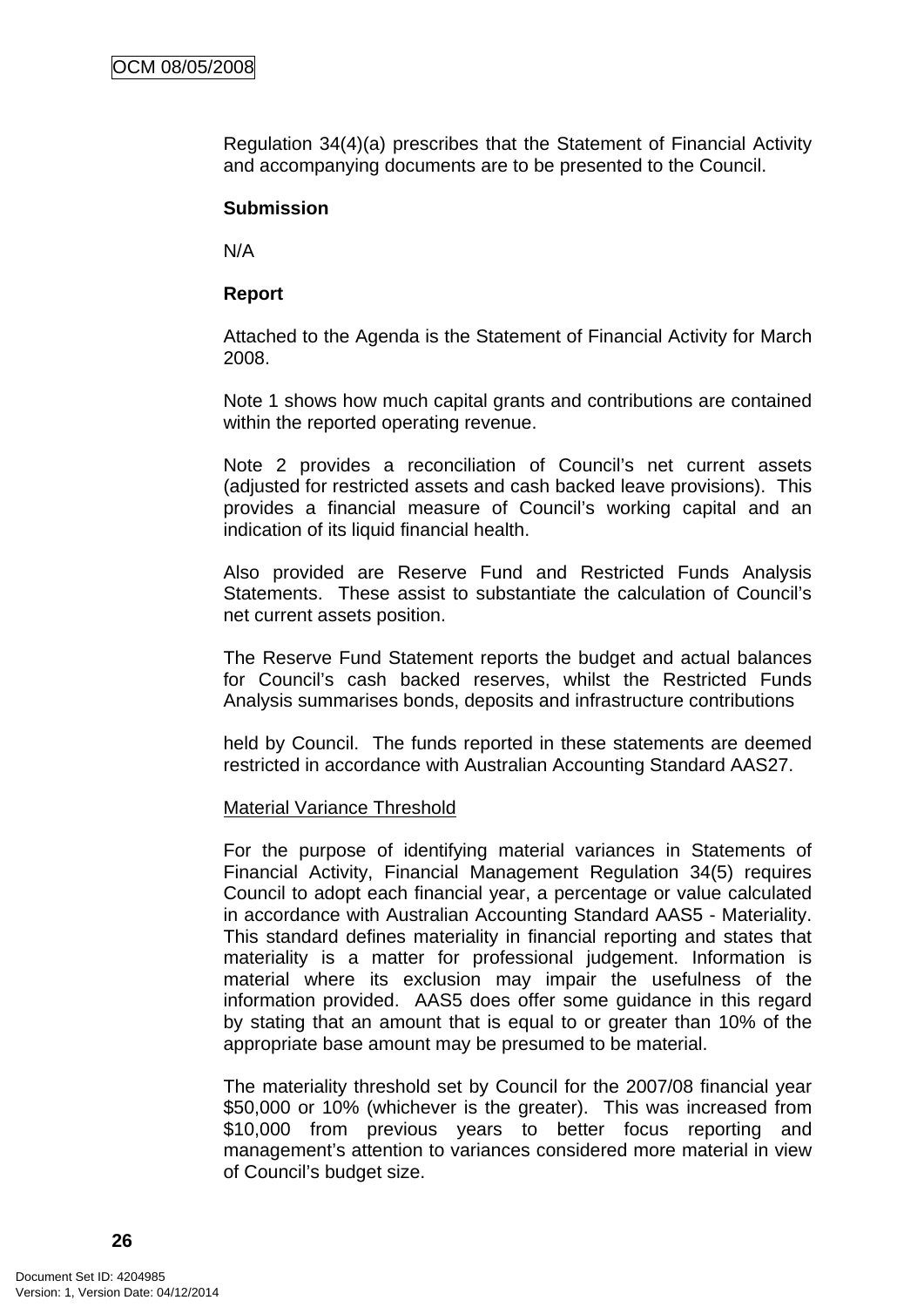### <span id="page-30-0"></span>**Strategic Plan/Policy Implications**

### **Governance Excellence**

• To conduct Council business in open public forums and to manage Council affairs by employing publicly accountable practices.

### **Budget/Financial Implications**

Where variances reported are of a permanent nature, they will impact upon Council's end of year surplus/deficit position.

### **Legal Implications**

Section 6.4 of the Local Government Act, 1995 and Regulation 34 of the Local Government (Financial management) Regulations 1996, refer.

### **Community Consultation**

N/A

## **Attachment(s)**

Statement of Financial Activity and associated reports – March 2008.

### **Advice to Proponent(s)/Submissioners**

N/A

**Implications of Section 3.18(3) Local Government Act, 1995**

Nil.

### **16. ENGINEERING AND WORKS DIVISION ISSUES**

**16.1 (OCM 08/5/2008) - TEMPORARY CLOSURE OF SLEEPER AVENUE IN COCKBURN CENTRAL TO THE PASSAGE OF VEHICLES (6007095) (J RADAICH) (ATTACH) Item\_16\_1.pdf**

# **RECOMMENDATION**

That Council in accordance with section 3.50 of the Local Government Act 1995, institutes a temporary closure of Sleeper Avenue**,** Cockburn Central for a period of up to 15 months commencing 19 May 2008 during the construction of the development on Lot 12 Cockburn Central subject to:-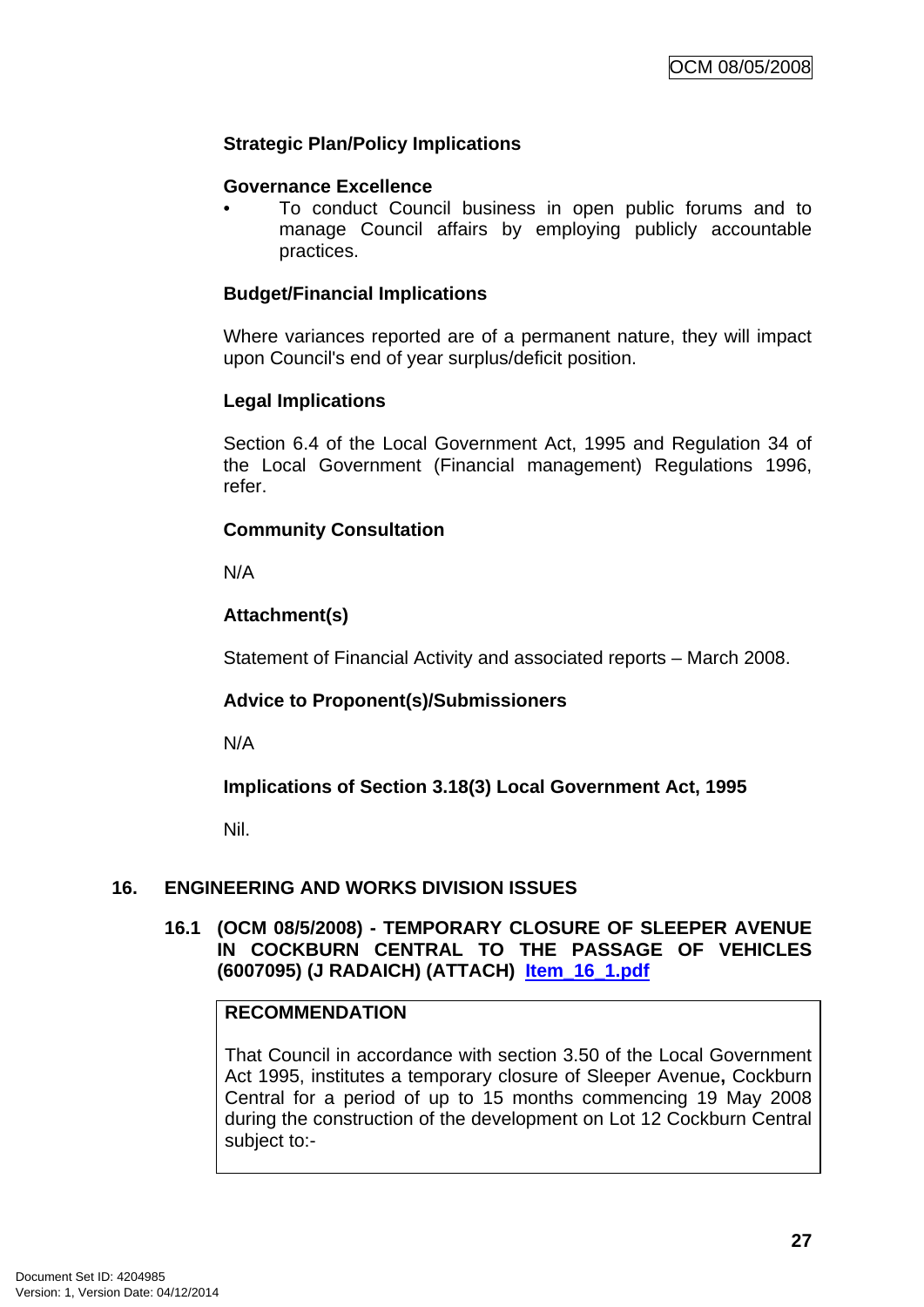| 1. | there being no substantial objection received as a result<br>of advertising in a local newspaper;                                                                                                                                                                                                                                                                                                                                                                                             |
|----|-----------------------------------------------------------------------------------------------------------------------------------------------------------------------------------------------------------------------------------------------------------------------------------------------------------------------------------------------------------------------------------------------------------------------------------------------------------------------------------------------|
| 2. | there being no substantial objection from service<br>authorities, emergency services or adjoining owners;                                                                                                                                                                                                                                                                                                                                                                                     |
| 3. | the developer to engage a traffic management contractor<br>to submit a certified traffic management plan to monitor<br>and control traffic movements due to the closure; and                                                                                                                                                                                                                                                                                                                  |
| 4. | all works on / or damaged to existing City infrastructure<br>(roads, footpaths, drainage, parks or verges) are to be<br>completed and / or reinstated in accordance with the<br>"Public Utilities Code of Practice 2000", "Restoration and<br>Reinstatement Specification for Local Government 2002"<br>and the City of Cockburn "Excavation Reinstatement<br>Standards 2002" as a minimum. The proponent is fully<br>responsible for public liability and damages arising from<br>the works. |

# **COUNCIL DECISION**

## **Background**

Cockburn Central Town Square area is now completed and the other infrastructures like roads, car parking and street lightings are also fully operational. Building activities on the vacant lots can commence any time.

## **Submission**

Australand Holdings Limited has requested that the City of Cockburn implements procedures to close Sleeper Avenue for a period of 15 months during the construction of the development on Lot 12 Cockburn Central.

## **Report**

During the building activities of Lot 12 Cockburn Central which is abutting Sleeper Avenue; the lane closure will be required for the following reasons: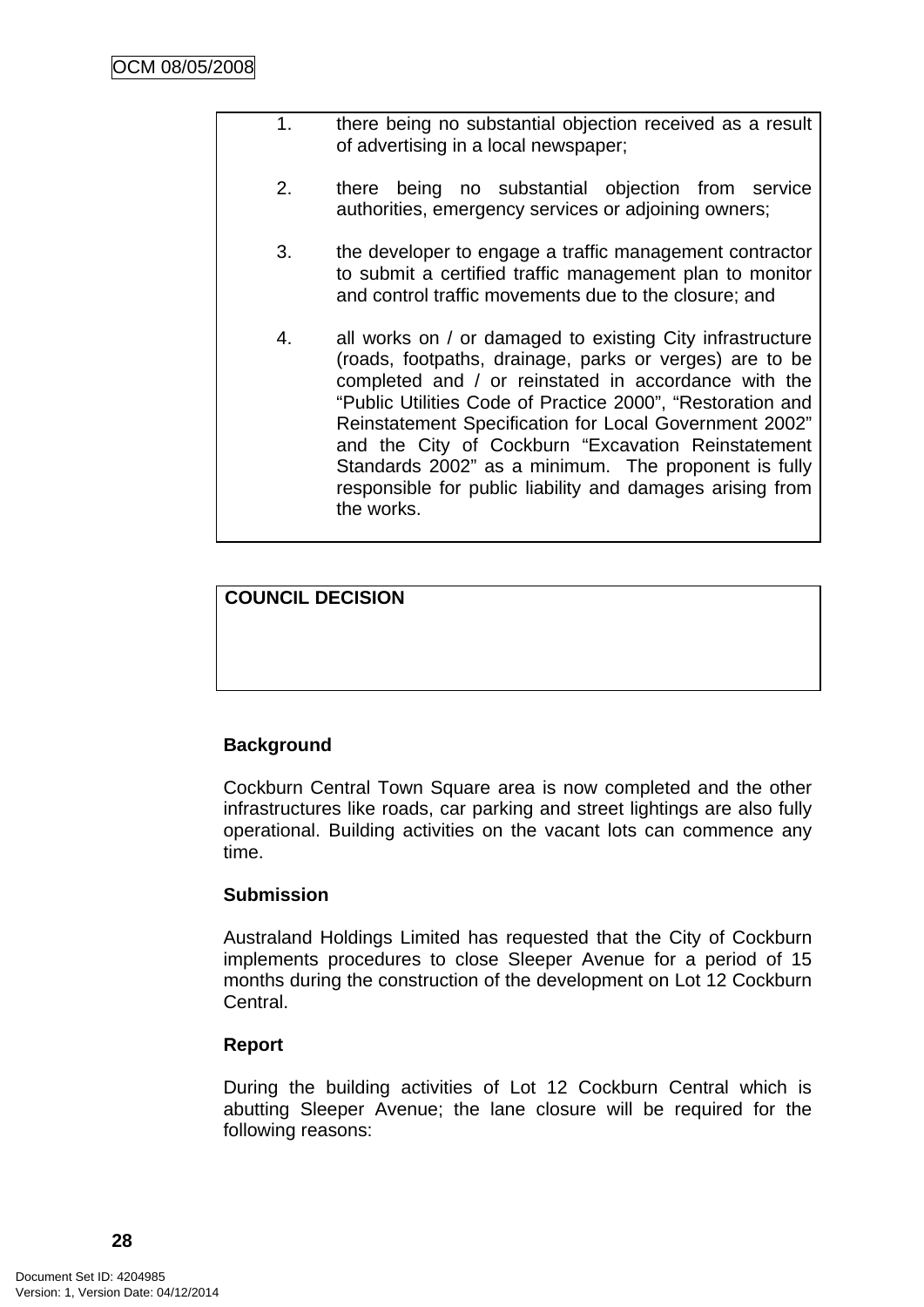- 1. The perimeter scaffold to the gable walls will encroach onto Sleeper Avenue by approximately 2-2.5m (laneways only have 6m road reserve width). This will reduce the road to a single lane of traffic.
- 2. The safest solution would be to close the road which would reduce the risk of potential accidents due to cars turning into single lane traffic.
- 3. Sleeper Avenue is a minor road within the development without any car parking bays; therefore closure of the road will not reduce the number of available parking bays.
- 4. The lane is not used by any vehicle and closure will not have a detrimental affect on the flow of traffic within the development.
- 4. The temporary site fencing could be extended around the scaffolding to further reduce any potential risk and that requires full road closure.
- 6. Australand will appoint a certified traffic management contractor to monitor the impact of the road closure on Cockburn Central area, if it appears to the City's representative that the closure is creating undue congestion, the City will instruct the contractor to submit a traffic management plan for its approval and engage traffic management personnel to implement that.

## **Strategic Plan/Policy Implications**

### **Demographic Planning**

• To ensure development will enhance the levels of amenity currently enjoyed by the community.

### **Employment and Economic Development**

• To plan and promote economic development that encourages business opportunities within the City.

### **Transport Optimisation**

• To construct and maintain roads which are convenient and safe for vehicles, cyclists and pedestrians.

## **Budget/Financial Implications**

All costs to the closure will be covered by the Developer.

### **Legal Implications**

Section 3.50 of the Local Government Act.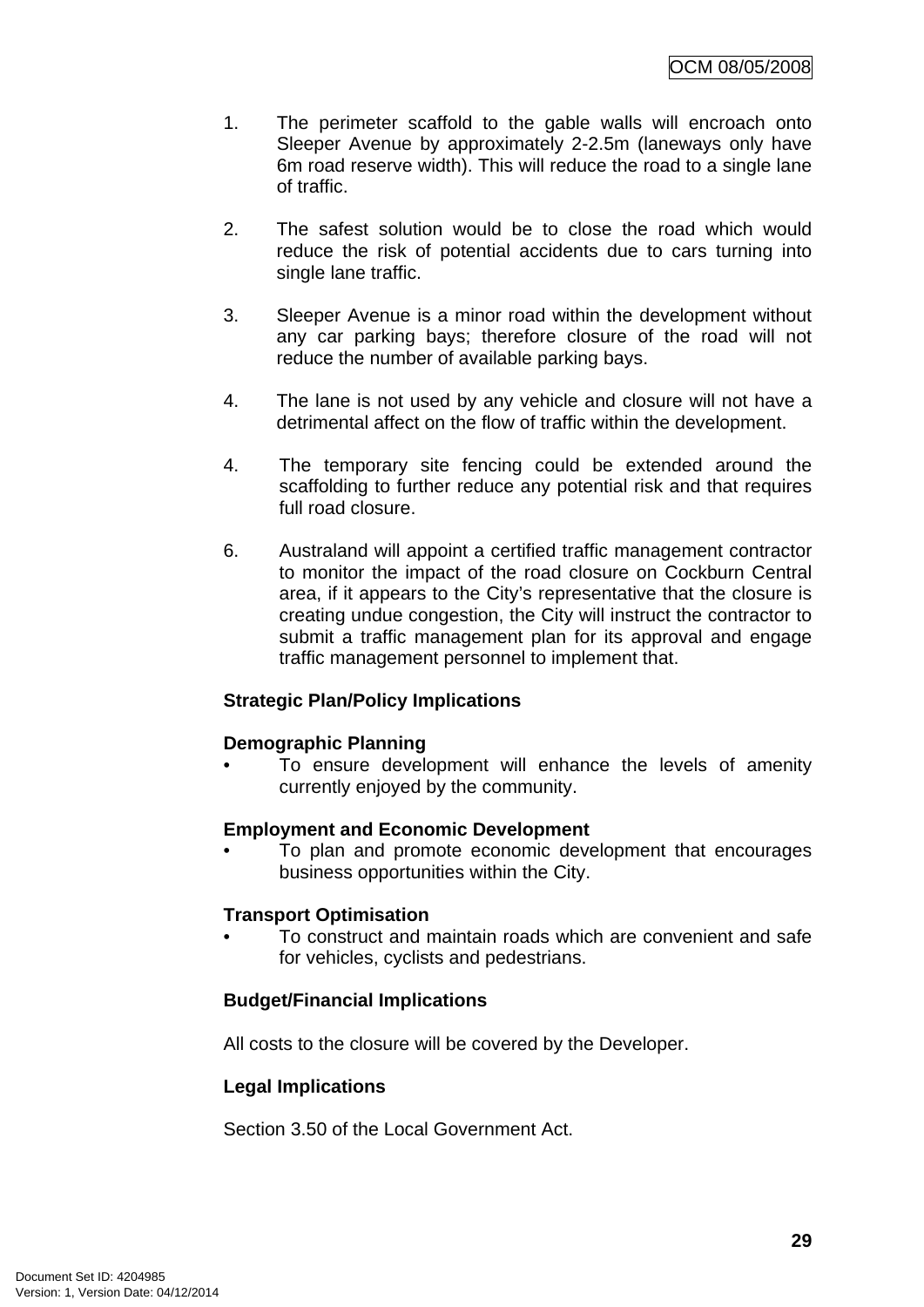### <span id="page-33-0"></span>**Community Consultation**

To be advertised in a local newspaper and service authorities, emergency services and adjoining owners advised.

### **Attachment(s)**

Plan of closure.

### **Advice to Proponent(s)/Submissioners**

N/A

**Implications of Section 3.18(3) Local Government Act, 1995**

Nil

### **17. COMMUNITY SERVICES DIVISION ISSUES**

**17.1 (OCM 08/5/2008) - COCKBURN YOUTH CENTRE LEASE WITH TRE COLORI FAMILY TRUST (8648) (G BOWMAN) (ATTACH) Item\_17\_1.pdf**

# **RECOMMENDATION**

That Council:

- (1) pursuant to the provisions of section 3.58 of the Local Government Act 1995, give notice of Council's intention to enter into a lease agreement with 3 Star (WA) Pty Ltd acting for the Tre Colori Family Trust for the use of up to 165 square metres of the Cockburn Youth Centre property situated at Lot 855 Wentworth Parade, Success;
	- 1. At a rental of \$315 per square metre payable six months after practical completion of the building plus all outgoing costs from commencement of the lease.
	- 2. With rent subject to an annual CPI (Perth Groups) increase and market rent review on exercise of the options to extend the lease.
	- 3. For an initial lease term of three years, with the option to extend the lease for two terms of five years.
- (2) require all other terms and conditions of the lease be to the satisfaction of the Chief Executive Officer.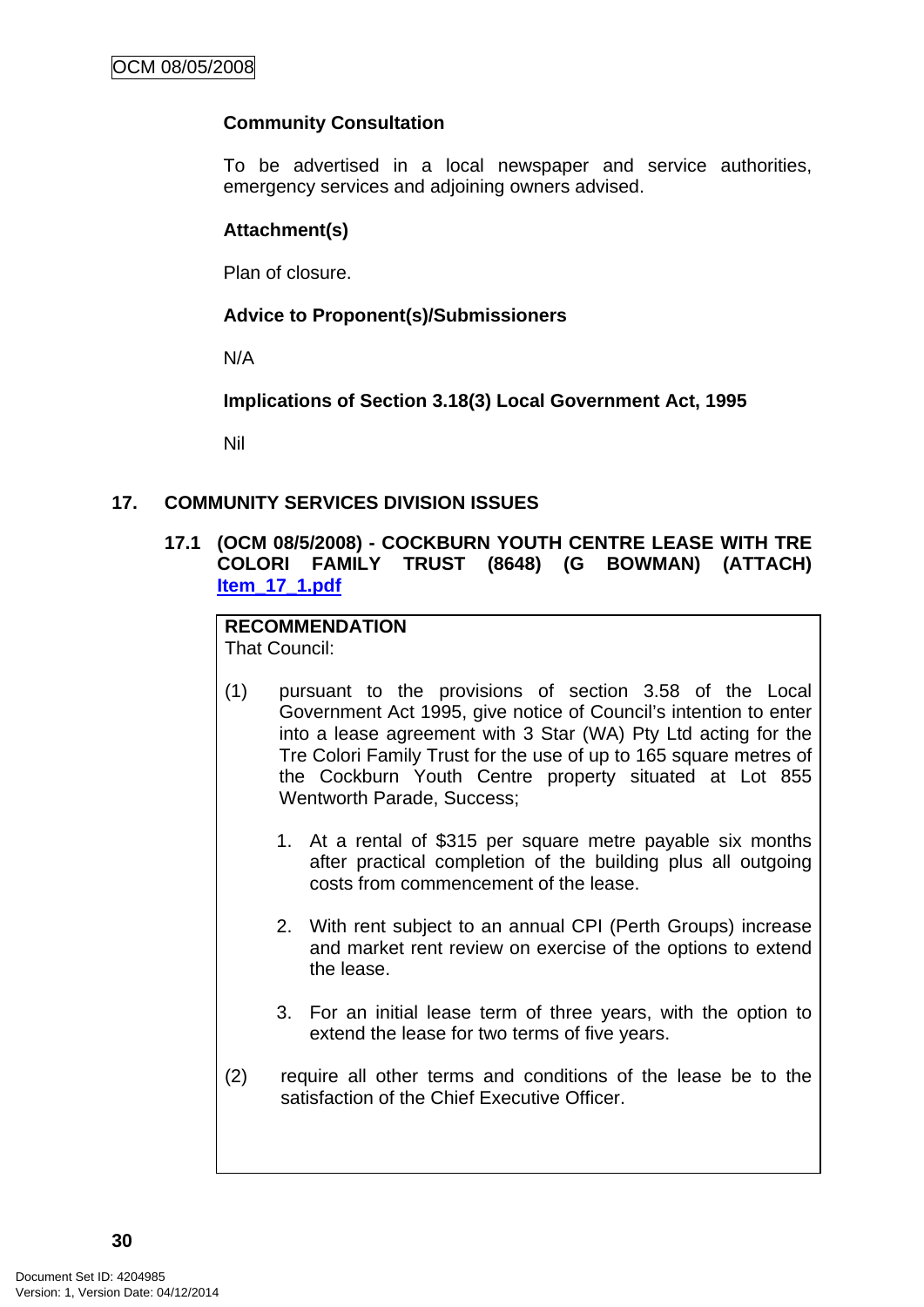### **COUNCIL DECISION**

### **Background**

At the Ordinary Council Meeting held on 12 April 2007 Council adopted a Management Plan that identified the need to find compatible tenants for the 300 square metres of commercial lease space available within the Youth Centre.

McGees Property was appointed to provide professional services to source prospective commercial lease tenants.

Consequently, advertising of the available lease space has taken place. There was only one prospective tenant who met the criteria established in the Centre Management Plan for a café/food outlet.

### **Submission**

The Tre Colori Family Trust has submitted an offer to lease 165 square metres of the commercial lease space in the Youth Centre. They propose to operate a family friendly Italian Pizzeria and Café six days per week. Extended trading hours would include 7 a.m. till 10 p.m. Tuesday to Thursday, and from 7 a.m. till 11 p.m. Friday to Sunday. The menu would consist of affordable to medium priced food choices for the community and will target local families. The proponent has offered rent of \$315 per square metre plus all outgoing costs and is aware that the rent will be subject to CPI increases and market rental reviews. The proponent has requested a three year lease with an option to renew for two additional five year periods. They have identified that they have the financial ability to fit out the Café inclusive of a class one kitchen and a Pizza oven. The proponent has requested six months rent free to compensate for the significant capital outlay, the time it will take to fit out the premises and time to establish the business.

### **Report**

The community consultation and needs analysis for the Cockburn Youth Centre undertaken by Matrix Consulting identified that young people would prefer to have a Café establishment, and retail clothing or music shop within the facility. The proponents have identified that they would operate a family and youth friendly Italian Pizzeria and Café, with an affordable to medium priced menu. The identified purpose of a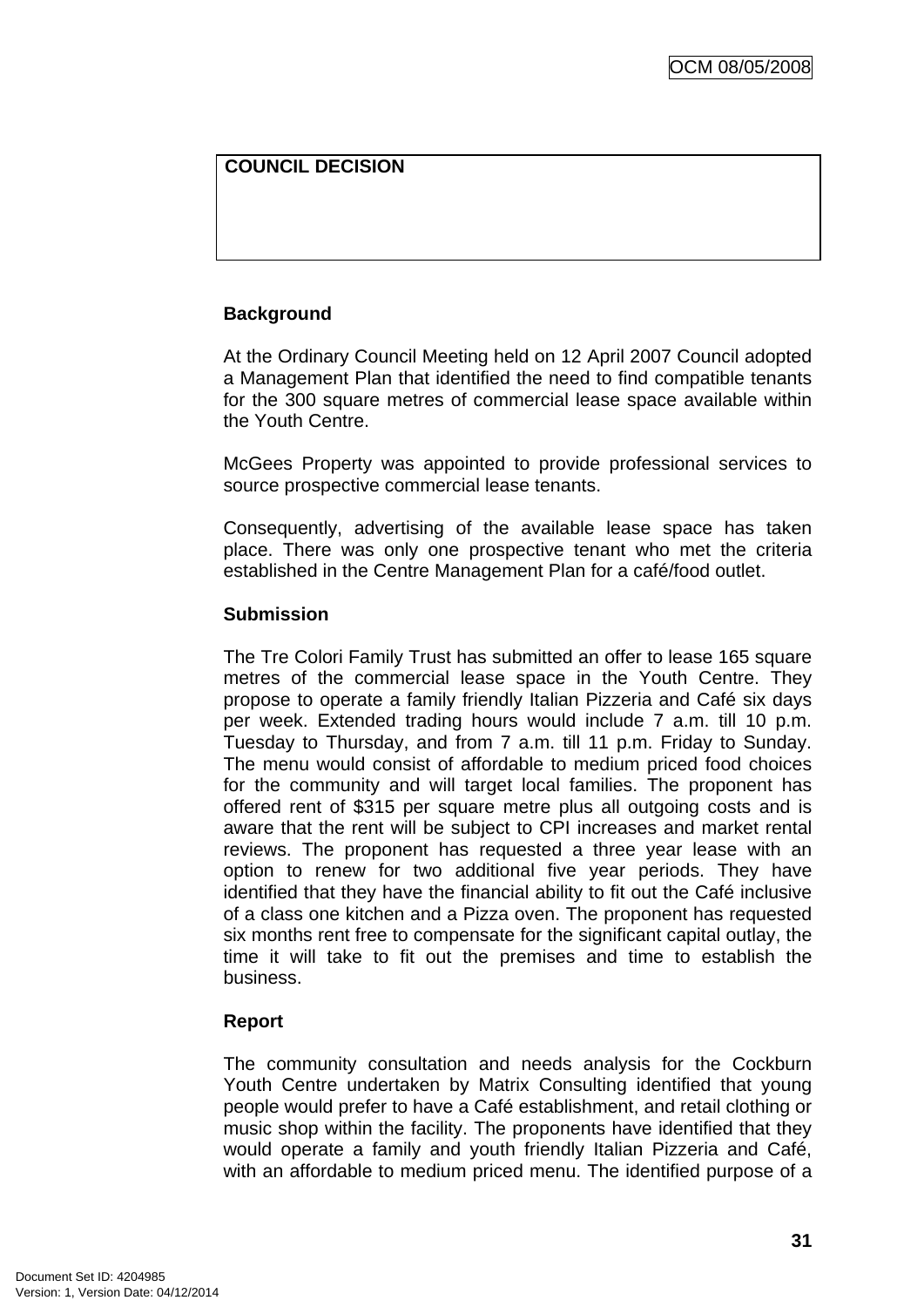Café is therefore compatible with the findings and will complement the activities and services within the Youth Centre. The proponent has been informed that due to the nature of the building no liquor licence will be approved by the City. They have identified their intention to have B.Y.O. alcohol served with meals, which requires no Licence in Western Australia. The proponents have identified that they would like to have TAFE hospitality students undertake placements on a regular basis in the Café and endeavour to employ young people within their family business to ensure that young people and their families feel welcome.

McGees has advised that the size of the proposed Café area of 165 square metres allows the City to continue to pursue other retail clothing or music shop tenancies within the balance of the commercial tenancy space.

McGees Property has recently valued the premises and has advised that the offered \$315 per square metre is a very reasonable rental figure. The Lessee would also be responsible for all outgoing costs and for a proportion of the costs associated with the common areas of the overall building. In addition to this the rent would be increased on an annual basis according to CPI. At the exercise of the options to extend the lease the rent would also be subject to a market review and increased on that basis.

The Lessee has agreed to be responsible for the full fit out of a class one kitchen, air conditioning, ceilings, floor coverings, lighting, furniture and equipment. McGees property has advised that due to the substantial capital outlay estimated at \$300,000 that the Lessor would normally be at least partially responsible for, a six month rent free term would be considered reasonable and necessary to attract a tenant. The proposed rental income from the tenancy was intended to offset some of the operational costs for the Youth Centre. In the first twelve months, due to the six month rent free period, the estimated income will be \$26,000 less than budgeted for.

The offer to lease requests an initial term of three years and then two options to renew for a five year period. This period is considered necessary for the proponent to regain the large capital outlay and develop the business to its potential.

The proponent has requested that the City be responsible for increasing the size of a kitchen exhaust duct, installing two glass panels in a door way, and also providing an inter-tenancy separation wall. These variations to the Building contract have been costed and would be able to be easily accommodated within the existing construction and contingency budget. It is also considered necessary to have the same builder undertake the changes to the exhaust duct to prevent any possible dispute regarding who is responsible for any potential roof leaks around the exhaust duct.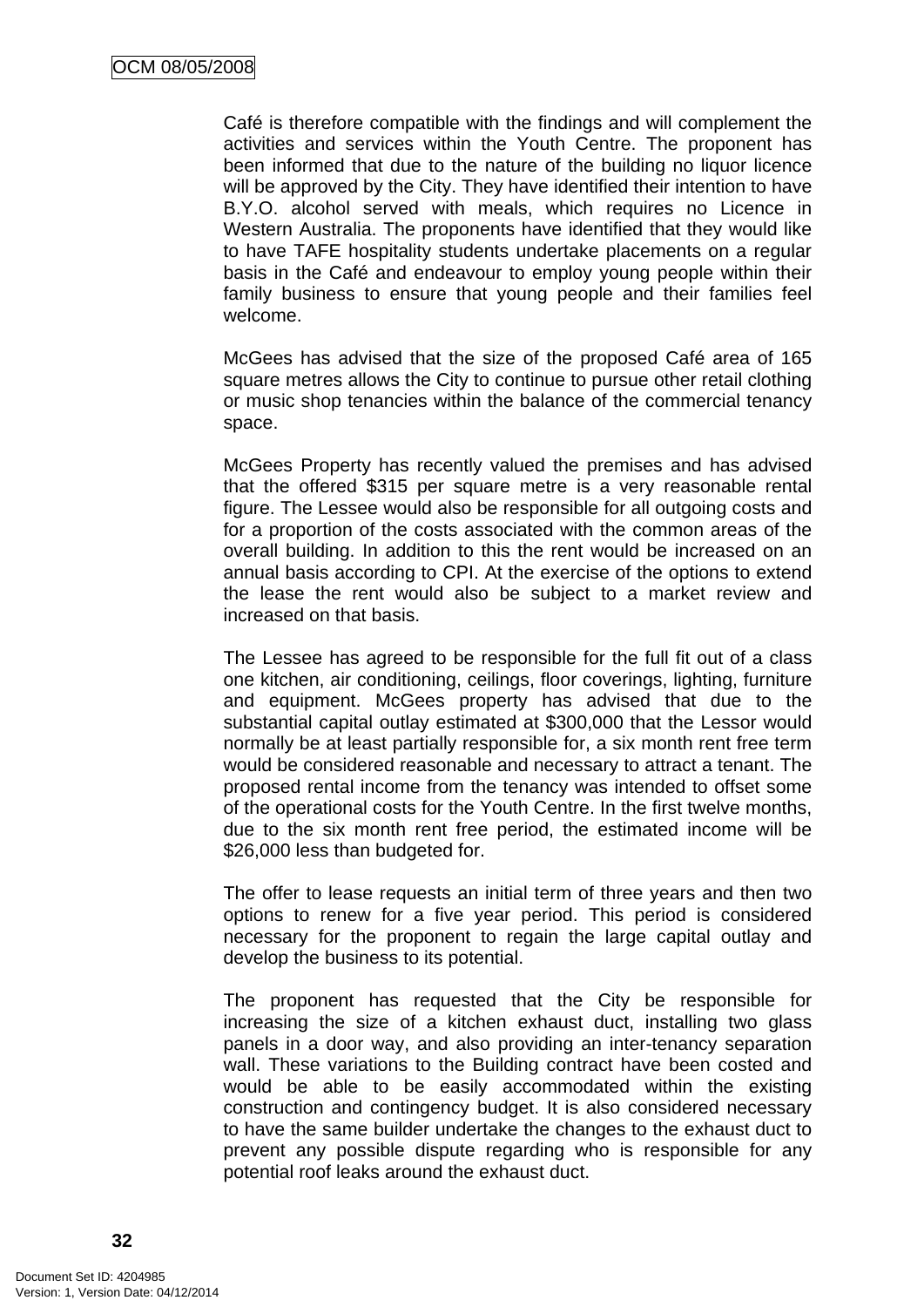### **Strategic Plan/Policy Implications**

### **Infrastructure Development**

• To construct and maintain community facilities that meet community needs.

#### **Lifestyle and Aspiration Achievement**

• To facilitate and provide an optimum range of community services and events.

#### **Governance Excellence**

• To develop and maintain a financially sustainable City.

### **Budget/Financial Implications**

The budget revenue for the Youth Centre will be reduced by \$26,000 for the 08/09 financial year, however, balanced by this, the anticipated capital works fit out for this section of the tenancy will be reduced by greater than \$26,000.

### **Legal Implications**

McLeods has provided a draft standard commercial lease document which is required to be submitted prior to an Offer to Lease under Commercial Tenancy legislation.

### **Community Consultation**

Extensive community consultation has been undertaken by the City during the Youth Centre Needs Analysis. Section 3.58 of the Local Government Act 1995 has been complied with. An advertisement has been lodged in the Local Government Notices Section of the West Australian Newspaper outlining the Offer to Lease and requested submissions within two weeks of the notice.

### **Attachment(s)**

Confidential attachment circulated under separate cover.

### **Advice to Proponent(s)/Submissioners**

The Proponent(s) and those who lodged a submission on the proposal have been advised that this matter is to be considered at 8 May 2008 Council Meeting.

### **Implications of Section 3.18(3) Local Government Act, 1995**

Nil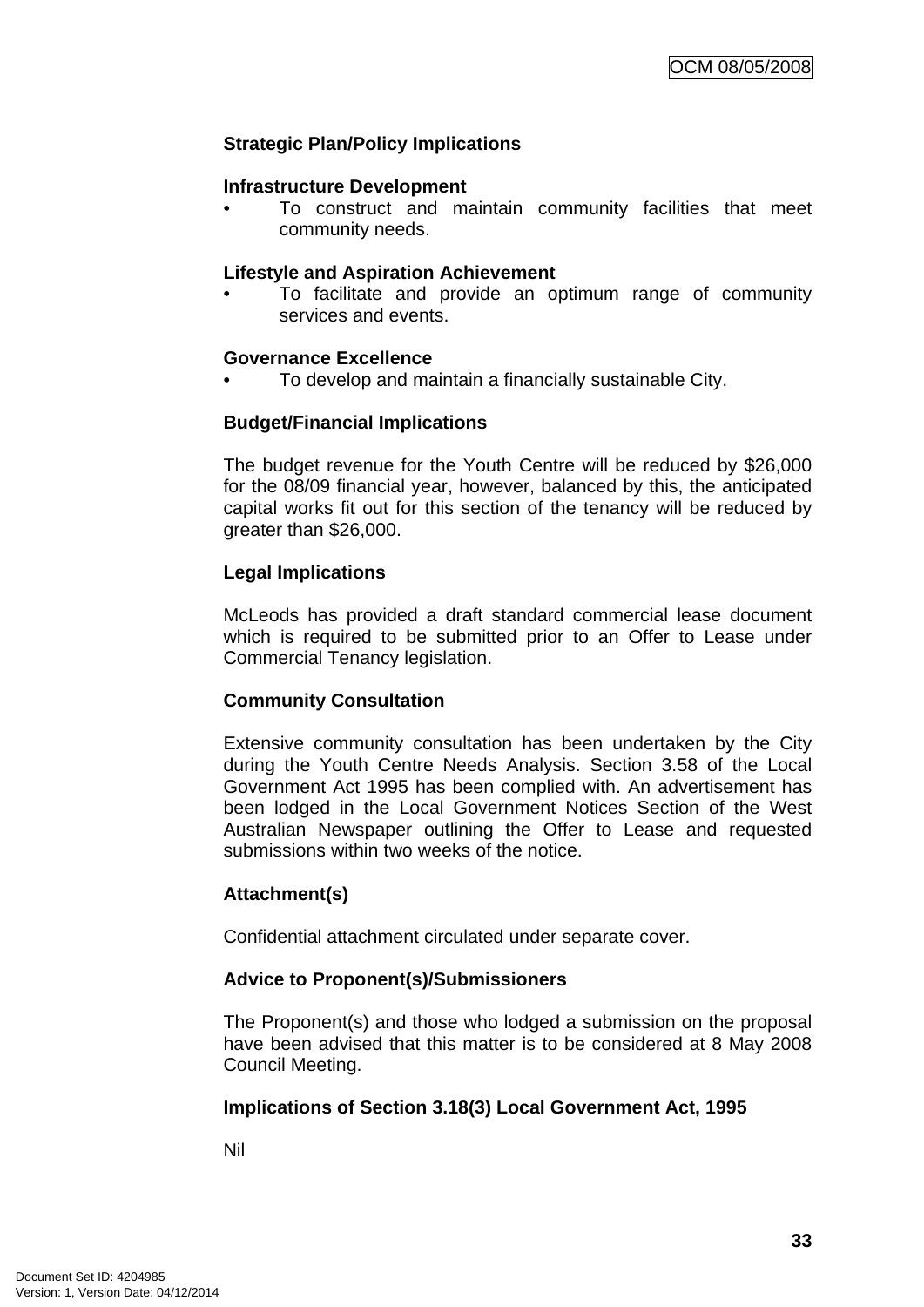### <span id="page-37-0"></span>**17.2 (OCM 08/5/2008) - COCKBURN YOUTH CENTRE MEMORANDUM OF UNDERSTANDING WITH CHALLENGER TAFE (8648) (G BOWMAN) (ATTACH) Item\_17\_2.pdf**

# **RECOMMENDATION**

That Council:

- (1) agree to enter into a Memorandum of Understanding (MOU) with Challenger TAFE for the use of areas within Cockburn Youth Centre for the purposes of training related activities, for five years with the option for both parties to mutually agree to extend the period for a further term of five years;
- (2) establish terms and conditions of the Memorandum of Understanding to the satisfaction of the Director Community Services and Administration;
- (3) include within the Memorandum of Understanding a fee structure based on cost recovery for up to two years; and
- (4) refer the issue of fee for use and/or other commercial arrangements available back to Council for further consideration following the initial period of two years.

**COUNCIL DECISION**

## **Background**

Council at its ordinary meeting held on 12 April 2007 adopted a Management Plan that identified the need to engage recognised training organisations for the provision of training opportunities from the Youth Centre.

Staff have met with Challenger TAFE, a key recognised training organisation, on a number of occasions to explore the possible community training benefits and a partnership with Challenger TAFE regarding the Cockburn Youth Centre.

### **Submission**

Challenger TAFE submitted a proposal to enter into a Memorandum of Understanding with the City specifically for the use of the Cockburn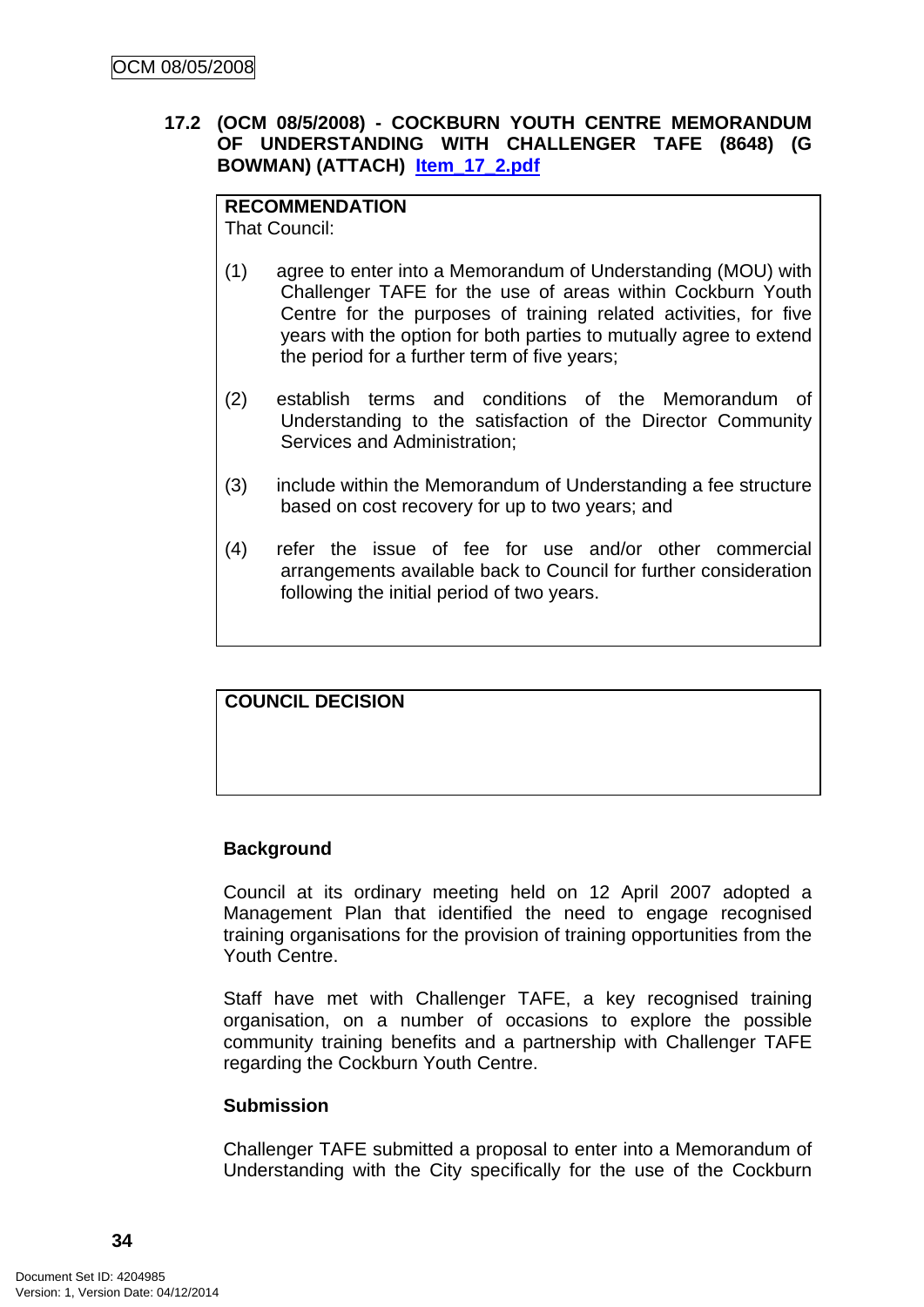Youth Centre for a range of training programmes predominantly targeting young people.

In summary Challenger TAFE proposes the following:

### Short Term

During Semester Two 2008, a Certificate I in Gaining Access to Training & Employment (GATE) course incorporating project themes such as music, community arts activities, and information technology.

TAFE would also like to investigate extending the Young Pregnant and Very Excited (YPAVE) program into the Cockburn Youth Facility, if deemed appropriate.

In addition, Challenger TAFE's Centre for Adult Education would like to offer a sample of short courses during Terms 3 and 4, following local research during the first half of the year to identify potential community interest areas.

#### Medium Term Proposals

It is anticipated that following an initial developmental phase focussing on bridging level programs, Challenger TAFE will also offer selected vocational training at Certificate II or higher levels. This could be in fields such as Music, Broadcasting, Multimedia, Information Technology and/or Hospitality, which build upon the interests and opportunities that emerge during the developmental phase.

### Longer Term Vision

The longer term vision is that within five years of opening, the Cockburn Youth Facility will house a range of bridging level and vocational accredited training programs, as well as informal learning programs. These programs would be directly linked to an onsite youthdriven enterprise or enterprises (not-for-profit or commercial) that provide meaningful opportunities for young people to gain work-based training, work experience and/or employment. Examples are:

- An enterprise providing services such as website development services, advice on multimedia applications.
- An enterprise built around the music and performance industry.

To assist with establishment of training and related programs during the developmental phase, Challenger TAFE seeks to enter into an arrangement with the City of Cockburn whereby access to training rooms will be made available at nominal costs for an initial two year period. During this time, Challenger will work with the City of Cockburn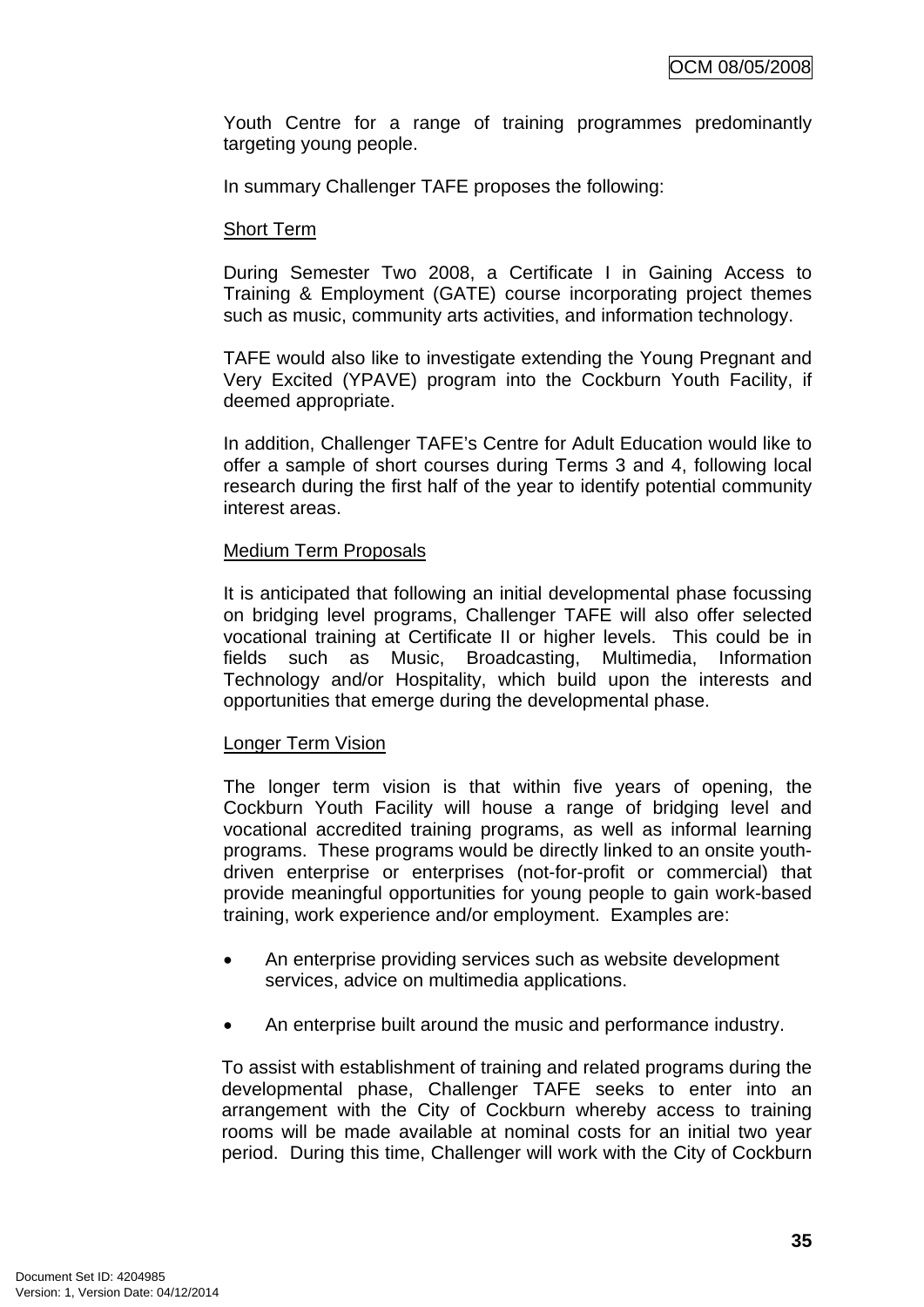to establish ongoing fee and/or leasing arrangements that would be viable for both organisations in the medium to long term.

### **Report**

The submission is in line with the vision for the Youth Centre and would provide a valuable range of training opportunities for young people within the district. The proposed short to long term goals for training provision have been tailored to make excellent use of the available spaces within the Centre.

The times of use that have been proposed with Challenger TAFE would be predominantly during school hours which would be the off peak times for the Youth Centre, and this would complement the activities and events to be run by City's Youth Centre staff and ensure full utilisation of the facility.

An affordable fee structure would be negotiated for clients by TAFE to ensure a high level of accessibility by young people from a broad variety of socio-economic backgrounds.

The Memorandum of Understanding would ensure that the City and Challenger TAFE have a mutual understanding from which to work that provides staff with a five year strategic direction.

The request to provide training room facilities at a nominal cost for up to two years would have minor financial implications as it was not envisaged that off peak periods would be fully booked. The City proposes to charge fees to Challenger TAFE for off peak periods on a cost recovery basis.

### **Strategic Plan/Policy Implications**

#### **Lifestyle and Aspiration Achievement**

- To facilitate and provide an optimum range of community services and events.
- To identify community needs, aspirations, expectations and priorities for services that are required to meet the changing demographics of the district.

### **Employment and Economic Development**

• To encourage development of educational institutions that provides a range of learning opportunities for the community.

#### **Budget/Financial Implications**

The MOU would outline the room hire fees charged to Challenger TAFE during off peak times on a cost recovery basis for up to two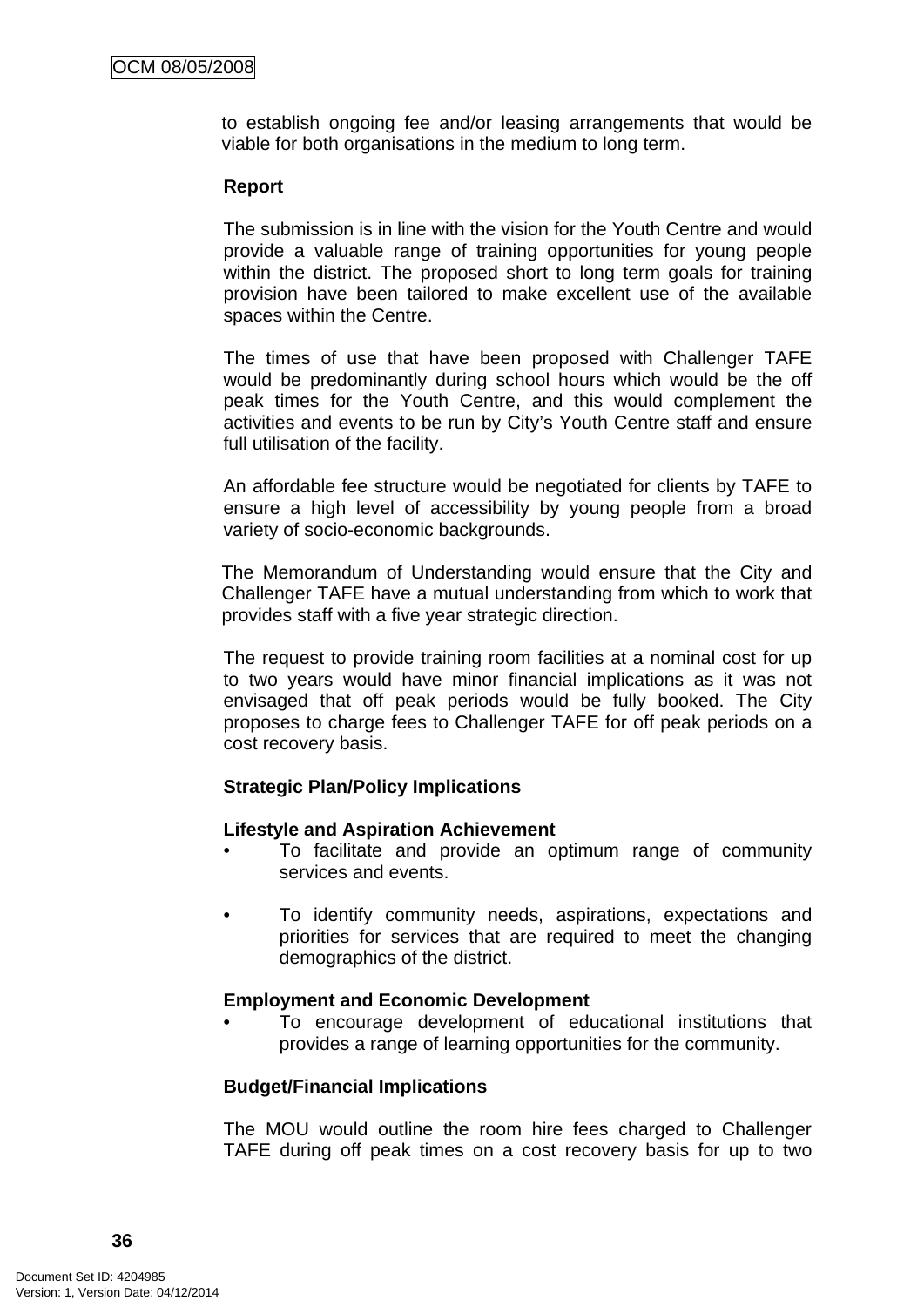<span id="page-40-0"></span>years. This will have a minimal effect on anticipated revenue as it was not calculated into the original centre budget.

### **Legal Implications**

N/A

### **Community Consultation**

Extensive community consultation was undertaken as part of the Cockburn Youth Centre needs analysis.

### **Attachment(s)**

Submission from Challenger TAFE.

### **Advice to Proponent(s)/Submissioners**

The Proponent(s) and those who lodged a submission on the proposal have been advised that this matter is to be considered at 8 May 2008 Council Meeting.

### **Implications of Section 3.18(3) Local Government Act, 1995**

Nil

# **17.3 (OCM 08/5/2008) - HAMMOND ROAD RECREATION AND COMMUNITY FACILITIES (4621) (S HARRIS) (ATTACH) Item\_17\_3.pdf**

#### **RECOMMENDATION** That:

- (1) Council proceed to tender for the Civic Works for the development of the Success Recreational and Community Facilities in accordance with option 1 as detailed in the report;
- (2) Council consider the financing program for the development of the Success Recreational and Community Facilities in conjunction with the Plan for the Future of the District, 2008- 2018;
- (3) a decision to proceed with the works be dependant on a budget allocation for 2008/09; and
- (4) Council direct the Administration to pursue any opportunities for external funds to be contributed to the development in the future.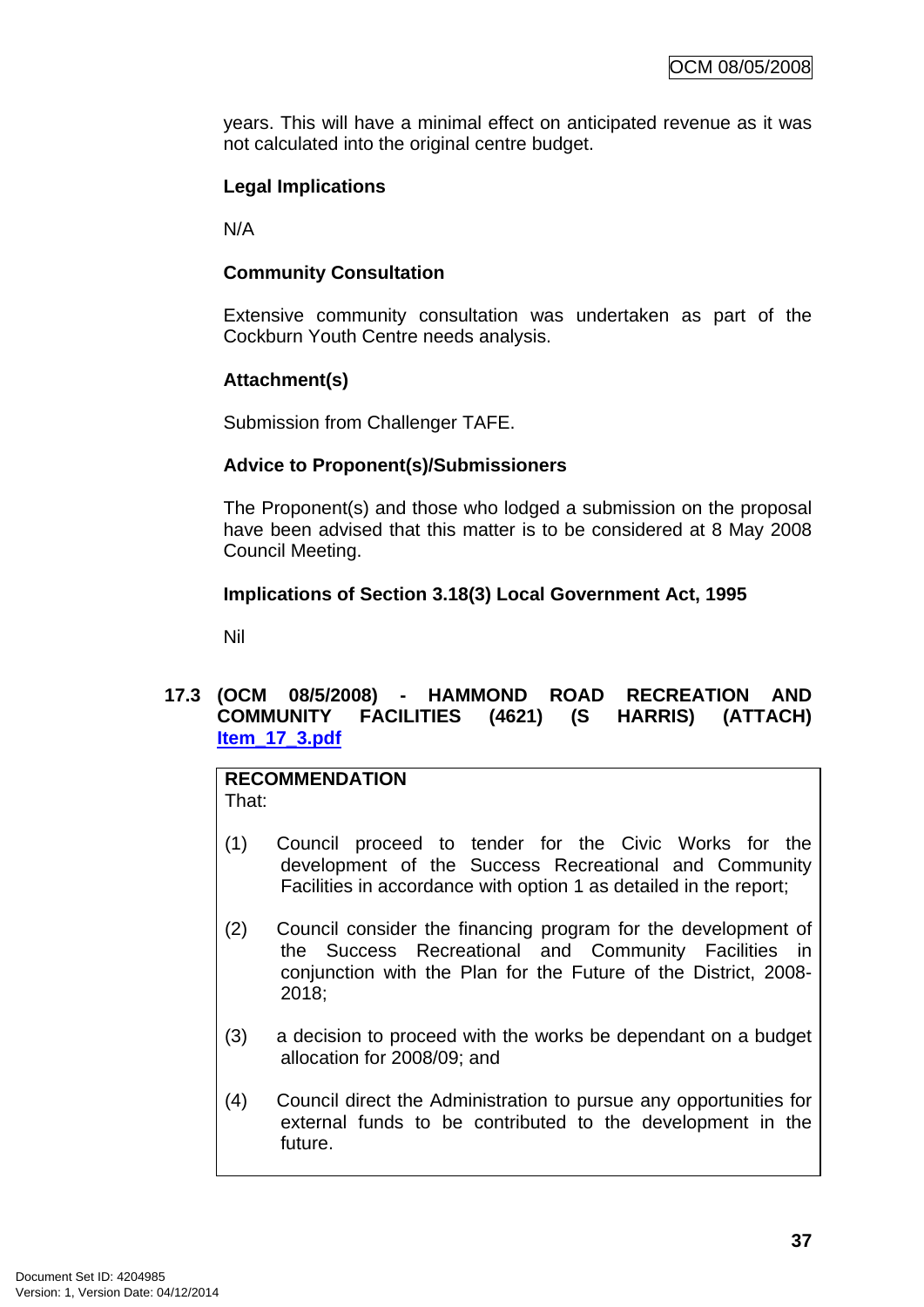### **COUNCIL DECISION**

### **Background**

The project comprises the development of the undeveloped Reserve 7756 Hammond Road Success into a regional multi-purpose sport and recreation facility for the residents of the City of Cockburn.

The proposed scope of the project is:

- Multi-Purpose Clubroom Comprising:
	- − Function Room
	- − Program Room
	- − Club Rooms
	- − Kitchen and Servery
	- − Meeting Room
	- − Administration Office
	- − Toilets
	- − Change Rooms
		- Storage Facilities
- Drainage swale realignment
- Wetlands conservation area protection and development
- Roads and car parking areas including lighting
- Dual use footpaths and cycle ways
- Two Multi-purpose playing fields including reticulation and lighting
- Netball courts (20 No.) including lighting. Four courts are multimarked for tennis.
- Tree planting and landscaping

Council at its Ordinary meeting of June 2007 resolved as follows:

- *(1) Adopt the Hammond Road Sports Facility layout plan as attached to the agenda;*
- *(2) Proceed with Option 3 for the development of the site as described in the report; and*
- *(3) Commit to proceeding with the development in accordance with the timeframe for Option 3 provided that:* 
	- *1. The Community Sporting Recreation Facilities Fund application is successful;*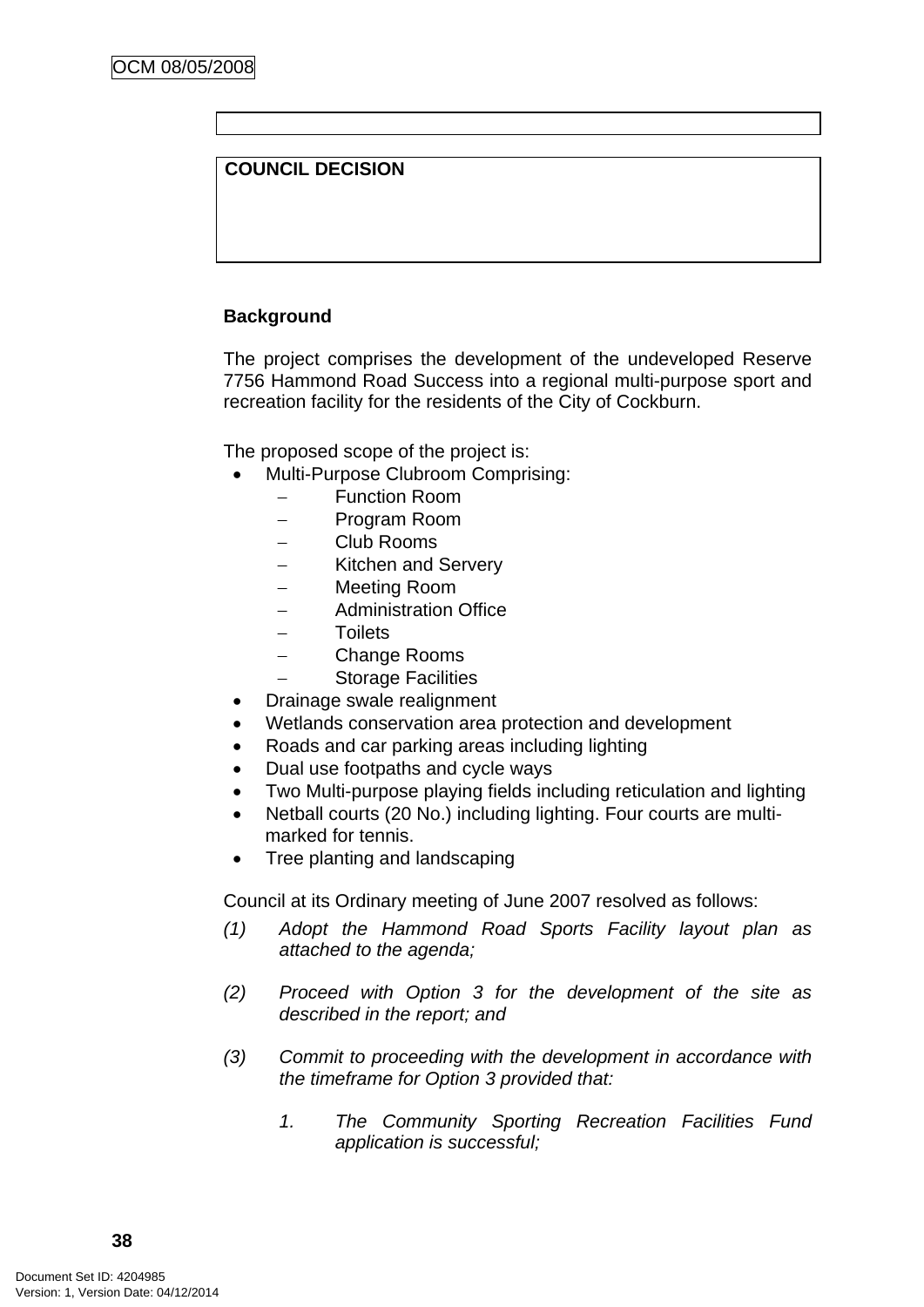- *2. Ministerial approval is provided permitting Council to take out a loan for the development which can be repaid from cash-in-lieu funds; and*
- *3. Developer contributions to community infrastructure arrangements have been approved by the Minister for Planning and Infrastructure and are in place for this project; and*
- *(4) Require a report on the scope of the project should any condition in (3) above not be met.*

Three external funding sources totalling \$5.2 million were identified in the Council report. These were:-

- Community Sporting and Recreation Facilities Fund (\$1.8 million)
- A loan against cash in lieu (\$1.6 million)
- Developer Contributions (\$1.8 million)

### **Submission**

N/A

### **Report**

The application for funds from the Community Sporting and Recreation Facilities Fund (C.S.R.F.F.) was unsuccessful. Following discussions with the Facilities Consultant CSRFF at the Department of Sport and Recreation, an outstanding issue was a lack of Council commitment to proceeding with the project. In the response from the Department of Sport and Recreation, the City was encouraged to re-apply after further work on the application, which is intended to be undertaken should Council agree to commit to the recommended course of action.

Following the adoption of Option 3 at the June 2007 Meeting of Council, a revised works schedule was prepared in anticipation of receiving approval to proceed after CSRFF announcements. Under the initial funding scheme the facility would be ready for use by the winter 2010 season given the time taken for the grass area to become established. The schedule was as follows:

|    | <b>Item</b>                                | <b>Date</b>     |
|----|--------------------------------------------|-----------------|
| 1. | Detail Civil designs completed             | Apr 2008        |
|    | 2.   Tenders for works close               | May 2008        |
| 3. | <b>Obtain DOE Permits</b>                  | Apr 2008        |
| 4. | <b>Commence Earthworks</b>                 | <b>Jun 2008</b> |
| 5. | <b>Grass and Reticulation Completed</b>    | Dec 2008        |
| 6. | <b>Commence Hard Courts and Club Rooms</b> | Dec 2008        |
|    | 7.   Hard Courts and Club Rooms Completed  | <b>Nov 2008</b> |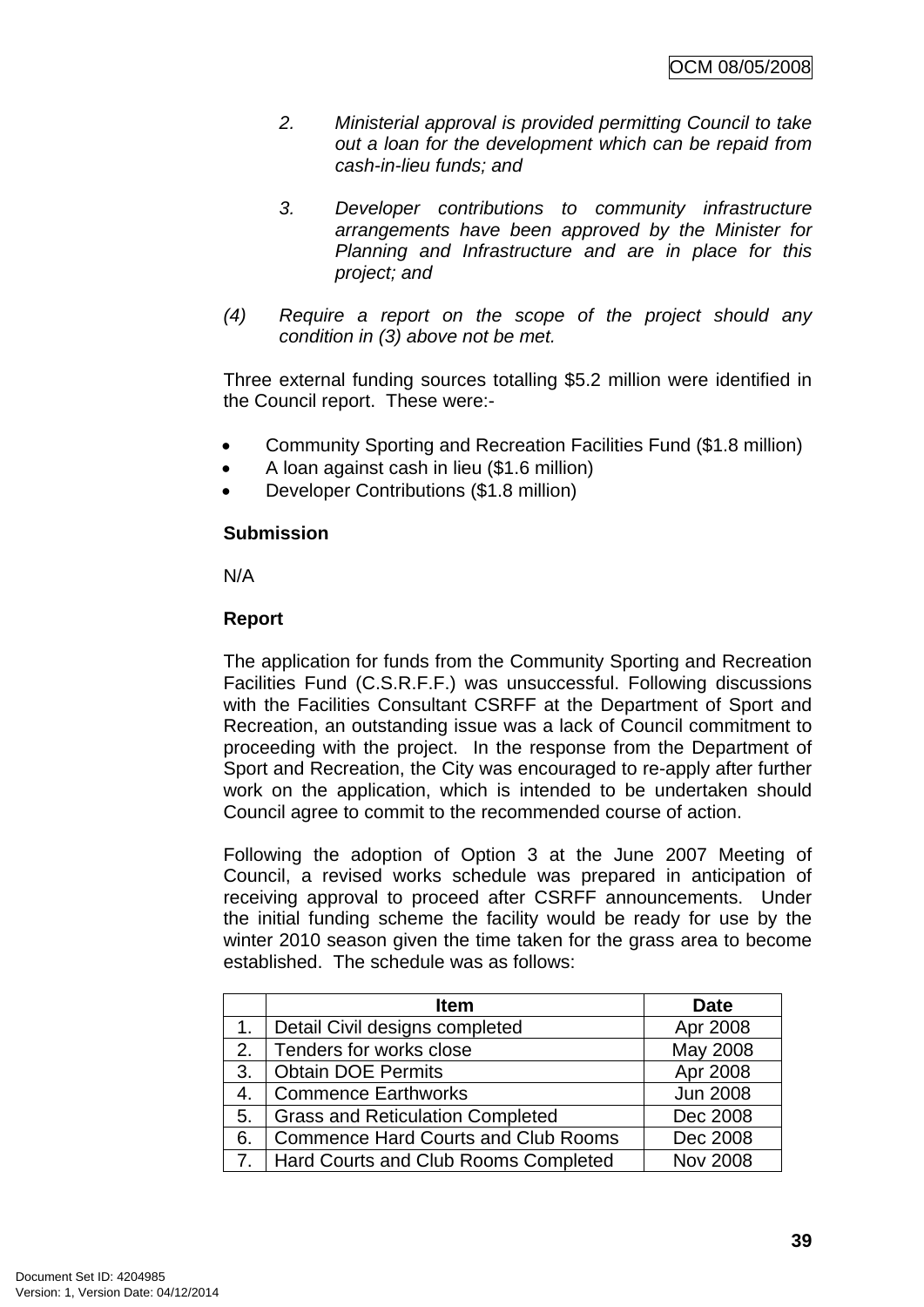Based on this timeline, the required cash flows were as follows:

| Year    | <b>Cashflow</b> |
|---------|-----------------|
| 2007/08 | \$267,000       |
| 2008/09 | \$5,589,950     |
| 2009/10 | \$4,406,944     |
| Total   | \$10,263,894    |

As external funding made up a significant portion of Council's funding allocation for this project, it is now necessary to reconsider the plans for proceeding. Two options to progress the project have been identified.

### Option 1

The planning and design work undertaken to date allows for an immediate move into the tendering phase of the project. Council has the option to proceed with works as per the above schedule. Despite the delay in approvals of one month, it is anticipated that this delay could be made up and that clearing, bulk earthworks and site stabilisation could be completed within the restricted clearing timeframe.

This program would require a budget allocation of \$5,600,000 in the first year (2008/09) and the balance as in the table above.

There is an option for Council to borrow the balance of funds required to proceed. Should Council commit \$2,000,000 in the first year it could borrow the balance of \$8,300,000. As the City has the ability to borrow at the same rate as the State Government's AAA Credit Rating, calculations for repayments and interest expense have been prepared using a 7.5% interest rate. A repayment period of four years has been used in order to match cash flows with Option 2. Based on quarterly repayments of \$532,337, the total interest cost of borrowing the \$8,300,000 would be \$1,217,389.

By adding this interest figure to the project cost estimates, the total project cost for Option 1 is estimated to be \$11,481,000.

The current construction program sees the clubrooms and courts being constructed from the end of December 2008 to the end of October 2009, with the facility ready for use. Given the timing, it is unlikely that any construction will take place until mid to late January 2009. By delaying construction of these facilities by two months, the City can reapply for CSRFF funding for the clubrooms and courts. Given that the City will be proceeding with the works, the commitment to the project from Council will be demonstrated to the CSRFF Advisory Committee will be obvious. While the previous application was for \$1.8 million based on the entire development, an application limited to the clubrooms and courts is expected to be less than \$1 million, with no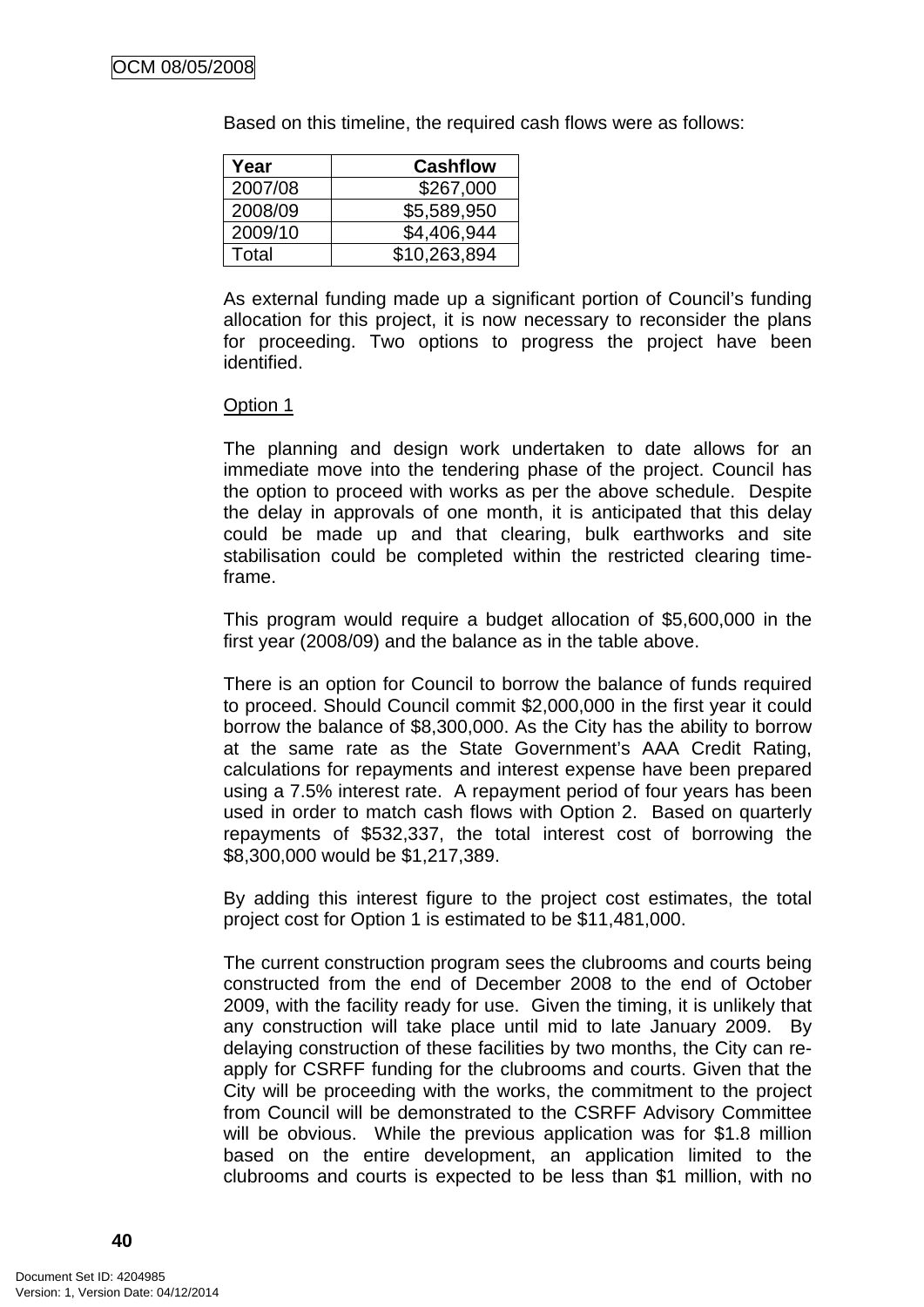assurance that any funds will be received. The additional cost for this delay would be approximately \$60,000.

### Option 2

Given the financial constraints due to the lack of external funding, the project can be staged over five years, disbursing the costs over this period. A logical construction sequence for the project to progress has been identified. This sequence takes into account the significant civil works required for the site and the limitations imposed by having to stabilise the site.

| Year    | <b>Cashflow</b>                                        |  |  |  |  |  |  |
|---------|--------------------------------------------------------|--|--|--|--|--|--|
| 2008/09 | <b>of</b><br>Partial site clearing and commencement    |  |  |  |  |  |  |
|         | construction of oval, road and car parks               |  |  |  |  |  |  |
| 2009/10 | Complete ovals, road and car parks                     |  |  |  |  |  |  |
| 2010/11 | Commence construction of clubrooms                     |  |  |  |  |  |  |
| 2011/12 | Complete clubrooms                                     |  |  |  |  |  |  |
| 2012/13 | Residual site clearing, earthworks and construction of |  |  |  |  |  |  |
|         | netball courts.                                        |  |  |  |  |  |  |

Cash flow requirements for this option are estimated as follows:

| Year         | Cashflow                |
|--------------|-------------------------|
| 2007/08      | \$267,000               |
| 2008/09      | $\overline{$1,857,000}$ |
| 2009/10      | $\overline{$2,765,000}$ |
| 2010/11      | \$2,116,000             |
| 2011/12      | \$2,057,000             |
| 2012/13      | \$4,928,000             |
| <b>Total</b> | \$13,990,000            |

As can be seen from the cash flow figures, the costs for Option 2 are \$3,755,000 higher than the original work estimates. There are two sources of increased costs for Option 2, escalation costs and additional costs due to staging.

Escalation costs have been predicted based on indices published by the Department of Housing and Works (December 2007). Costs are predicted to rise 11.3% in 2008, 9.1% in 2009, 6.1% in 2010 and 5.1% in 2011. Escalation costs have been estimated to be an additional \$2,290,000.

Additional costs due to the staging of works are due to the inefficiencies of only partially completing works, the need for rework and additional consultant costs because contract supervision times are significantly increased. Additional costs due to staging the program over five years have been estimated to be \$1,626,000.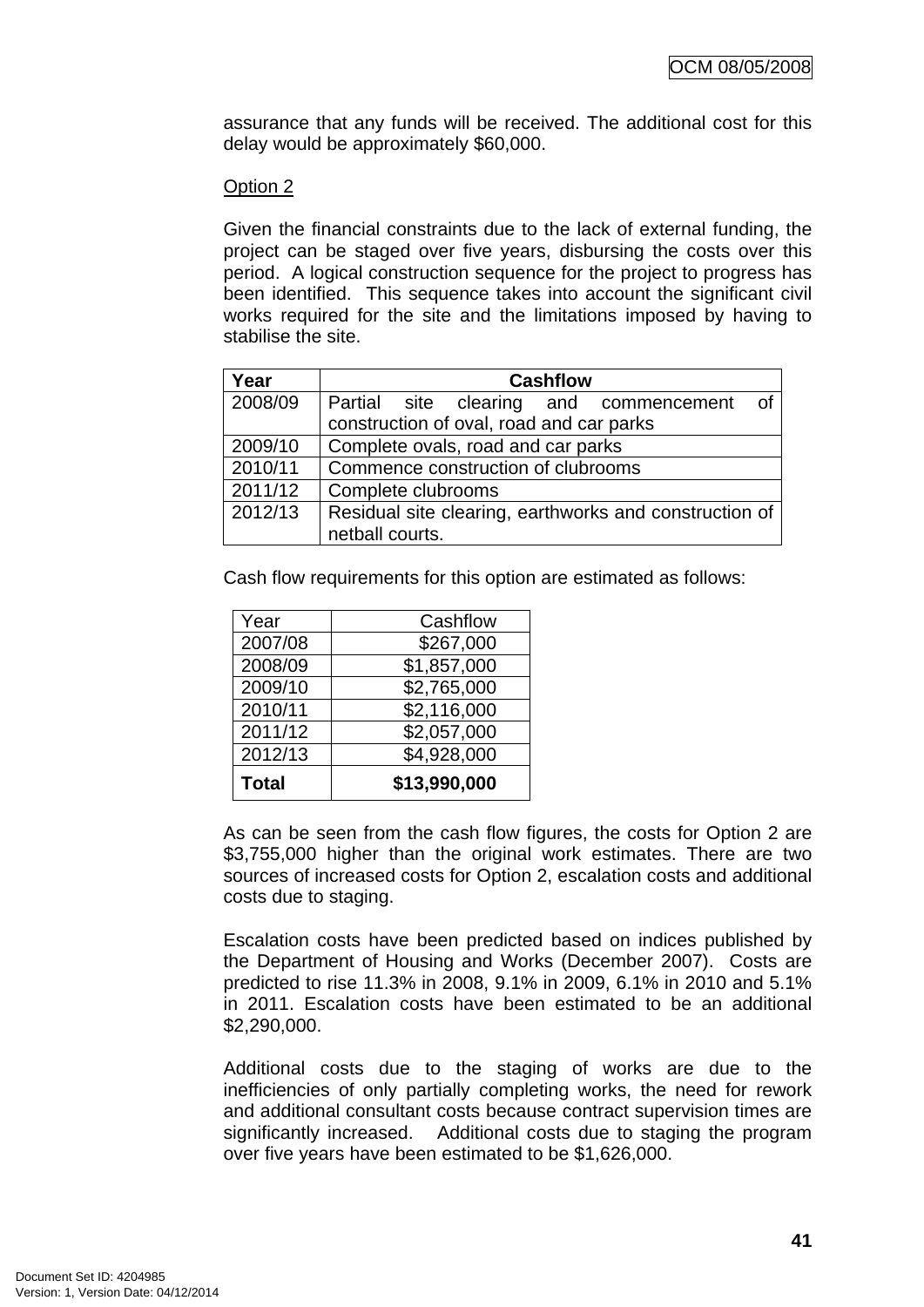Staging the project over five years gives the City the opportunity to reapply for CSRFF funds for the Hard Courts and Club rooms. While the previous application was for \$1.8 million based on the entire development, an application limited to the clubrooms and courts is expected to be less than \$1 million due, with no assurance that any funds will be received. Additionally, cash in lieu may be available towards the end of the five year program.

In the event that CSRFF funds do not become available, the development of the netball courts could be deleted from the program or deferred until funds become available.

While Option 2 provides the advantage of not having to borrow funds to complete the project, the project cost is significantly more than if Council proceeded with Option 1. By direct comparison, Option 2 is \$2,538,000 more expensive than Option 1. In the event CSRFF funds are received, Option 2 will still cost the City \$1,538,000 more than Option 1. With a loan period of four years, the cash flows are over the same time frame.

In addition to the financial benefit of progressing Option 1, the community will be able to access the facilities from 2010, as opposed to having to wait a further three years. With few active reserves on the east side of the City of Cockburn, the high population growth and increasing community needs support the shorter development time frame.

In line with the City of Cockburn Sustainability Policy, Option 1 makes the best use of Council resources and offers the lowest level of waste and need for rework. In contrast, Option 2 and the need to artificially stage the project and the rework required directly contravene the policy.

### Recommendation

Based on the above considerations, it is recommended that Council proceed with Option 1 and examine funding options including borrowing the \$8,300,000 required to undertake the project.

The 10 year forward plan which is currently out for public comment identifies this project being progressed over five years. It is proposed that Council amend the proposed development schedule and adopt a schedule which sees the project being completed for the winter 2010 sport season.

## **Strategic Plan/Policy Implications**

### *Infrastructure Development*

*• To construct and maintain community facilities that meet community needs.*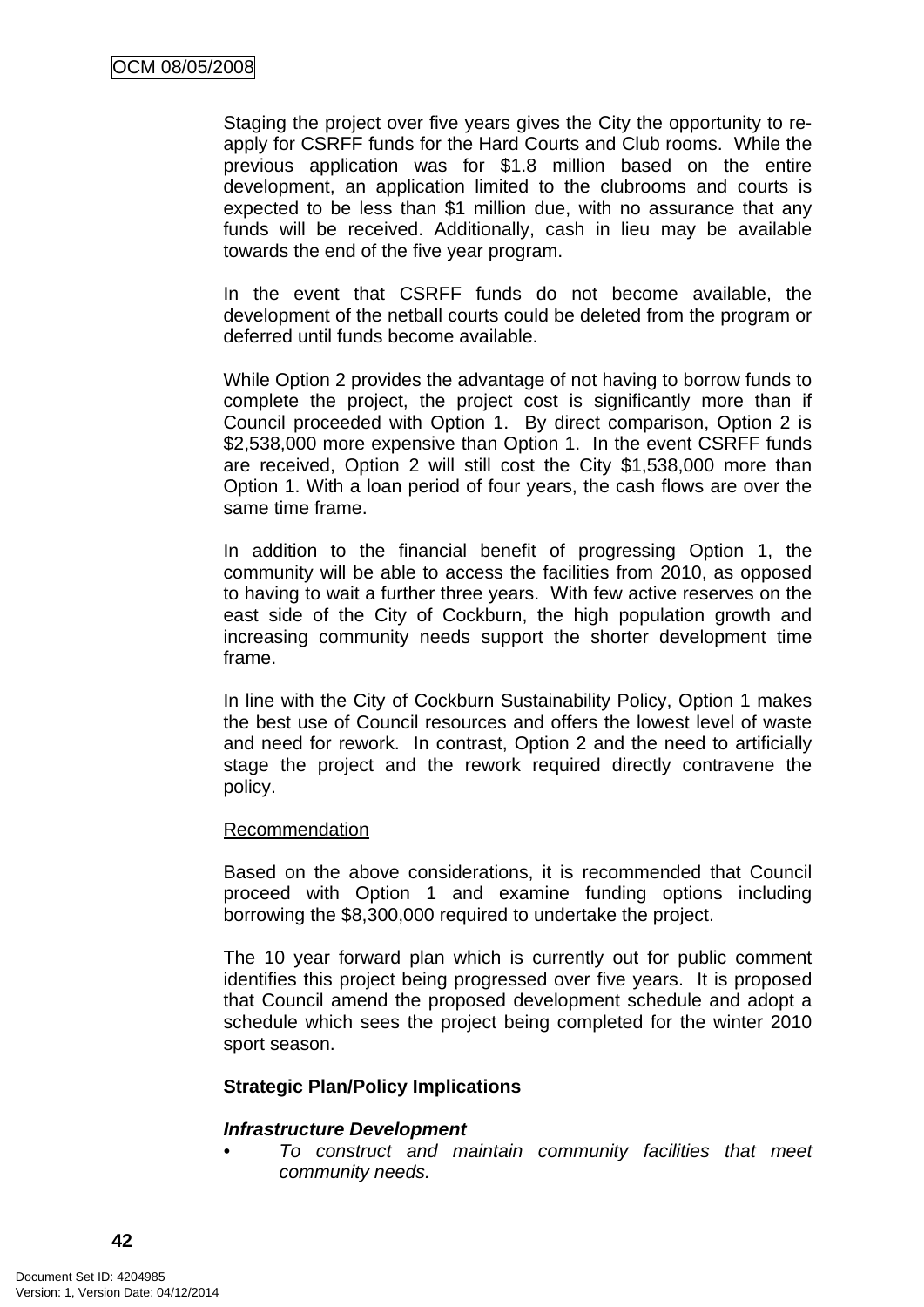*• To provide an appropriate range of recreation areas that meets the needs of all age groups within the community.* 

### *Natural Environmental Management*

*• To conserve, preserve and where required remediate the quality, extent and uniqueness of the natural environment that exists within the district.* 

### **Budget/Financial Implications**

Council will need to commit \$2,000,000 from Council reserves and borrow a further \$8,300,000.

The loan will be repaid over 4 years at a cost of \$2,130,000 per year. Interest costs will be \$1,217,000.

Both options provide the opportunity to apply for CSRFF funds exists for the netball courts and clubrooms. Based on the expenditure in these areas any application is expected to be less than \$1 million, with no assurance that any funds will be approved. Option 1 will see an increase in expenditure of \$60,000 due to escalation should an application be submitted.

Cash in lieu funds may be available towards the end of the five year program.

It is proposed that the administration prepare a submission for inclusion in the Plan for the Future of the District for the Development of the Recreation and Community Facilities to be funded in part through loan funds as described in option 1 above.

### **Legal Implications**

N/A

### **Community Consultation**

Extensive community consultation was undertaken through the needs assessment conducted by the YMCA and CARE.

The 10 year forward plan will need to be amended to reflect the updated development timeframe.

### **Attachment(s)**

Project Report April 2008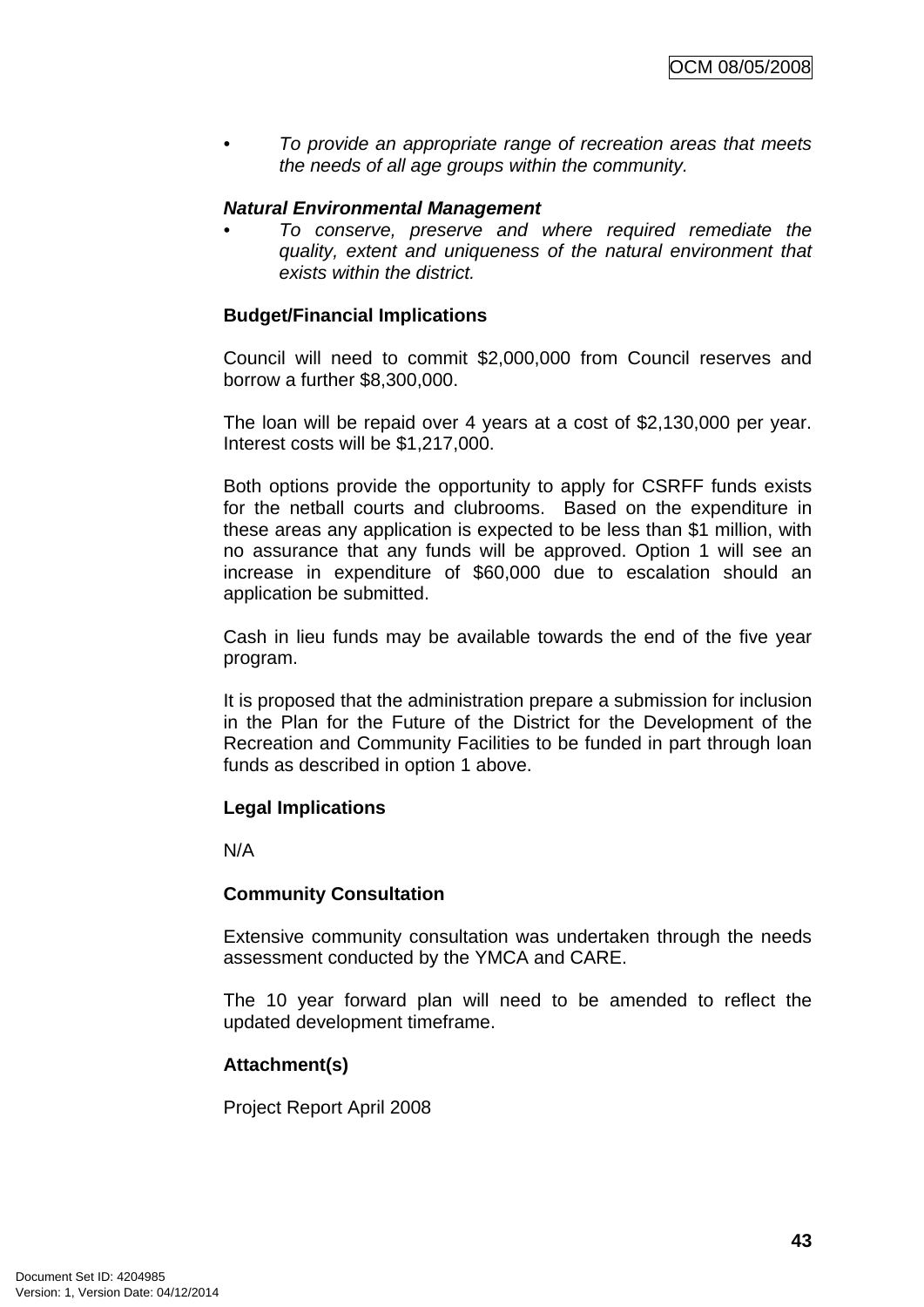### <span id="page-47-0"></span>**Advice to Proponent(s)/Submissioners**

N/A

**Implications of Section 3.18(3) Local Government Act, 1995**

Nil

### **18. EXECUTIVE DIVISION ISSUES**

### **18.1 (OCM 08/5/2008) - SOUTH WEST GROUP MEMORANDUM OF UNDERSTANDING (1054) (SC) (ATTACH) Item\_18\_1.pdf**

**RECOMMENDATION** That Council:

- (1) Adopts the South West Group (SWG) Memorandum of Understanding, as attached, and authorises the Mayor and Chief Executive Officer to execute this agreement on behalf of the City.
- (2) Agrees to adopting a three year funding arrangement for the period 1 July 2008 to 30 June 2011, with details to be agreed by the participants of the SWG.
- (3) In accordance with the funding arrangement, makes provision in the annual budget for 2008/09 for an allocation of \$80,000 to the SWG.

## **COUNCIL DECISION**

### **Background**

At the Ordinary Council Meeting on 10 April 2008 Council resolved on item 21.1 South West Group Memorandum of Understanding to:

• *defer the item for consideration at the May 2008 Ordinary Meeting of Council to enable consideration of the major project initiatives planned and an overview of past projects and key outcomes achieved*.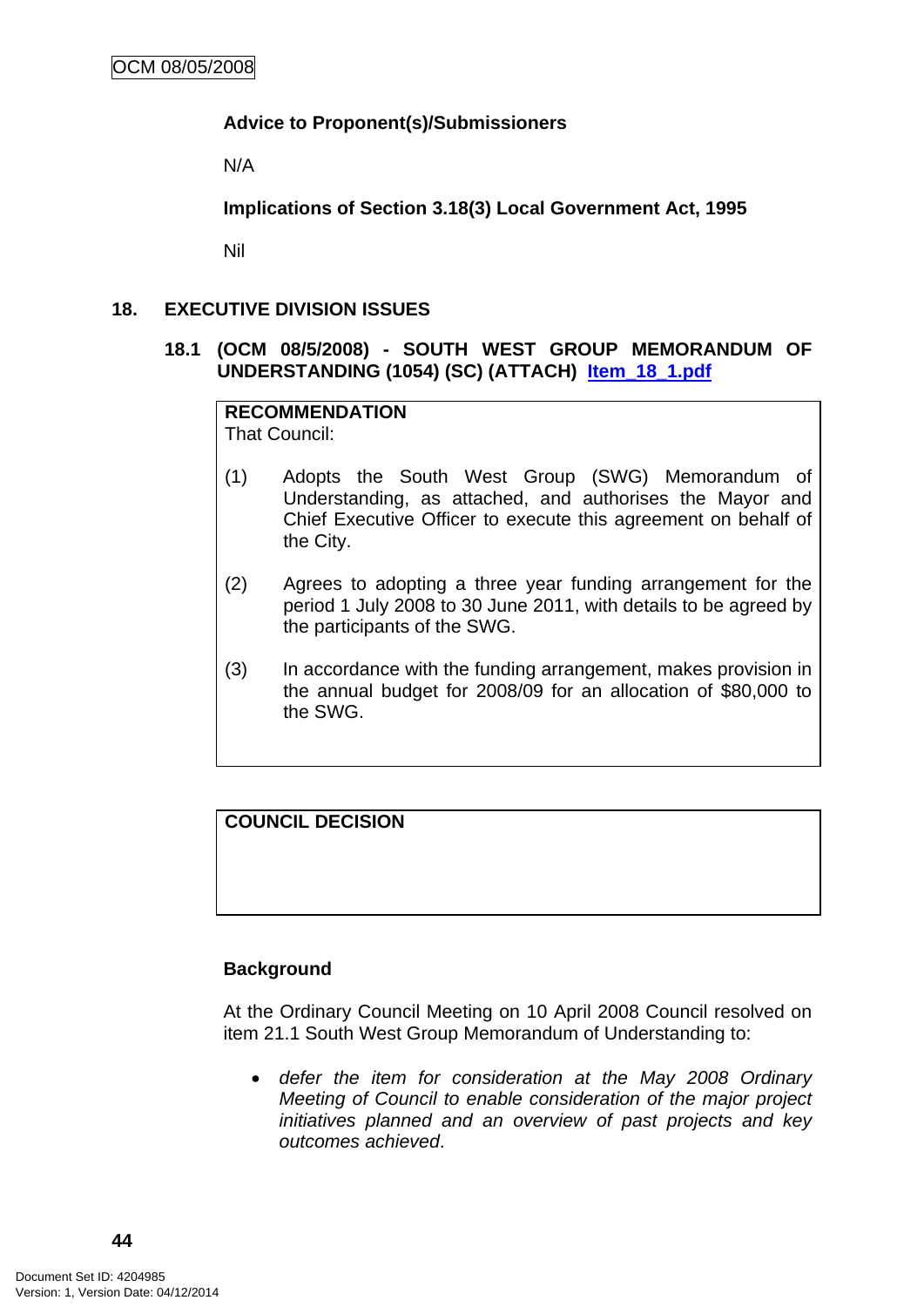#### **Submission**

This report seeks to provide Council with the additional information required to enable it to make a decision on this matter.

#### **Report**

The South West Group was established on 11 November 1983 as Western Australia's first Voluntary Regional Organisation of Councils (VROC). The VROC, comprising the Cities of Fremantle, Cockburn and Rockingham and the Towns of Kwinana and East Fremantle, was developed to tackle unemployment, economic decline and community services needs. The City of Melville joined the Group in 1985.

The initial focus was on employment and community development with some transport and industry development activity. In the early 1990's the focus shifted with the preparation of a five-year Economic Development Plan, involvement in waste management and the first delegation of Mayors and CEO's to Canberra. Transport also became a significant issue with the South West Group lobbying for the extension of the Kwinana Freeway, Light Rail, Heavy Rail and regional road funding.

Current priorities for the South West Group are:

- 1. Regional Governance: To promote the South West Group as a key stakeholder in the decision-making processes that affect the growth and sustainable development of the South Metropolitan Region of Perth.
- 2. Transport: To effectively influence the development of a regional transport network that provides safe, efficient, convenient and environmentally friendly transport options
- 3. Economic Development: To create strong, vibrant local economies and a diverse economic base that encourages opportunities for both businesses and for employment
- 4. Socio-economic development: To create cohesive and culturally rich communities with healthy social interaction and a strong sense of community
- 5. Management of the natural and built environment: To provide leadership in the recognition of the values of both the natural and the built environment whilst supporting sustainable management for the benefit of current and future generations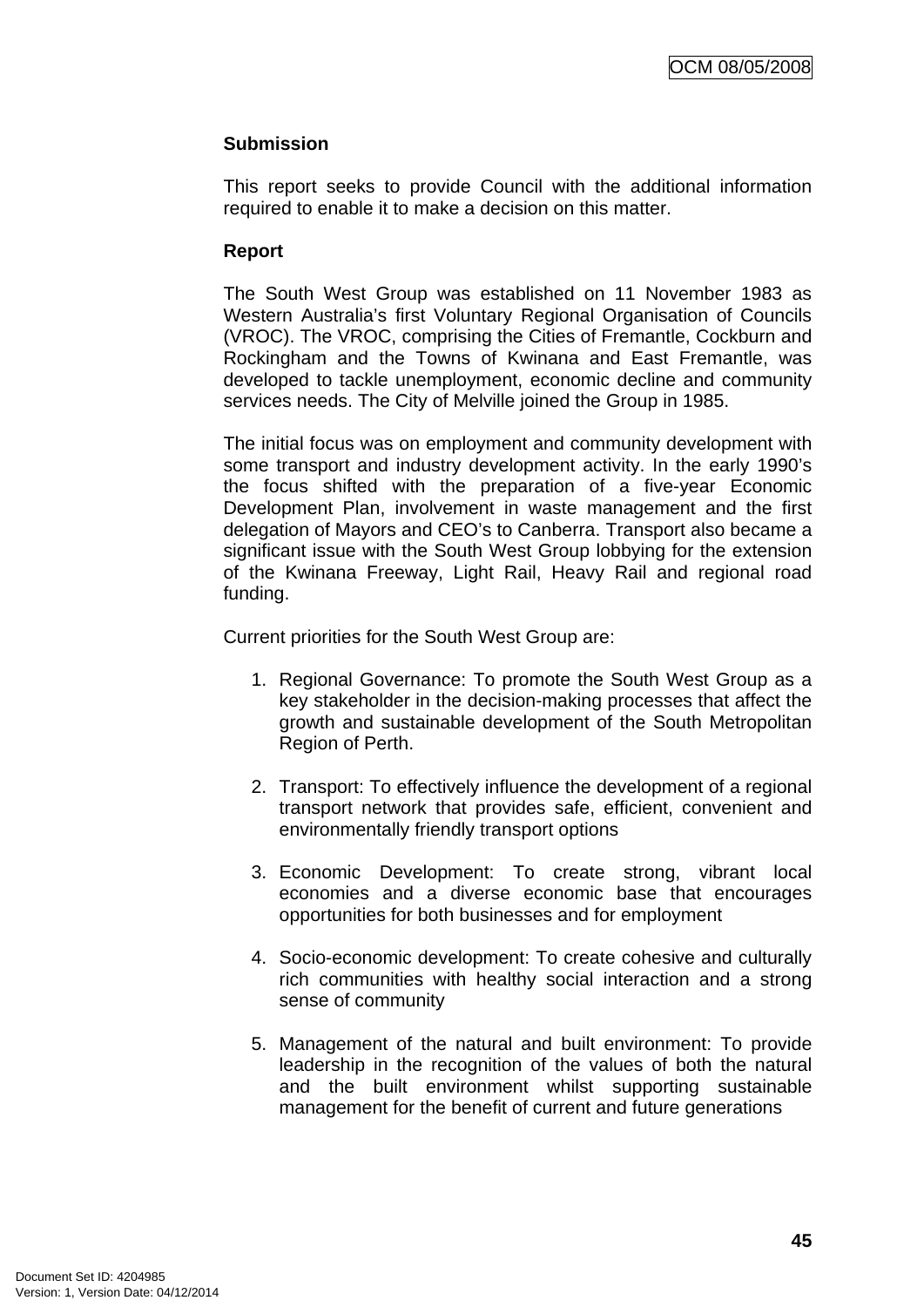- 6. Coordinated Municipal Services: To facilitate delivery of effective and efficient municipal services to the community with an emphasis on initiatives that reduces waste and duplication
- 7. South West Group Management: To maintain an efficient, proactive organisation that supports and progresses the aspirations of its member councils

#### Achievements in 2006/07

The SWG's 2006/07 Annual report was previously circulated to Elected Members following its adoption and a copy of that report can be found at SWG's website www.southwestgroup.com.au. Some of the significant achievements in that year were:

- Development of the SWG 2007-10 Strategic Plan.
- Finalisation of an economic and environmental assessment for the Cape Peron Project (Rockingham).
- Development of a partnership structure for a Trade Office between the South Coast Economic Gateway (WA) and State of Sabah (Malaysia).
- Successful lobbying efforts for expansion of the Australian Marine Complex (Henderson), with \$175M committed by the State Government.
- Revamping the *Industry Direct* website, which promotes small businesses within the Region.
- Submissions made on funding for *Auslink* initiatives, including presentation to the Federal Government's Standing Committee on Transport and Regional Services.

#### Achievements to date for 2007/08

In addition to these initiatives, the SWG conducted a Mayoral delegation to Canberra in March 2007. The aim of this visit was to lobby on a range of projects across the Region in the lead up to the November Federal election.

As a result of that visit and further follow up action prior to the election, the following were also achieved.

- *Auslink* funding was allocated to widen the Kwinana Freeway between Roe and Leach Highways.
- A grant of \$3.3M was earmarked and then approved by the incoming Labour Government as a contribution toward development of a major community facility in Kwinana.
- \$6.7M was promised for the Mundijong Road Link as a specific *Auslink* project.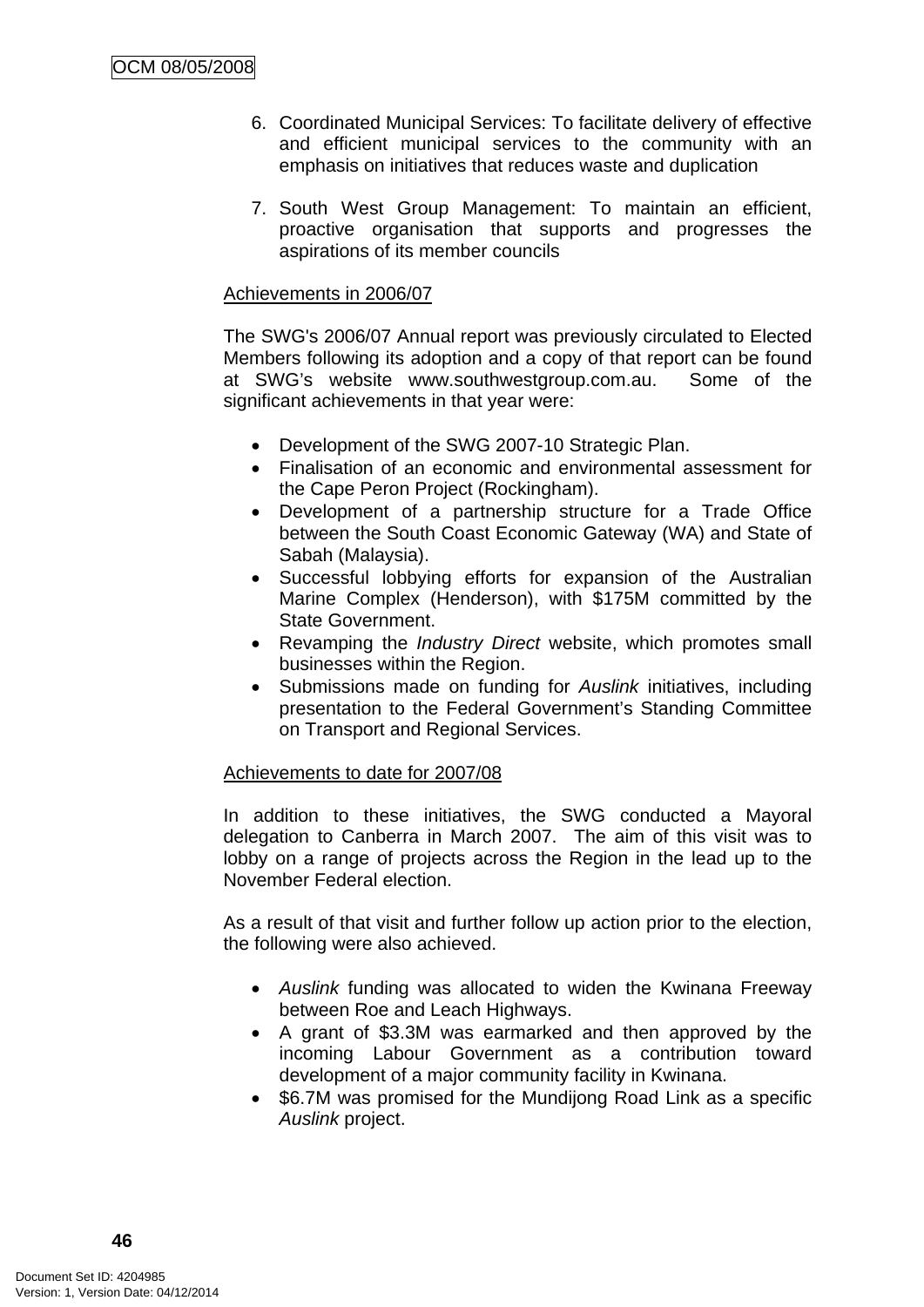The SWG has also made budget submissions for the forthcoming Federal and State Government budgets for FY08/09. The initiatives put forward for a contribution from the Federal Government are:

- Development of a Strategic Regional Workforce Plan
- National Broadband Network rollout down the coastal strip
- Kwinana Industry Education Centre development
- Additional funding for Trade Training within the Region
- Development of a Regional Transport Plan (co-fund with State and Local Govts)

The following were put forward for State Government financial assistance:

- Regional Transport Plan (co-funded with the Federal Govt)
- Reintroduction of Mainstreet Projects for the Metro Area
- Weed and vermin control in Beeliar Regional Park
- A regional plan for the provision of Police facilities
- Increased funding for Community Infrastructure
- Expansion of the Underground Power project
- Lark Hill Sporting Complex (co-funding)
- Cockburn Sound Drainage and Groundwater interception

### SWG – Organisational Funding Proposal

The current external political environment, at both State Government and a Federal Government level, supports the continuation of an effective regional structure. The Federal Government has just reaffirmed its approach to the use of Area Consultative Committees and its Better Regions Programme. The Western Australian Local Government Association has also supported regional cooperation on service delivery through its report "The Journey: Sustainability into the future". Commencing a three-year MOU in 2008 will align consideration of the structure, resourcing and role of the South West Group with the Federal Government Electoral Cycle.

The 2008 South West Group Workplan is attached showing the wide range of activities carried out.

The South West Group Region is a logical grouping as it reflects the Western Australian Local Government Association South West Zone, the Western Australian Legislative Council South Metropolitan Electorate and the Australian Bureau of Statistics South West Metropolitan Statistical Division.

The South West Group Region is also of sufficient scale to require the attention of State and Federal Governments. With 1.5% of Australia's population it produces 2% of Australia's GDP The Region represents 15% of both Western Australia's population and GDP.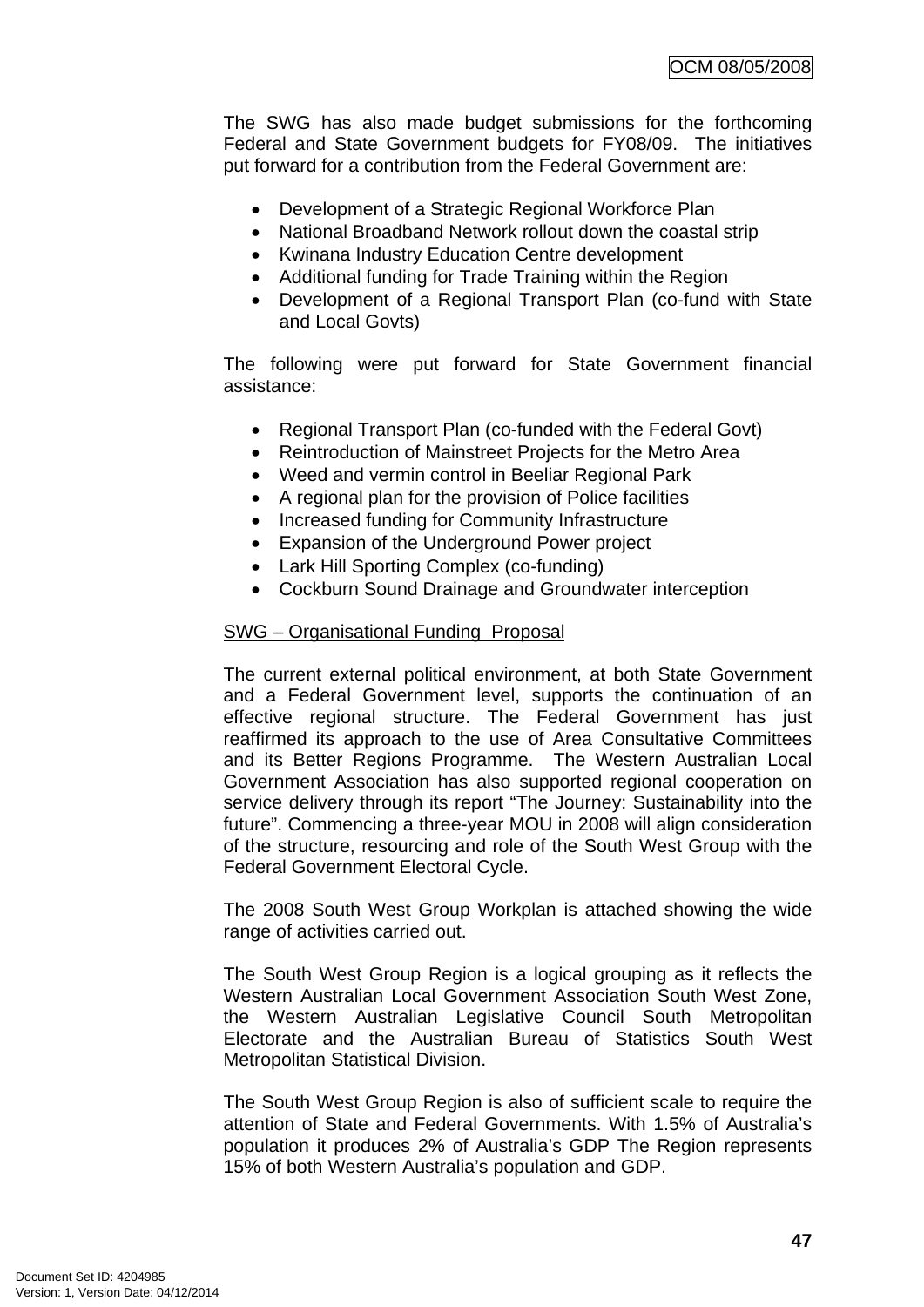Funding for the South West Group in the past has been a mix of administration and project funding agreed on an annual basis by the Board of the South West Group.

Regional bodies throughout the world are funded in a wide variety of methods and sources with the most common being based on population (generally with some state government support). The Mayors and CEOs considered a range of models to provide future funding for the SWG, that considered the respective income bases of each of the member Councils (principally rate revenue) and their respective populations. The models also considered hybrid combinations (see Table1). For the forthcoming FY an increase in funding is being sought for a number of projects as well as potential staff expansion to include a Grants Officer.

Preferred Funding Models. The Hybrid P model was based on a \$20,000 base fee and the balance of the budget sourced based on population. The Hybrid RB model was based on a \$20,000 base fee and the balance of the budget sourced based on rate revenue. The respective financial outcomes and source data used to calculate these are showing in the tables below.

### **Table 1 SOUTH WEST GROUP FUNDING OPTIONS FOR 2008/09**

| <b>LGA</b>        | <b>Population</b><br>2006 | Approved<br><b>Contribution</b><br>2007/08 | <b>Current</b><br><b>Contribution</b><br>Approach<br>2008/09 | Per Capita<br><b>Contribution</b><br>Approach<br>2008/09 | <b>Hybrid P</b><br><b>Contribution</b><br>Approach<br>2008/09 | <b>Hybrid RB</b><br><b>Contributi</b><br>on<br>Approach<br>2008/09 |
|-------------------|---------------------------|--------------------------------------------|--------------------------------------------------------------|----------------------------------------------------------|---------------------------------------------------------------|--------------------------------------------------------------------|
| Cockburn          | 78 768                    | 50 000                                     | 72750                                                        | 90 000                                                   | 81 100                                                        | 77 250                                                             |
| East<br>Fremantle | 6932                      | 25 000                                     | 36 350                                                       | 8 0 0 0                                                  | 25 000                                                        | 25 100                                                             |
| Fremantle         | 26 3 20                   | 30,000                                     | 43 650                                                       | 30 000                                                   | 40 500                                                        | 59 250                                                             |
| Kwinana           | 24 4 27                   | 50 000                                     | 72750                                                        | 28 000                                                   | 39 000                                                        | 45 700                                                             |
| Melville          | 97 597                    | 50 000                                     | 72750                                                        | 112 000                                                  | 95 800                                                        | 86 600                                                             |
| Rockingha<br>m    | 89 629                    | 50 000                                     | 72 750                                                       | 103 000                                                  | 89 600                                                        | 77 100                                                             |
| Total             | 323 673                   | 255 000                                    | 371 000                                                      | 371 000                                                  | 371 000                                                       | 371 000                                                            |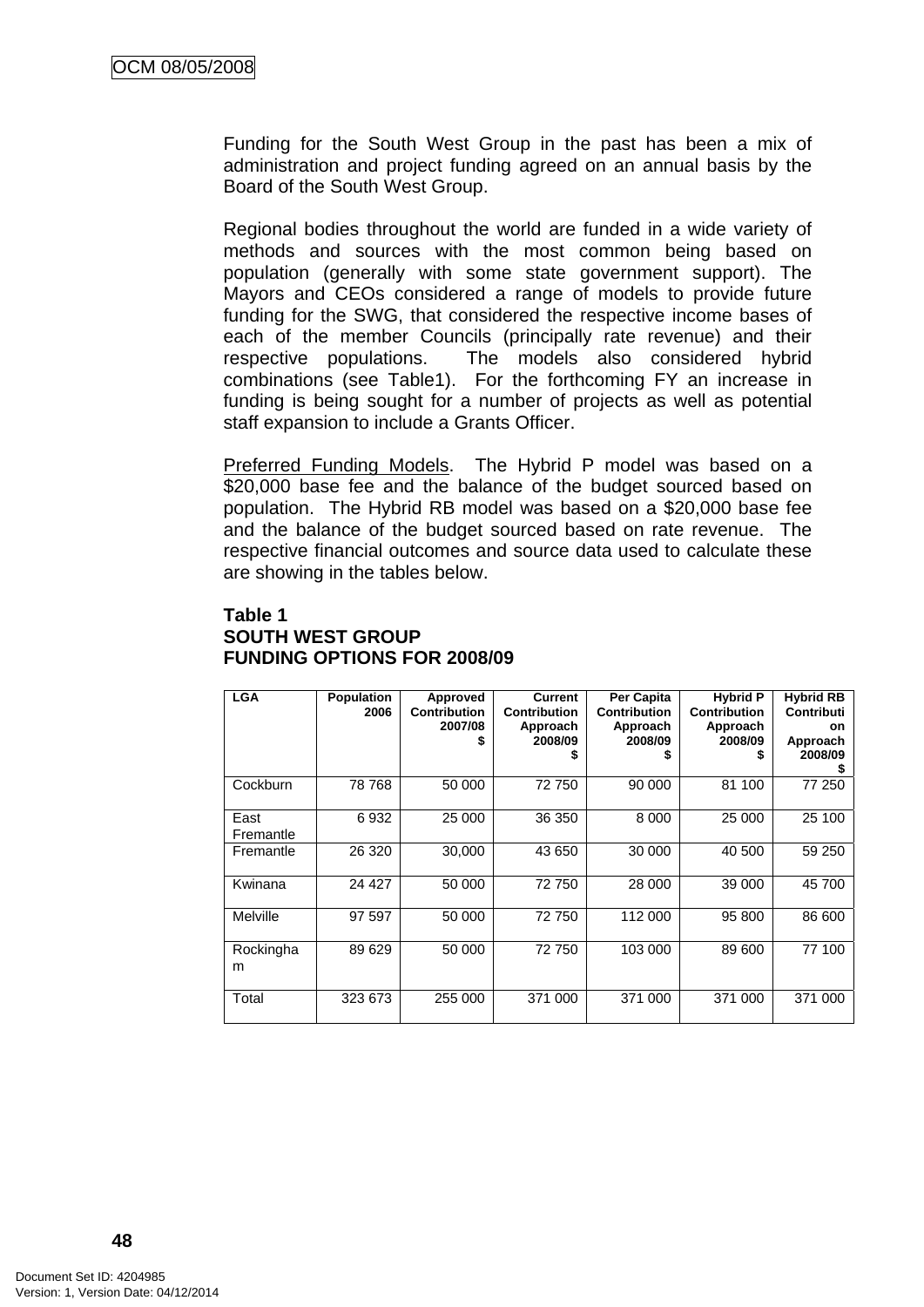Table 2 contains the information on which used to calculate Table 1 contributions.

|                                      | <b>Cockburn</b> | East<br><b>Fremantle</b> | <b>Fremantle</b> | Kwinana | <b>Melville</b> | Rockingham | Total   |
|--------------------------------------|-----------------|--------------------------|------------------|---------|-----------------|------------|---------|
| Rate<br>Revenue<br>\$m               | 23,000          | 3.504                    | 17.996           | 10.734  | 32.191          | 29.845     | 117.27  |
| Fees and<br>Charges<br>\$m           | 20.350          | 0.747                    | 18.378           | 6.079   | 18.574          | 18.927     | 83.055  |
| Grant<br>Revenue<br>Operating<br>\$m | 5.195           | 0.635                    | 4.561            | 6.799   | 3.634           | 4.181      | 38.291  |
| Grant<br>Revenue<br>Capital<br>\$m   |                 | 0.383                    | 1.088            | 1.500   | 3.213           | 7.102      |         |
| Total<br>Revenue<br>\$m              | 59.956          | 5.347                    | 41.095           | 26.960  | 69.724          | 59.804     | 262.886 |

**Table 2 SOUTH WEST GROUP** 

At the December 2007 CEO Forum, a transitional approach was identified using a reduced budget of \$355,000 through delaying the appointment of a Grants Officer. The CEO Forum supported a fixed figure of \$20,000 as a contribution with the balance being determined based on a mix of population and rate revenue. Table 3 details the recommended budget for FY 08/09.

#### **Table 3 SOUTH WEST GROUP RECOMMENDED 2008/09 CONTRIBUTION**

| <b>LGA</b>            | 2007/08 Contrubition | 2008/09 Contribution |
|-----------------------|----------------------|----------------------|
| Cockburn              | \$50,000             | \$80,000             |
| <b>East Fremantle</b> | \$25,000             | \$25,000             |
| Fremantle             | \$30,000             | \$40,000             |
| Kwinana               | \$50,000             | \$50,000             |
| <b>Melville</b>       | \$50,000             | \$80,000             |
| Rockingham            | \$50,000             | \$80,000             |
| Total                 | \$255,000            | \$355,000            |

### **Conclusion**

The SWG is an essential part of the regional framework used by the City of Cockburn to lobby the Federal and State Governments. The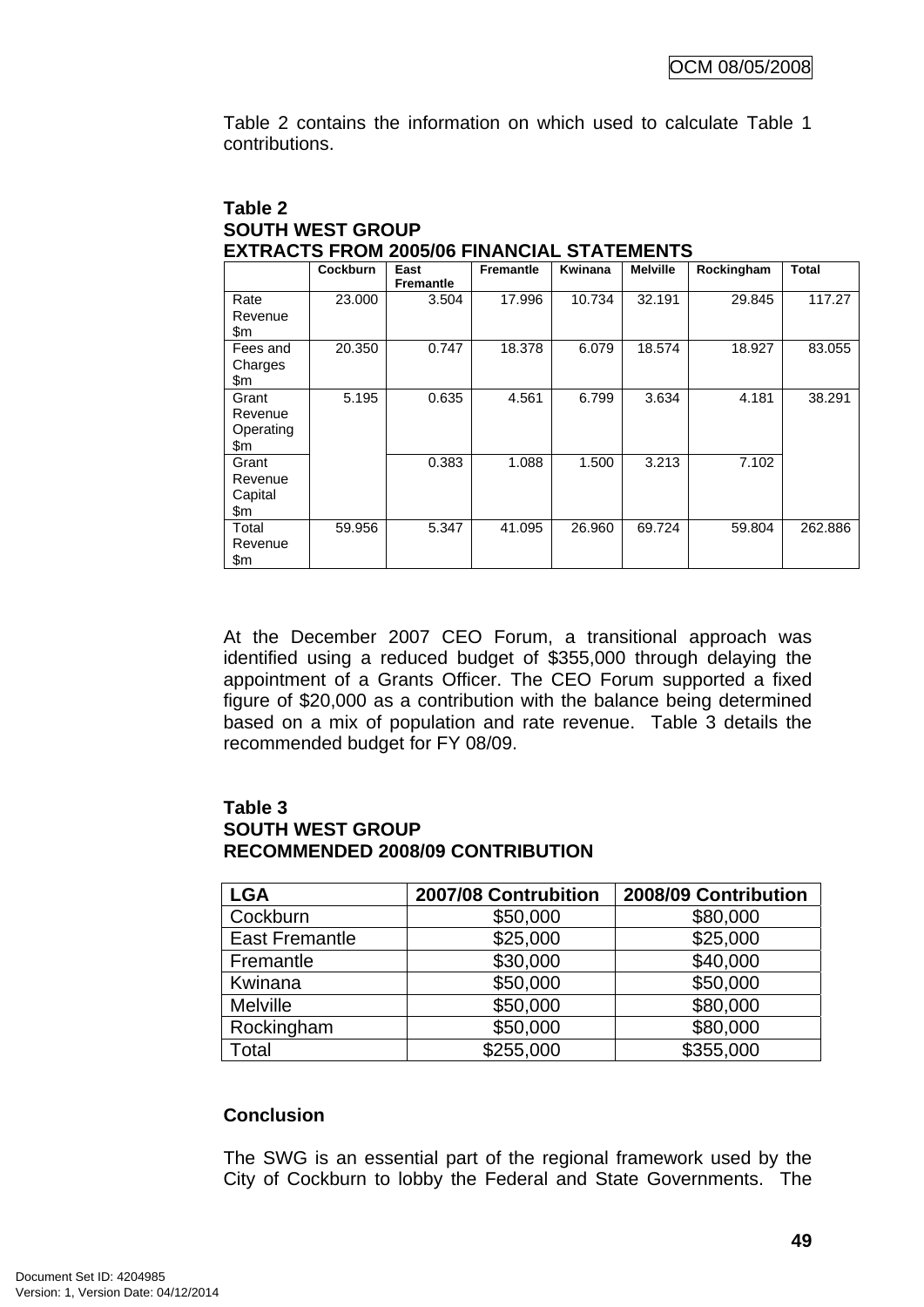proposal to establish an MOU for a three year funding commitment will provide the SWG with certainty that it can continue to employ staff over that timeframe, secure premises and initiate other activities that may transition over several years.

While the group has proposed its preferred funding model, the contributions have only been determined for FY 08/09. In part this is due to the need to transition to the new arrangement, but also because elements of the budget, such as the development of Regional plans, are project based. The specific costs of each of these is only fully quantified in the year prior to initiation, meaning budget allocations can only be quantified at that time.

### **Strategic Plan/Policy Implications**

#### *Governance Excellence*

• *To develop and maintain a financially sustainable City..* 

### **Budget/Financial Implications**

The budget allocation for FY 08/09 would be \$80,000.

### **Legal Implications**

N/A

## **Community Consultation**

As the City is an existing member of the SWG, there is no requirement to advertise the MOU.

### **Attachment(s)**

- South West Group 2008-10 Memorandum of Understanding
- South West Group Workplan 2008

## **Advice to Proponent(s)/Submissioners**

The Director of the SWG has been advised that this matter will be considered at the April Council Meeting.

### **Implications of Section 3.18(3) Local Government Act, 1995**

Nil